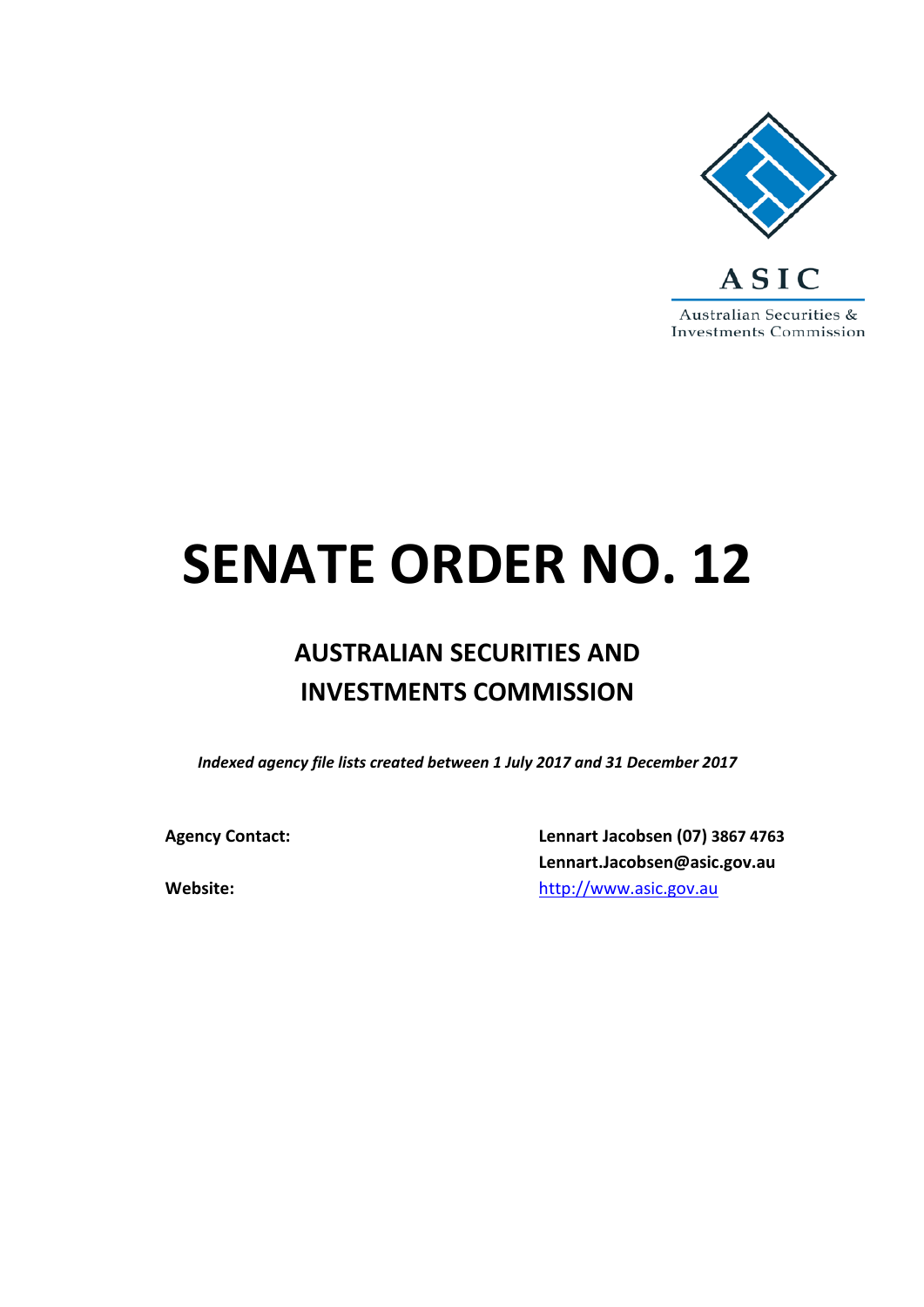| <b>File Name</b>                       | <b>File number</b> |
|----------------------------------------|--------------------|
|                                        |                    |
|                                        | F20170000691905    |
| <b>GARMA Festival 2017</b>             |                    |
| <b>Ministerial and Parliamentary</b>   | F20170000689100    |
| <b>ACC - ACIC MEETINGS</b>             | F20170000703871    |
| <b>ASIC Strategic Funding Review</b>   | F20170000704542    |
| <b>CIFR Advisory Panel</b>             | F20170000704541    |
| <b>ESC - Energy Security Council</b>   | F20170000704539    |
| 2014 - Council of Financial Regulators | F20170000704544    |
| 2016 06 15 - COFR                      | F20170000703864    |
| 2016 09 19                             | F20170000703869    |
| 2016 12 09 - COFR                      | F20170000703870    |
| 2017 06 19 - COFR                      | F20170000703829    |
| 2017 06 19 - COFR and CTH AGENCIES     | F20170000703832    |
| 2017 09 08 - COFR                      | F20170000703834    |
| 2013 - ASIC-CDPP                       | F20170000704546    |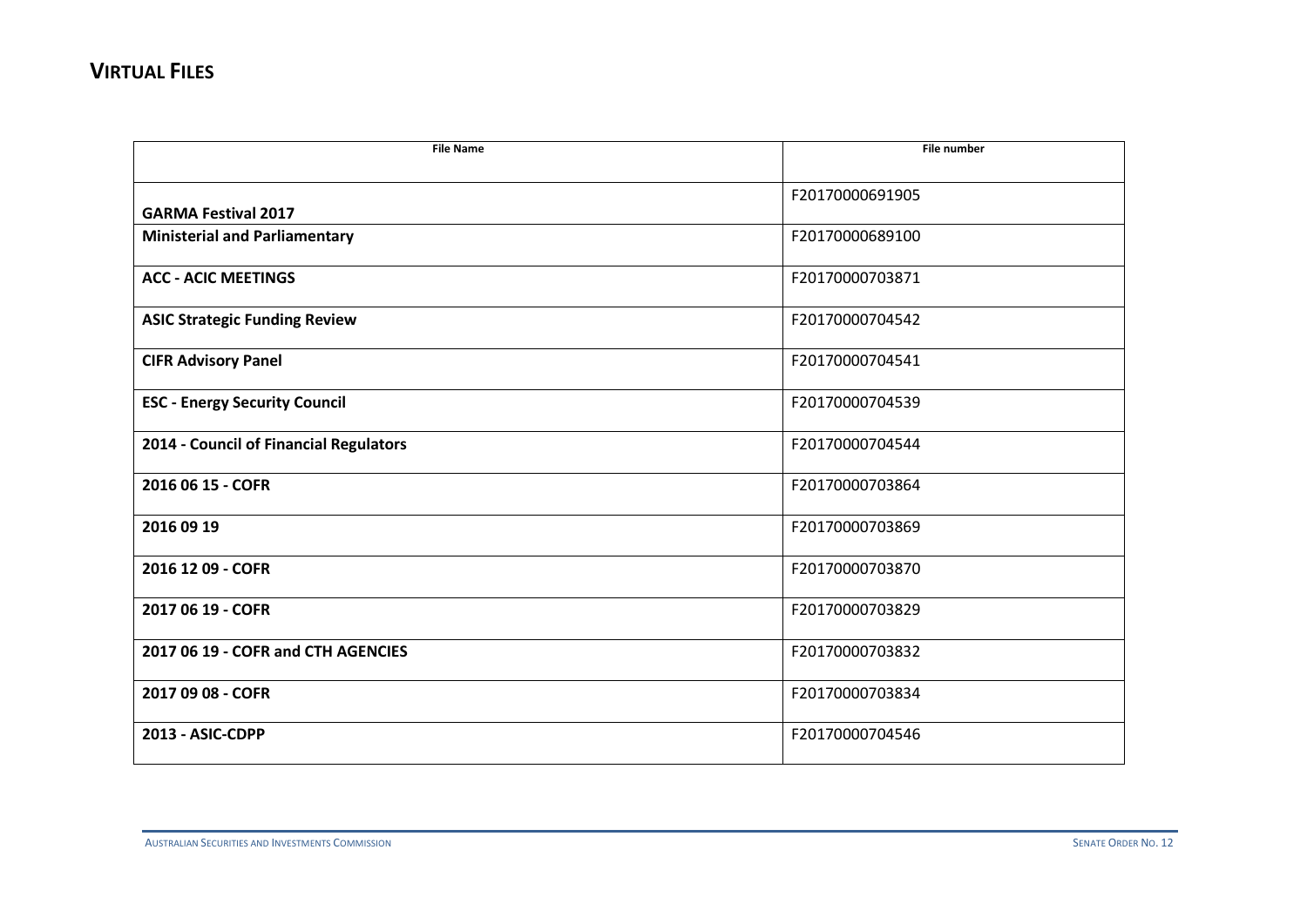| 2014 - HOCOLEA                                                                                      | F20170000704682 |
|-----------------------------------------------------------------------------------------------------|-----------------|
| 2012 - Gov Rel - Chairman                                                                           | F20170000704501 |
| 2012 - Hearings - Chairman Notes                                                                    | F20170000704537 |
| 2012 - IOSCO - Chairman                                                                             | F20170000704538 |
| 2017 - 10 - MADRID - Board Meeting                                                                  | F20170000689798 |
| <b>FCA NOTES</b>                                                                                    | F20170000703908 |
| <b>INTERNATIONAL CONFERENCE NOTES</b>                                                               | F20170000689729 |
| <b>SALZBURG GLOBAL FINANCE FORUM - JUNE 2017</b>                                                    | F20170000703898 |
| 025 - FASEA - Correspondence                                                                        | F20170000695651 |
| 028 - Royal Commission into Banks - information and Correspondence                                  | F20170000703496 |
| 2017-08-04 - GRC Interview Questions - for Conference Marketing                                     | F20170000688789 |
| 2017-09-18 - ASIC Regtech Showcase - Panelist - understanding and meeting regulatory<br>obligations | F20170000694706 |
| 2017-10-12 - ANZ Leaders - Financial wellbeing discussion - Melbourne                               | F20170000696743 |
| 2017-11-14-16 - FinCoNet AGM Toyko Japan                                                            | F20170000697477 |
| 2017-11-30 - ASFA Conference - New International Conference Centre Sydney                           | F20170000697869 |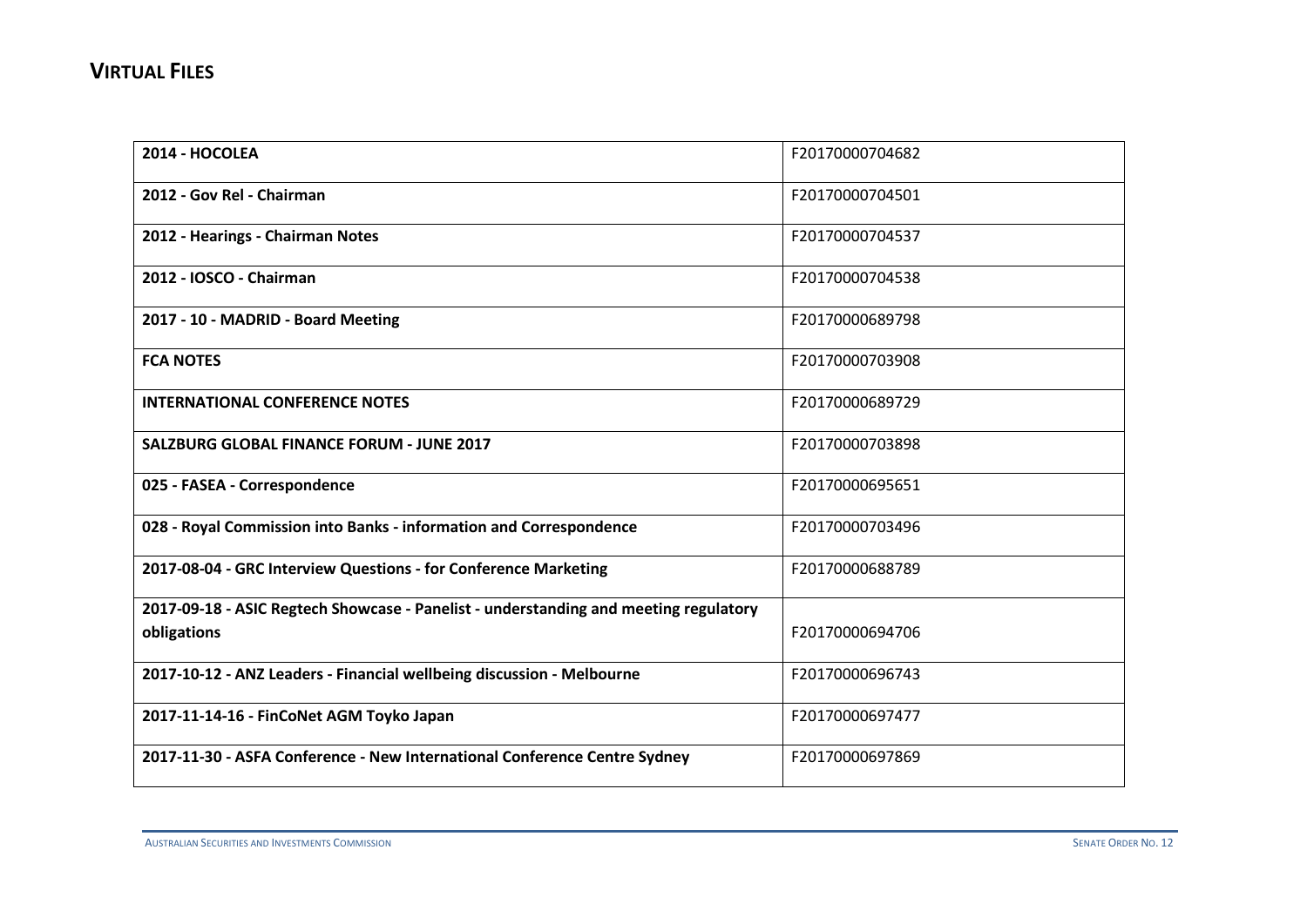| 2018-02-15 - SMSF Association 2018 National Conference                            | F20170000699225 |
|-----------------------------------------------------------------------------------|-----------------|
| 2018-03-07 - Insurance Council of Australia - speaking - Wednesday 7 March 2018 - |                 |
| <b>Hilton Hotel</b>                                                               | F20170000702552 |
| 2018-03-21 - FSC speaking event re Direct Life Insurance                          | F20170000703815 |
| 20170227 - ALTFI Australasia Summit                                               | F20170000705578 |
| 20170320 - Annual Forum 2017 Day 1                                                | F20170000705591 |
| 20170327 - MoU with Takeovers Panel                                               | F20170000705572 |
| 20170421 - Fintech MOU signing with OJK                                           | F20170000705579 |
| 20170627 - ASIC and Malaysia Securities Commission MOU                            | F20170000705669 |
| 20170928 - OECD Asia Pacific Roundtable                                           | F20170000705755 |
| 20171027 PJC visit                                                                | F20170000705750 |
| <b>ASIC ANNUAL FORUM 2017</b>                                                     | F20170000699078 |
| 2017 - House Economics Committee - 14 September 2017 - PDF Versions               | F20170000692866 |
| 2017 - House Economics Committee - 14 September 2017 - WORD Versions              | F20170000695026 |
| 2017 - PJC - 1 December 2017 - Final PDF                                          | F20170000702884 |
| 2017 - PJC - 1 December 2017 - WORD Versions                                      | F20170000701128 |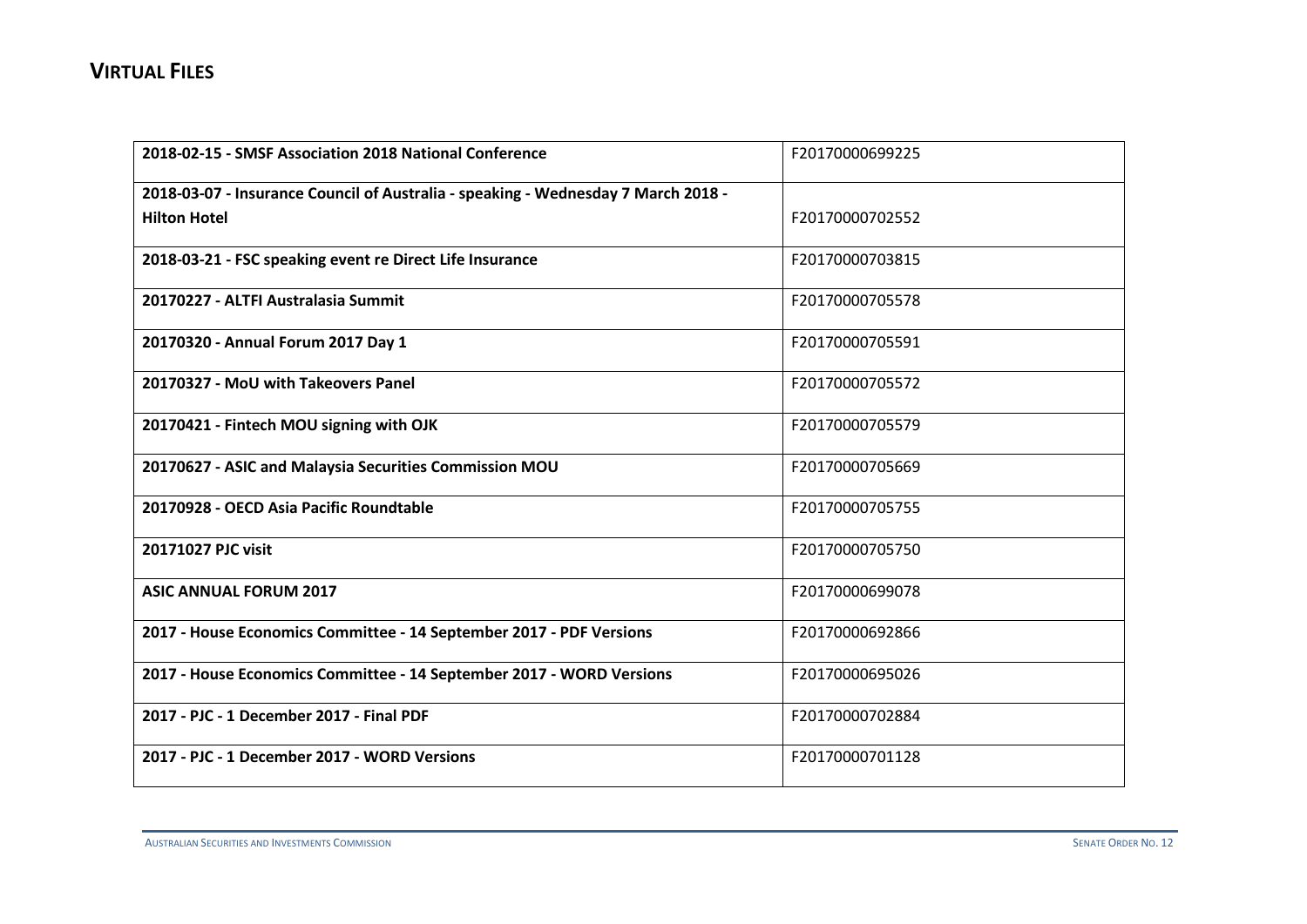| 2017 - PJC - 11 August 2017 - Final PDF                 | F20170000691986 |
|---------------------------------------------------------|-----------------|
| 2017 - PJC - 11 August 2017 - WORD Versions             | F20170000690891 |
| 2017 - PJC - 27 October 2017 - WORD Versions            | F20170000699381 |
| 2017 - Senate Estimates - 26 October - FINAL PDF        | F20170000699366 |
| 2017 Senate Estimates - 26 October 2017 - WORD Versions | F20170000696617 |
| QONs - House Economics Committee - 14 September 2017    | F20170000696238 |
| QONs - PJC - 1 December 2017                            | F20170000705279 |
| <b>QONs - PJC - 11 August 2017</b>                      | F20170000693726 |
| QONs - PJC - 27 October 2017                            | F20170000701637 |
| QONs - PJC Life Insurance - September 2017              | F20170000696287 |
| QONs - Senate Estimates - 31 May 2017                   | F20170000689563 |
| <b>QONs - Supplementary Budget Estimates</b>            | F20170000702387 |
| <b>COSBOA National Small Business Summit</b>            | F20170000692863 |
| FINSIA Regulator Panel_September 2017                   | F20170000695086 |
| <b>GEM Conference</b>                                   | F20170000696234 |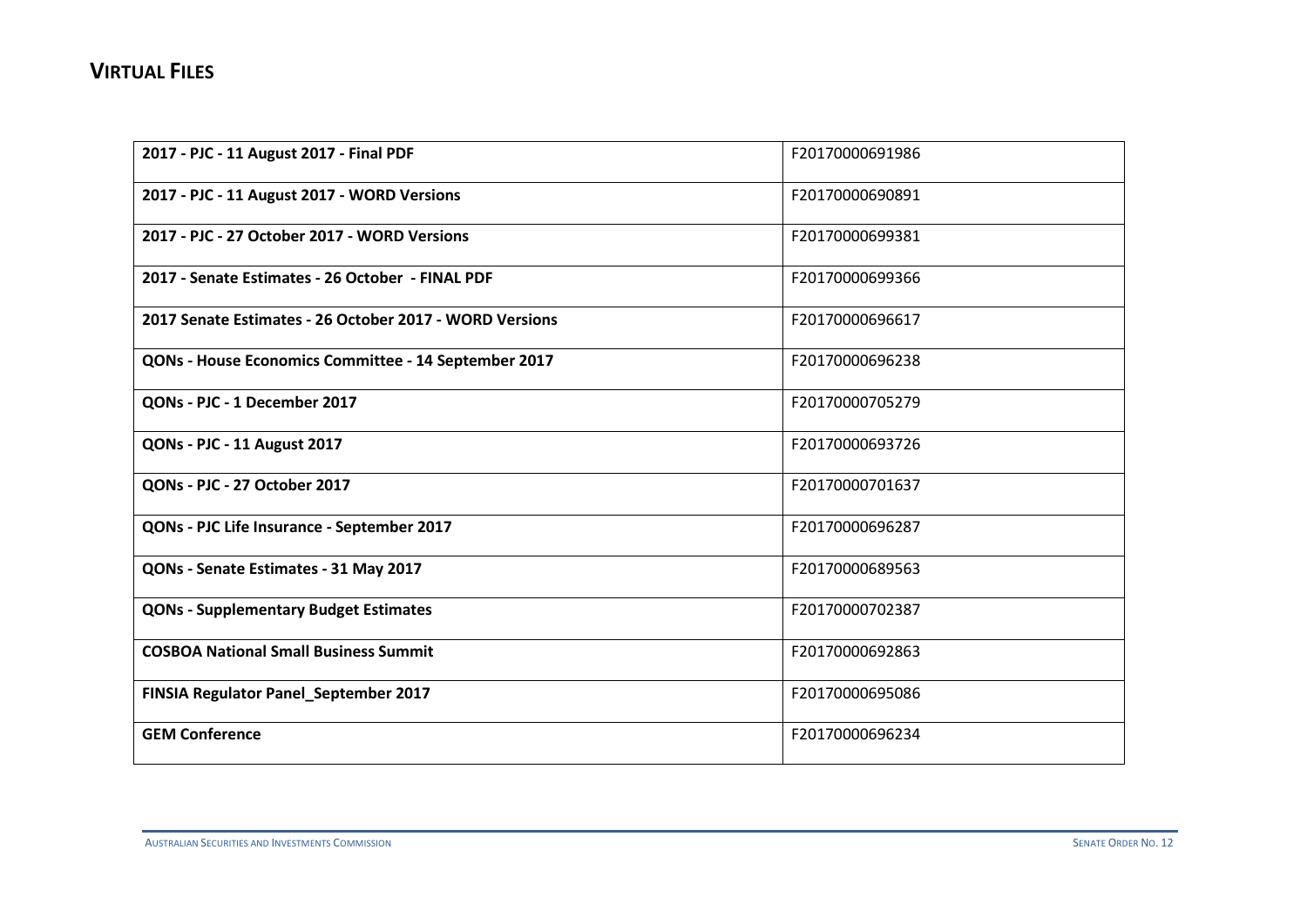| <b>OECD - ASIC Consumer Protection Seminar</b>                | F20170000696737 |
|---------------------------------------------------------------|-----------------|
| Productivity Commission on competition_September 2017         | F20170000695437 |
| ATO information sharing protocol                              | F20170000702779 |
| DIBP MOU to access Passenger Movement Reconstruction database | F20170000691976 |
| <b>MOU with ATO</b>                                           | F20170000693523 |
| <b>MOU with QBCC</b>                                          | F20170000699838 |
| MOU with the Office of the Commonwealth Ombudsman             | F20170000692806 |
| Annual Certificate of Compliance with the Directions          | F20170000689467 |
| LSD Compliance Questionnaire - Q4                             | F20170000688705 |
| LSD Questionnaire - Q1 2017-18                                | F20170000696188 |
| <b>Royal Commission</b>                                       | F20170000704995 |
| <b>ENFORCEMENT - AUSTRAC presentation - 2016</b>              | F20170000695076 |
| <b>2017 Questions on Notice</b>                               | F20170000698546 |
| <b>Singapore Police</b>                                       | F20170000701837 |
| <b>BE - OECD LSE Survey 2016</b>                              | F20170000692497 |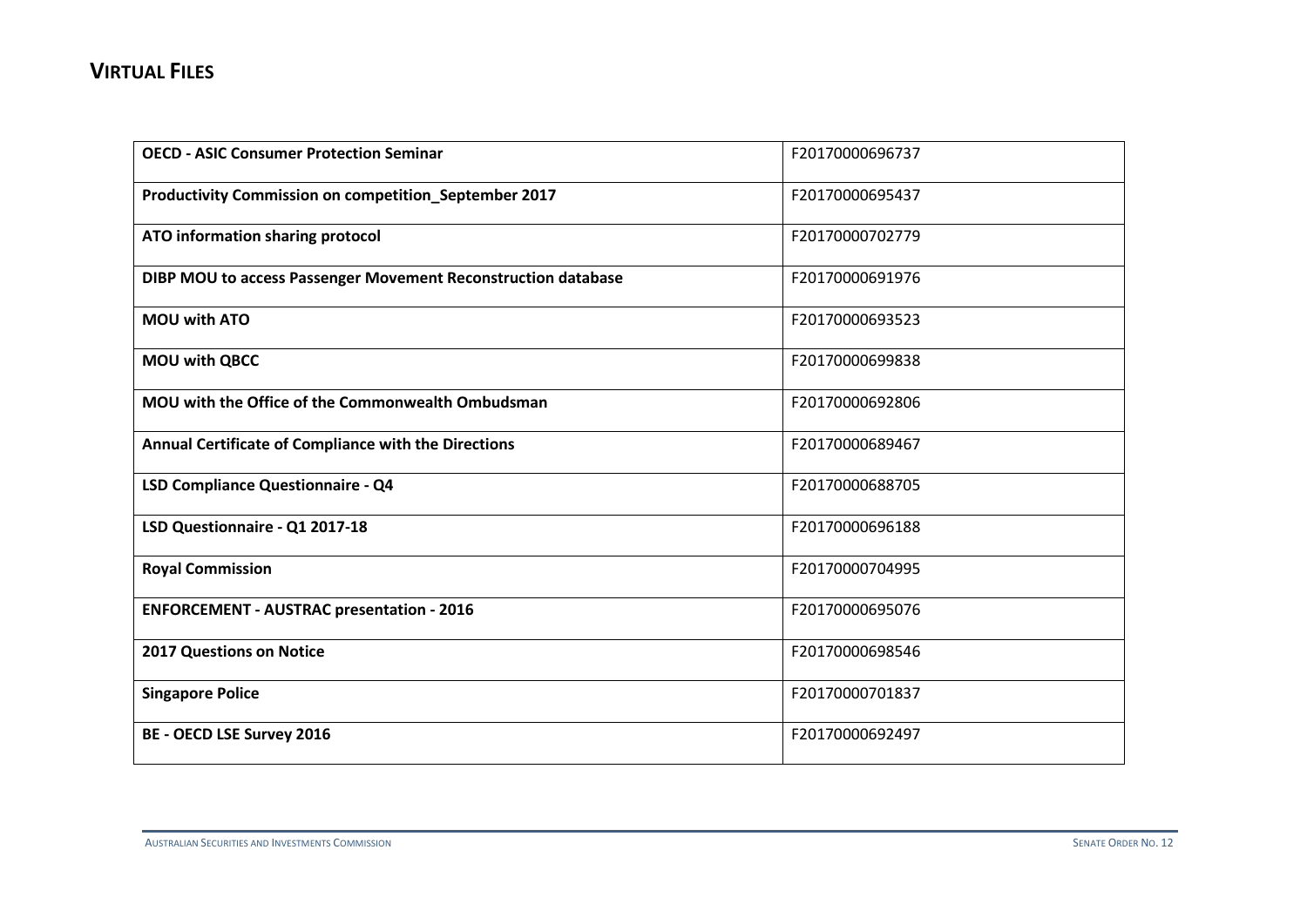| <b>BE - OECD LSE Survey 2016</b>                                      | F20170000692632 |
|-----------------------------------------------------------------------|-----------------|
| Financial Capability - IOSCO C8 survey on applications of BE          | F20170000693286 |
| IOSCO C8 - Application of BI to investor education                    | F20170000700257 |
| IOSCO C8 - BI and consumer protection                                 | F20170000699929 |
| <b>SACC consumer warning review</b>                                   | F20170000704024 |
| <b>AMSRS National Conference 2016</b>                                 | F20170000693322 |
| <b>CEPAR Superannuation Colloquium</b>                                | F20170000693331 |
| <b>Credit Law Conference 2017</b>                                     | F20170000699961 |
| IPAA Presentation - New frontiers in behavioural economics - 20170328 | F20170000699449 |
| <b>AFCA - briefings</b>                                               | F20170000694945 |
| HKFTA - Hong Kong Australia Free Trade Agreement                      | F20170000691243 |
| <b>Pacific Alliance Free Trade Agreement</b>                          | F20170000703668 |
| PAFTA - Peru-Australia Free Trade Agreement                           | F20170000688678 |
| <b>ISIM 2017</b>                                                      | F20170000699026 |
| <b>ISIM 2017</b>                                                      | F20170000699028 |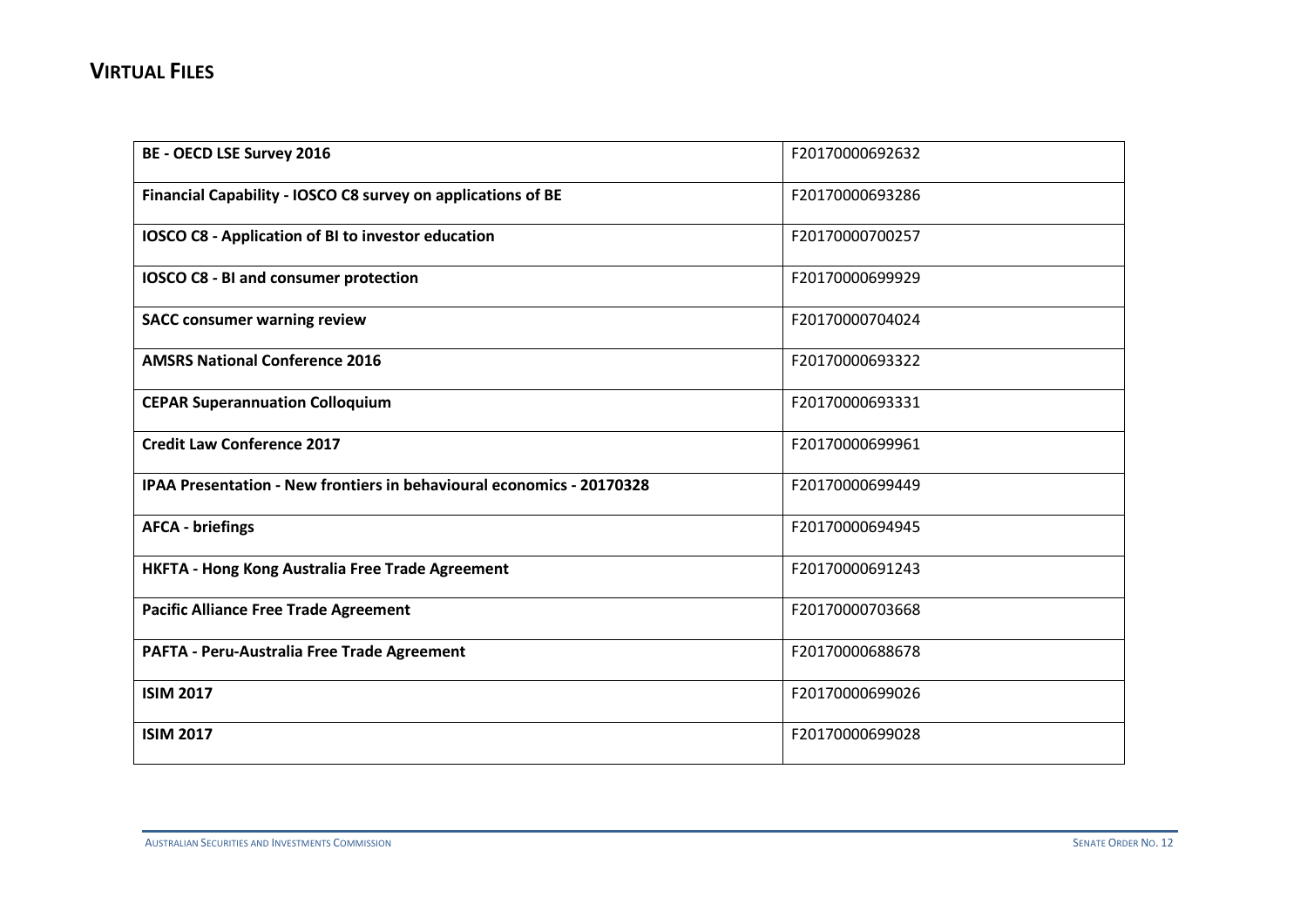| <b>ISIM 2017</b>                                                  | F20170000699029 |
|-------------------------------------------------------------------|-----------------|
| <b>ISIM 2017</b>                                                  | F20170000699030 |
| <b>IOSCO Asia Pacific Regional Committee</b>                      | F20170000695744 |
| Colombo - September 2017                                          | F20170000693514 |
| <b>IOSCO Compensation Experts Group</b>                           | F20170000699142 |
| 201709 - SGS Board of Directors Call                              | F20170000695511 |
| PKell speech_Financial education strategy_Malaysia_03102017       | F20170000694862 |
| StrategicCommunicationsEngagementConferencePresentations_27092017 | F20170000700693 |
| Financial Capability - IOSCO C8 survey on applications of BE      | F20170000690162 |
| <b>Financial Capability - OECD-INFE G20 Finan Lit Report</b>      | F20170000688677 |
| IOSCO CER meeting Toronto 201709                                  | F20170000698715 |
| <b>OTCD - ABS Data Collection</b>                                 | F20170000695811 |
| <b>OTCD - LEI ROC Survey on Sectoral information</b>              | F20170000703228 |
| <b>OECD INFE Briefings</b>                                        | F20170000699627 |
| <b>Council of Financial Regulators - ADI Toolkit</b>              | F20170000694640 |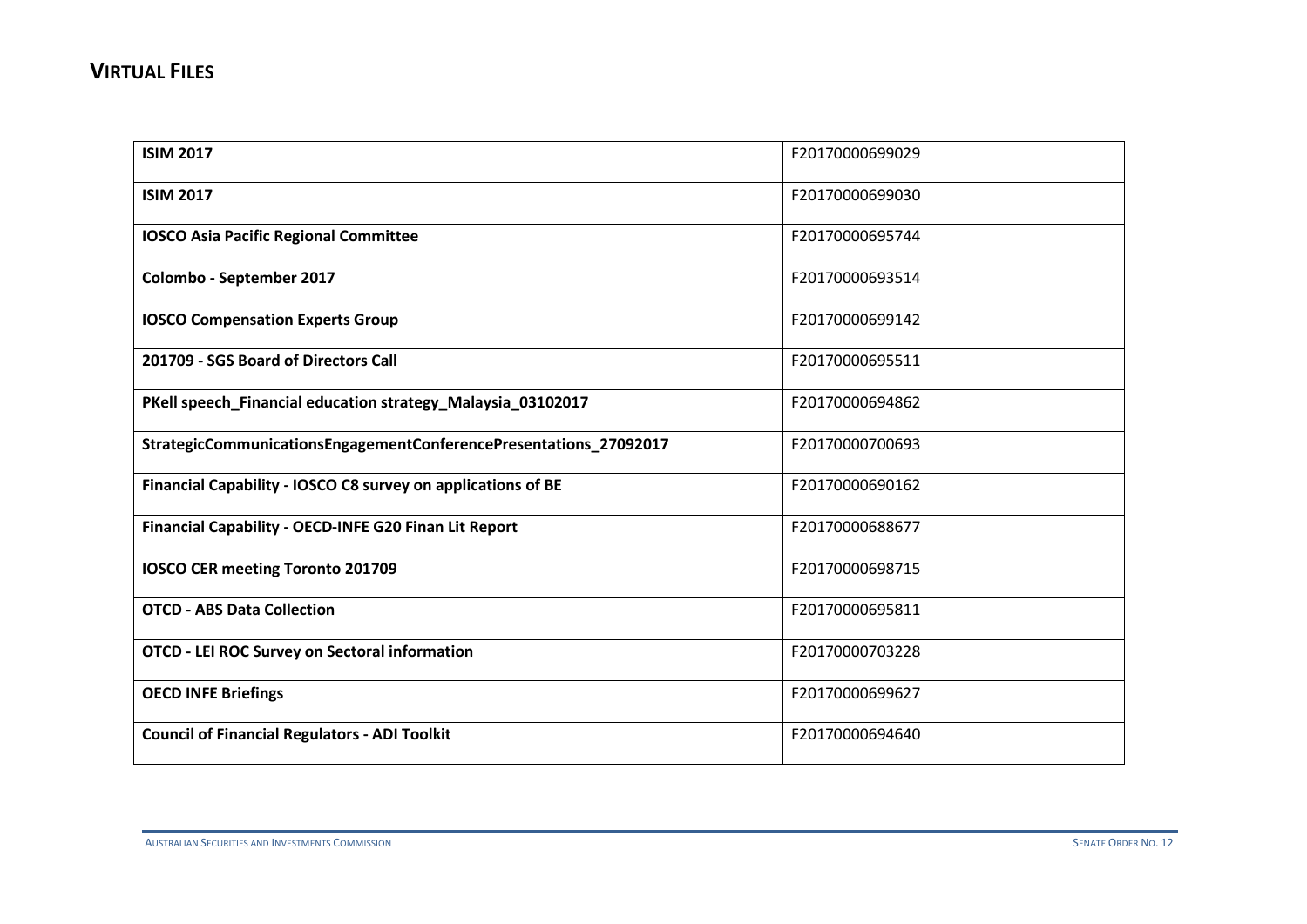| <b>Council of Financial Regulators Cybersecurity Working Group</b> | F20170000694119 |
|--------------------------------------------------------------------|-----------------|
| <b>Council of Financial Regulators Working Groups</b>              | F20170000696545 |
| <b>Financial Claims Scheme</b>                                     | F20170000699708 |
| <b>Financial Stability Board</b>                                   | F20170000699486 |
| <b>Treasury - Norfolk Island Legislation</b>                       | F20170000699187 |
| <b>Financial Markets Reform</b>                                    | F20170000701899 |
| <b>Treasury Papers</b>                                             | F20170000696914 |
| World Economic Forum - Customer data initiative                    | F20170000695111 |
| Digital Disclosure - Treasury proposal on AGMs                     | F20170000699235 |
| <b>Final - Incoming Commissioner Brief</b>                         | F20170000702009 |
| <b>Incoming Commission Transition - Planning</b>                   | F20170000689725 |
| APRA - APS 330                                                     | F20170000689371 |
| <b>APRA stress test</b>                                            | F20170000692412 |
| Old QoN                                                            | F20170000694400 |
| PJC Inquiry into life insurance                                    | F20170000692867 |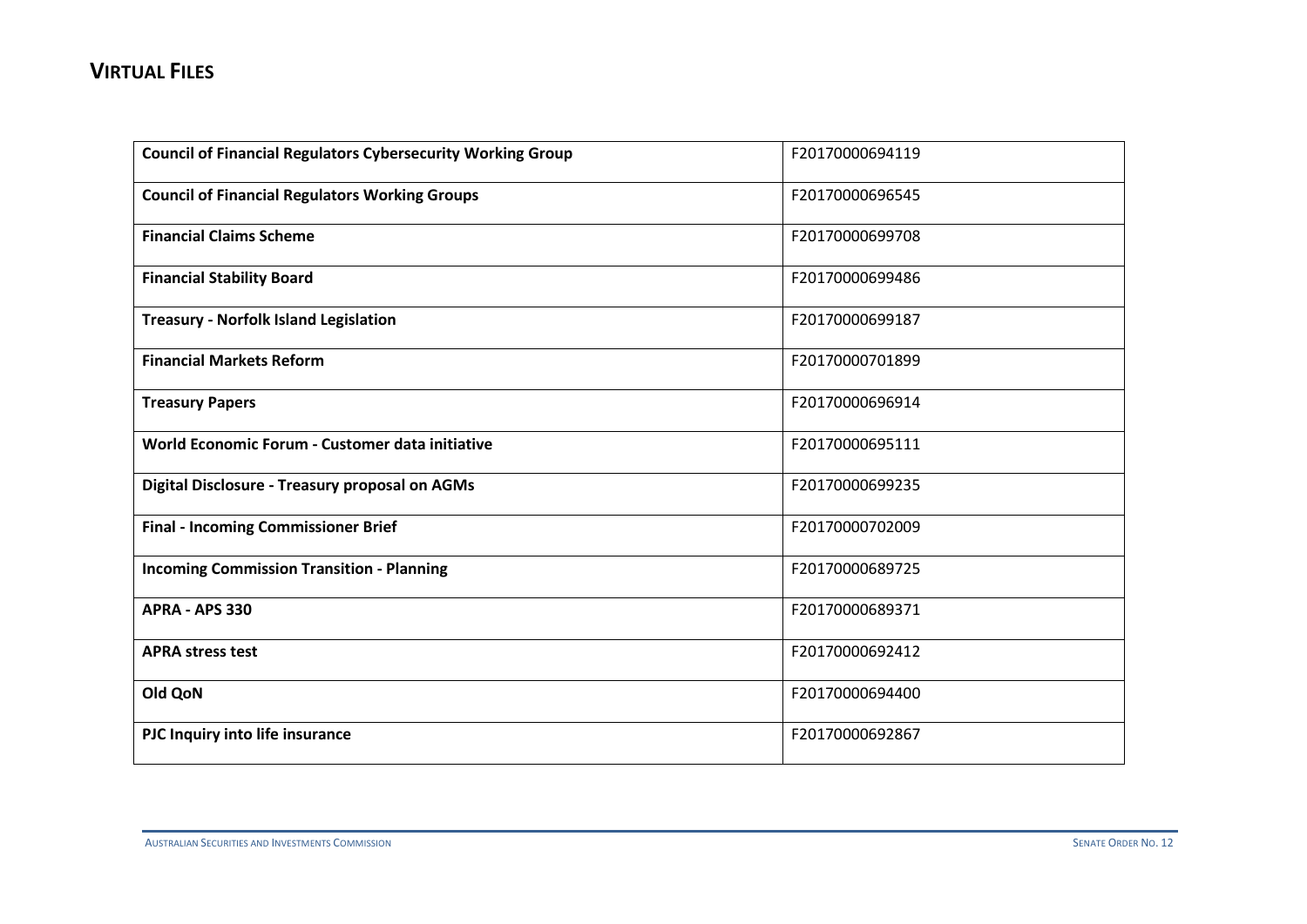| <b>CAP</b>                                                                                | F20170000690644 |
|-------------------------------------------------------------------------------------------|-----------------|
| Life insurance and friendly societies supervisors conference                              | F20170000691455 |
| IAIS - International Association of Insurance Supervisors                                 | F20170000704837 |
| <b>2018 ACCC Liaison meetings</b>                                                         | F20170000703740 |
| <b>SIRA Liaison</b>                                                                       | F20170000700349 |
| 2017 PC Inquiry into Competition in the Financial System                                  | F20170000692068 |
| <b>ASIC Enforcement Review</b>                                                            | F20170000696555 |
| <b>CIPRs</b>                                                                              | F20170000689634 |
| FMA (NZ)- ASIC Liaison                                                                    | F20170000703000 |
| ASIC Policy Review - Foreign Financial Service Providers - CFTC - Advice - AAA - Internal | F20170000689106 |
| <b>Ontario foreign financial service providers</b>                                        | F20170000688867 |
| 00_PJC Briefing (Papers Due 21.11.2017)                                                   | F20170000701286 |
| QoN October 2017 Supplementary Budget Estimates Hearing (Papers Due 28.11.2017)           | F20170000702436 |
| QON from PJC on 27 October 2017 (Papers Due 22.11.2017)                                   | F20170000702483 |
| <b>ASFA Conference presentations Dec 2017</b>                                             | F20170000704083 |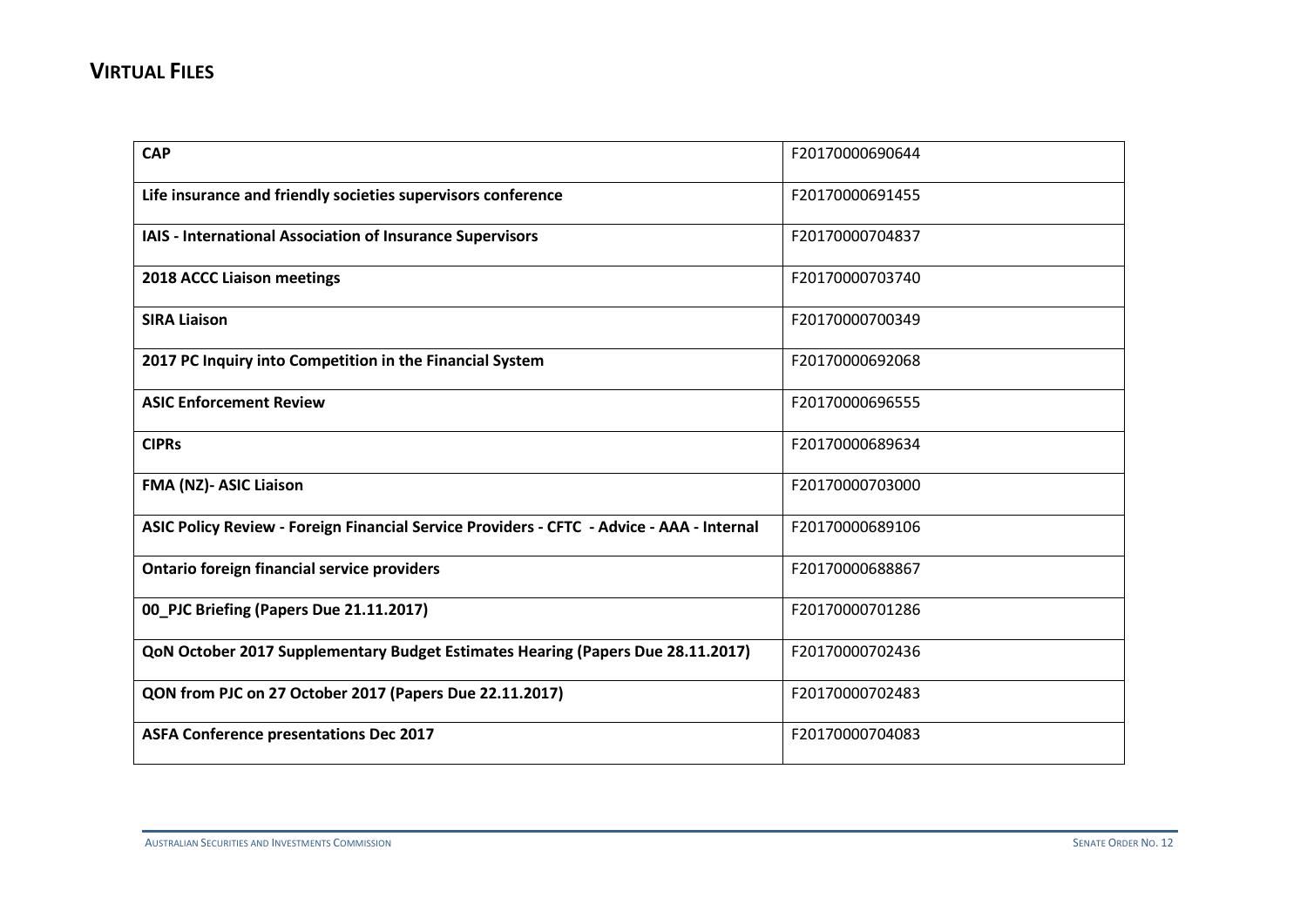| <b>ATO Presentation Nov 2017</b>                                      | F20170000702621 |
|-----------------------------------------------------------------------|-----------------|
| IOSCO - Good practices for termination of investment funds - 2017     | F20170000693648 |
| IOSCO - Open ended fund liquidity and risk management - 2017          | F20170000693642 |
| ARFP and CCIV - Constituent Documents - 2017                          | F20170000689212 |
| ARFP and CCIV - Cross-Border - 2017                                   | F20170000699478 |
| ARFP and CCIV - Foreign Passport Fund Requirements - 2017             | F20170000693994 |
| ARFP and CCIV - Relief - 2017                                         | F20170000694331 |
| <b>RG 97 FEE AND COST DISCLOSURE - PERIODIC STATEMENTS</b>            | F20170000700074 |
| <b>RG97 External Review - Expert Docs and Correspondence</b>          | F20170000701273 |
| RG97 External Review - Industry Stakeholders Docs and Correspondence  | F20170000701262 |
| RG97 External Review - Project Administration Docs and Correspondence | F20170000701263 |
| <b>Product Commission - Competition</b>                               | F20170000691332 |
| ACIC Board Meeting 4 of 2017                                          | F20170000701970 |
| <b>ASIC Feedback to AUSTRAC</b>                                       | F20170000692167 |
| AD FSRA - 17-46354 - *** *** Pty Ltd - 201712                         | F20170000704572 |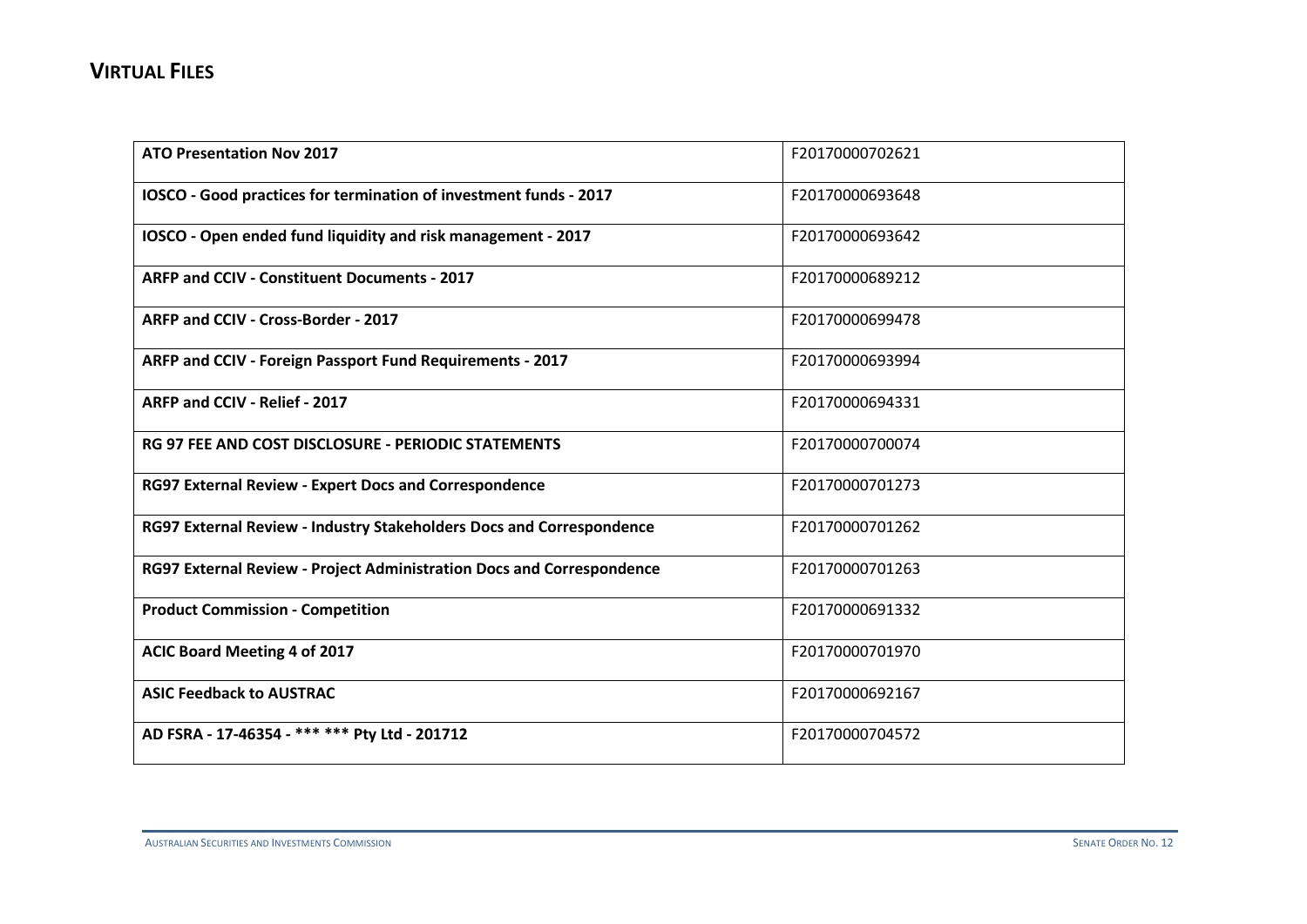| AD FSRA - 17-46360 - *** *** *** *** Pty Ltd - 201712            | F20170000704571 |
|------------------------------------------------------------------|-----------------|
| ADGM - 00-0000 -*** *** Pty Ltd and *** ******* Pty Ltd -201712  | F20170000704551 |
| DFSA - 17-44583 - *** *** *** Pty Ltd - 20171128                 | F20170000703044 |
| DFSA - 17-28196 - *** *** *** - 20170803                         | F20170000691654 |
| DFSA - 17-44677- Licensing timeframes - 20171128                 | F20170000703181 |
| FSRA - 17-45618 - *** *** *** - 201712                           | F20170000703880 |
| SCA - 17-29772 - *** *** *** - 20170815                          | F20170000692794 |
| UAE - 17-45189 - *** *** *** - 201712                            | F20170000703538 |
| Interpol - 17-30382 - *** Pty Ltd, ***** *** and *** *** - 20178 | F20170000694047 |
| FSC - 17-44730 - *** *** *** ***                                 | F20170000703193 |
| SCB - 17-34196 -*** *** Limited - 201709                         | F20170000695944 |
| Interpol - 17-31084 - *** *** *** - 20170825                     | F20170000693745 |
| AMF - 17-28920 - *** - 20170809                                  | F20170000692151 |
| ASC - 17-33759 - *** *** - 20170915                              | F20170000695673 |
| ASC - 17-41187 - Research (Approach to LPP issues) - 201710      | F20170000700531 |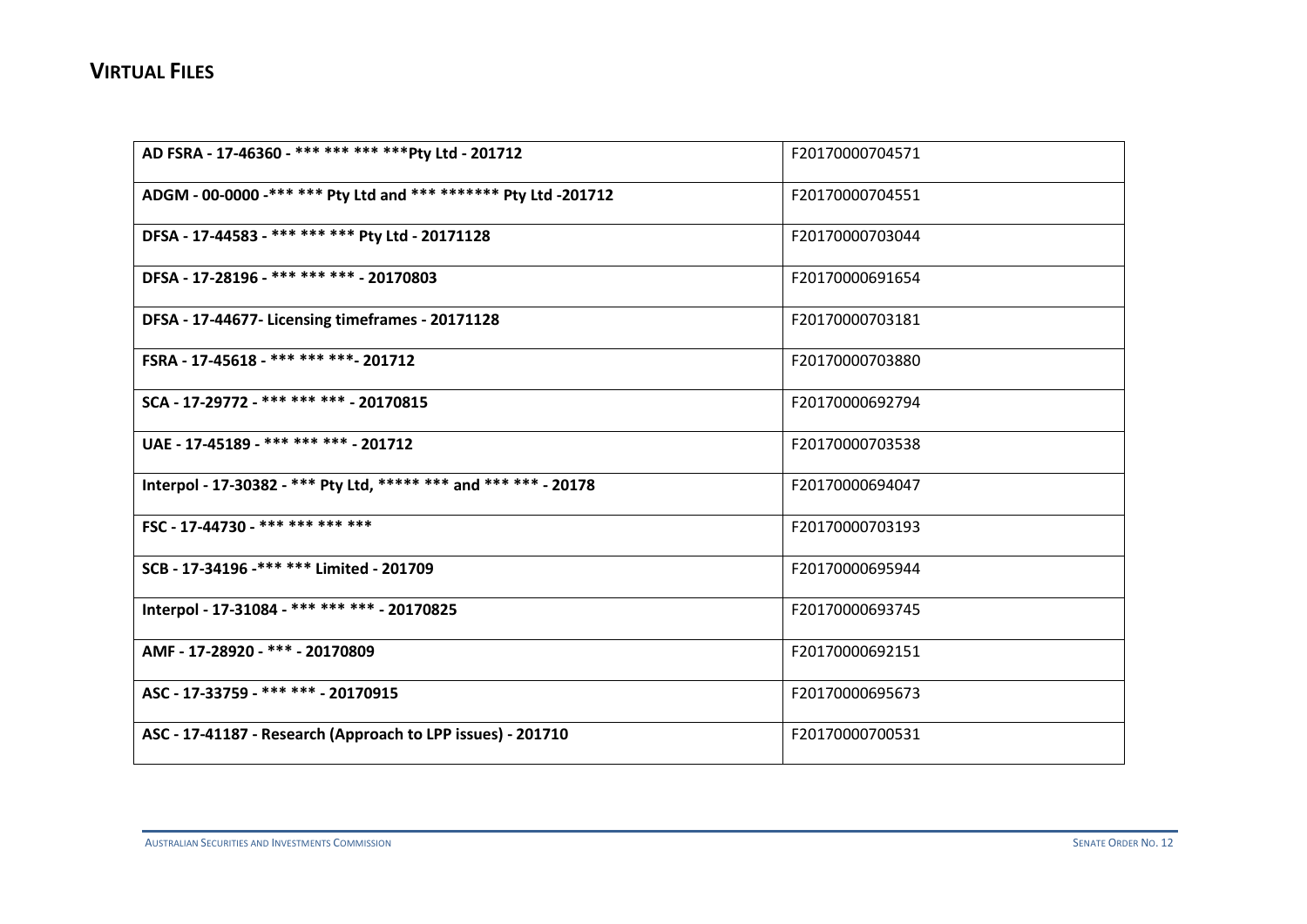| OSC - 17-25235 - RBOptions - 201707                         | F20170000689542 |
|-------------------------------------------------------------|-----------------|
| OSC - 17-27571 - *** *** *** and *** *** Pty Ltd - 20170731 | F20170000691219 |
| OSC - 17-31226 - *** *** - 20170827                         | F20170000693833 |
| OSC - 17-31420 - *** *** - 20170829                         | F20170000693973 |
| OSC - 17-40550 - *** *** *** - 20171030                     | F20170000702420 |
| OSC - 44776-17 - *** *** - 201711                           | F20170000703227 |
| BCSC - 17-32649 - *** *** and *** *** *** - 201709          | F20170000695200 |
| BCSC - 17-44678- Licensing timeframes - 20171128            | F20170000703180 |
| INTERPOL - 17-27352 - *** *** ***. - 201707                 | F20170000691097 |
| INTERPOL - 3686-16 - *** ***- 20160204                      | F20170000702917 |
| FINMA - 17-25638 - *** *** and *** *** - 201707             | F20170000689836 |
| FINMA - 17-41827 - *** *** - 20171103                       | F20170000700833 |
| FINMA - 17-43023 - *** *** *** - 20171119                   | F20170000702756 |
| Swiss Takeover Board - 17-47425 - *** *** - 201712          | F20170000705813 |
| FINMA - Cooperation under the IOSCO MMOU - 201707           | F20170000689043 |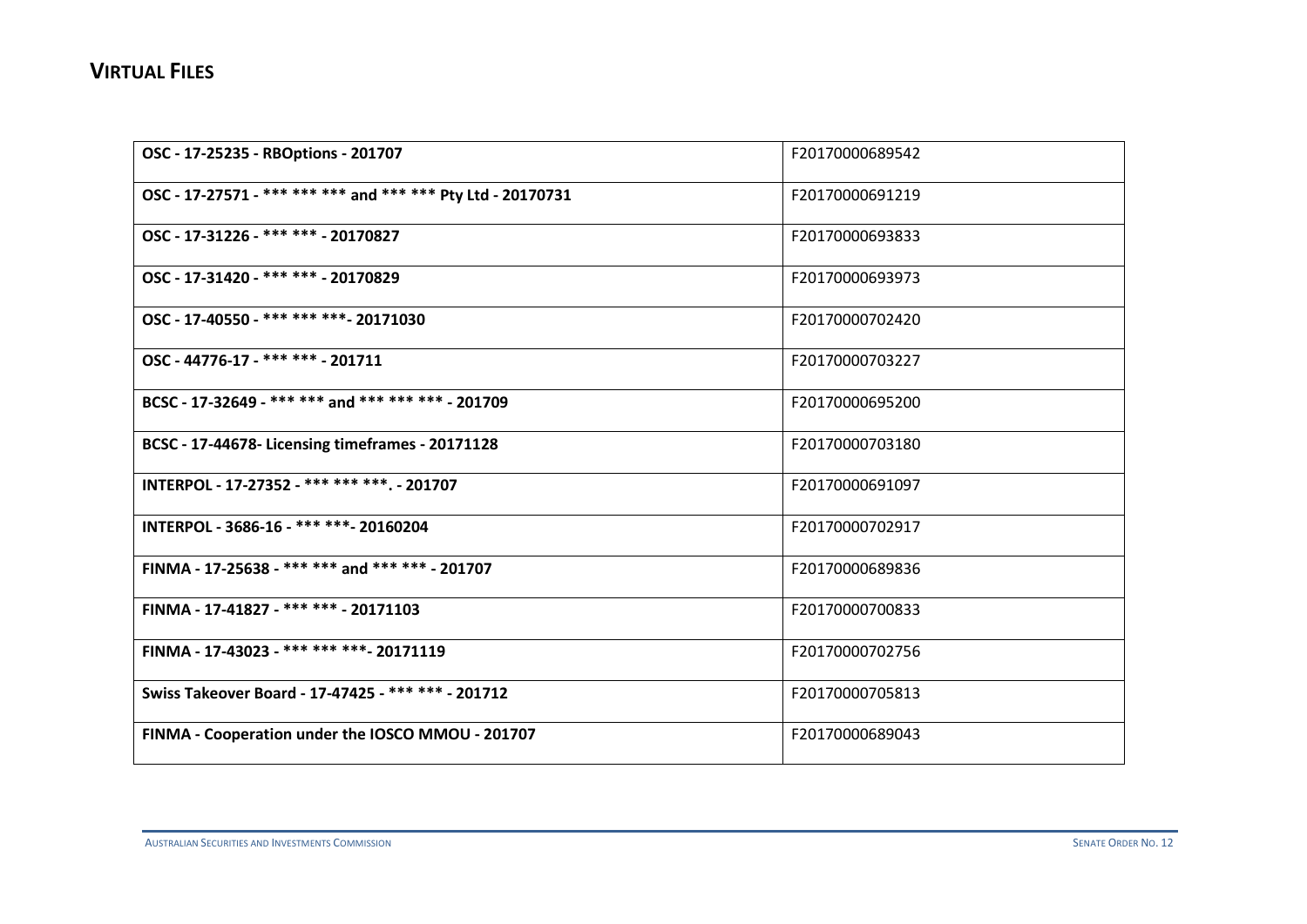| SVS - 17-41275 - Company Register - 201711             | F20170000700540 |
|--------------------------------------------------------|-----------------|
| AGD - 17-41748 - Referrals and penalties - 20171103    | F20170000700786 |
| AGD - 17-41748 - Referrals and penalties - 20171103    | F20170000700787 |
| CSRC - 17-29655 - *** *** - 20170815                   | F20170000692661 |
| CSRC - 17-29984 - *** ***- 201707                      | F20170000692908 |
| CSRC - 17-30053 - *** *** and *** *** Limited - 201708 | F20170000692929 |
| CSRC - 17-36771 - *** *** *** Ltd - 20171005           | F20170000697776 |
| FSC - 17-41276 - Company Register - 201711             | F20170000700539 |
| CIMA - 17-27412 - *** *** *** *** Ltd - 201707         | F20170000691154 |
| CIMA - 17-30708 - *** *** Pty Ltd - 201708             | F20170000693478 |
| CIMA - 17-33810 - *** *** Pty Ltd - 201709             | F20170000695786 |
| CIMA - 17-45326 - *** *** Pty Ltd - 201712             | F20170000703644 |
| CIMA - 17-4574817 - *** *** *** PTY LTD - 20171206     | F20170000703989 |
| CIMA - 16-41329 - *** *** *** PTY LTD - 201611         | F20170000702729 |
| CIMA - 17-34410 - *** *** *** LTD - 201709             | F20170000696087 |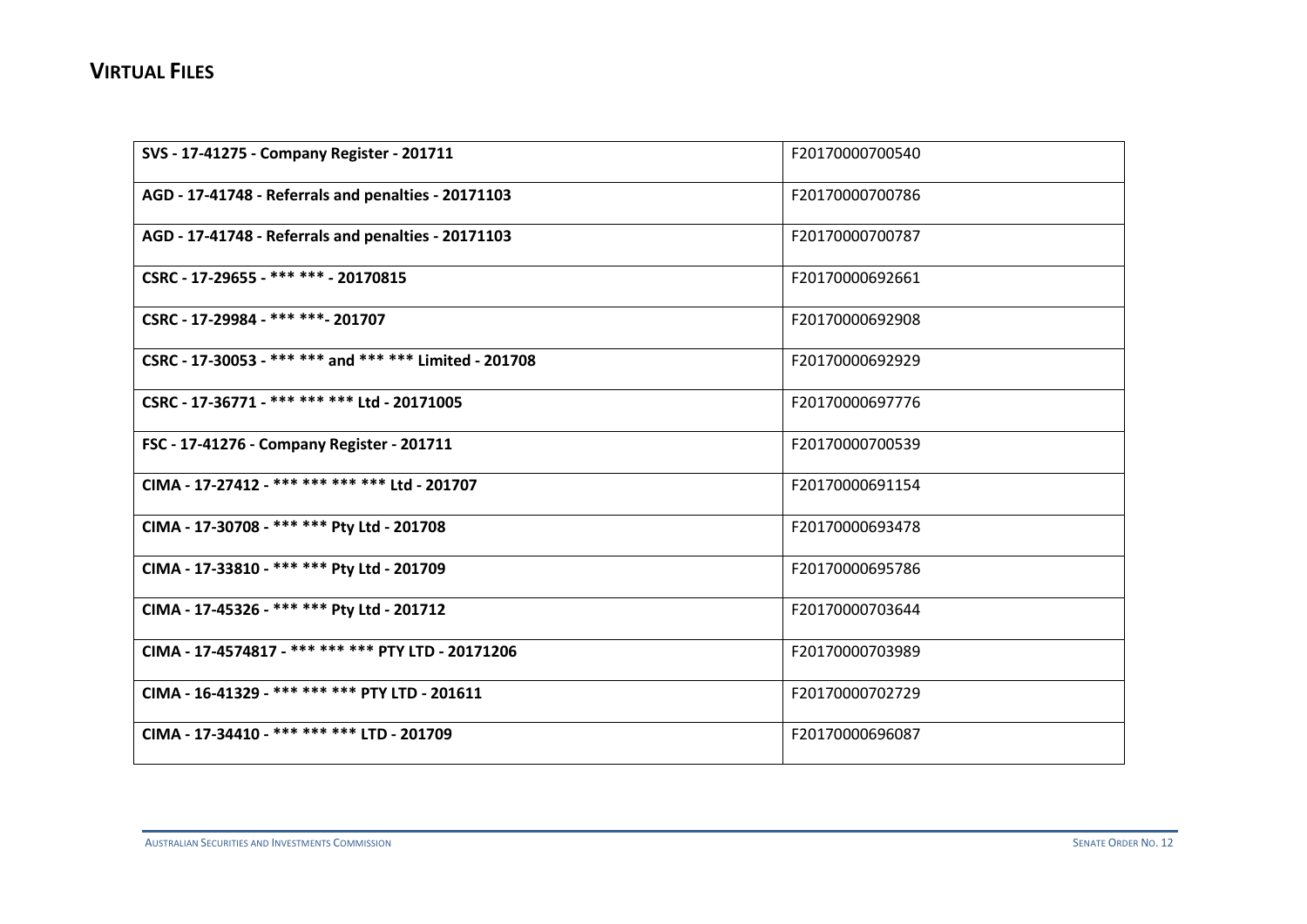| CIMA - 17-46688 -*** *** *** *** *** Limited - 201712                           | F20170000704855 |
|---------------------------------------------------------------------------------|-----------------|
| CIMA - 17-47045 - *** *** and *** *** *** *** LLC - 201712                      | F20170000705050 |
| CIMA - 29213-17 - *** *** LTD - 20180810                                        | F20170000692759 |
| INTERPOL - 17-26448 - *** *** *** *** and *** - 201707                          | F20170000690490 |
| BaFin - 17-29394 - ***B - 20170814                                              | F20170000692465 |
| INTERPOL - 17-47881 - *** *** *** Pty Ltd - 201712                              | F20170000705768 |
| Bafin - 17-24046 - Review of Class Order Exemptions for Asset Managers - 201706 | F20170000688679 |
| BAFIN - 17-24049 - FFSP policy review - 201706                                  | F20170000689368 |
| BaFin - 17-25332- *** Pty Ltd (s127 release) 201707                             | F20170000689618 |
| BAFIN - 17-33313 - *** *** *** Limited and *** ******* - 201709                 | F20170000695340 |
| BAFIN - 17-38039 - *** *** *** Limited and *** - 201710                         | F20170000698470 |
| DFSA - 17-44681- Licensing timeframes - 20171128                                | F20170000703178 |
| CNMV - 17-25775 - *** *** *** Ltd - 201707                                      | F20170000689933 |
| CNMV - 17-25776 - *** *** *** Ltd - 201707                                      | F20170000689934 |
| INTERPOL - 17-37622 - *** *** *** *** Pty Ltd - 201710                          | F20170000698209 |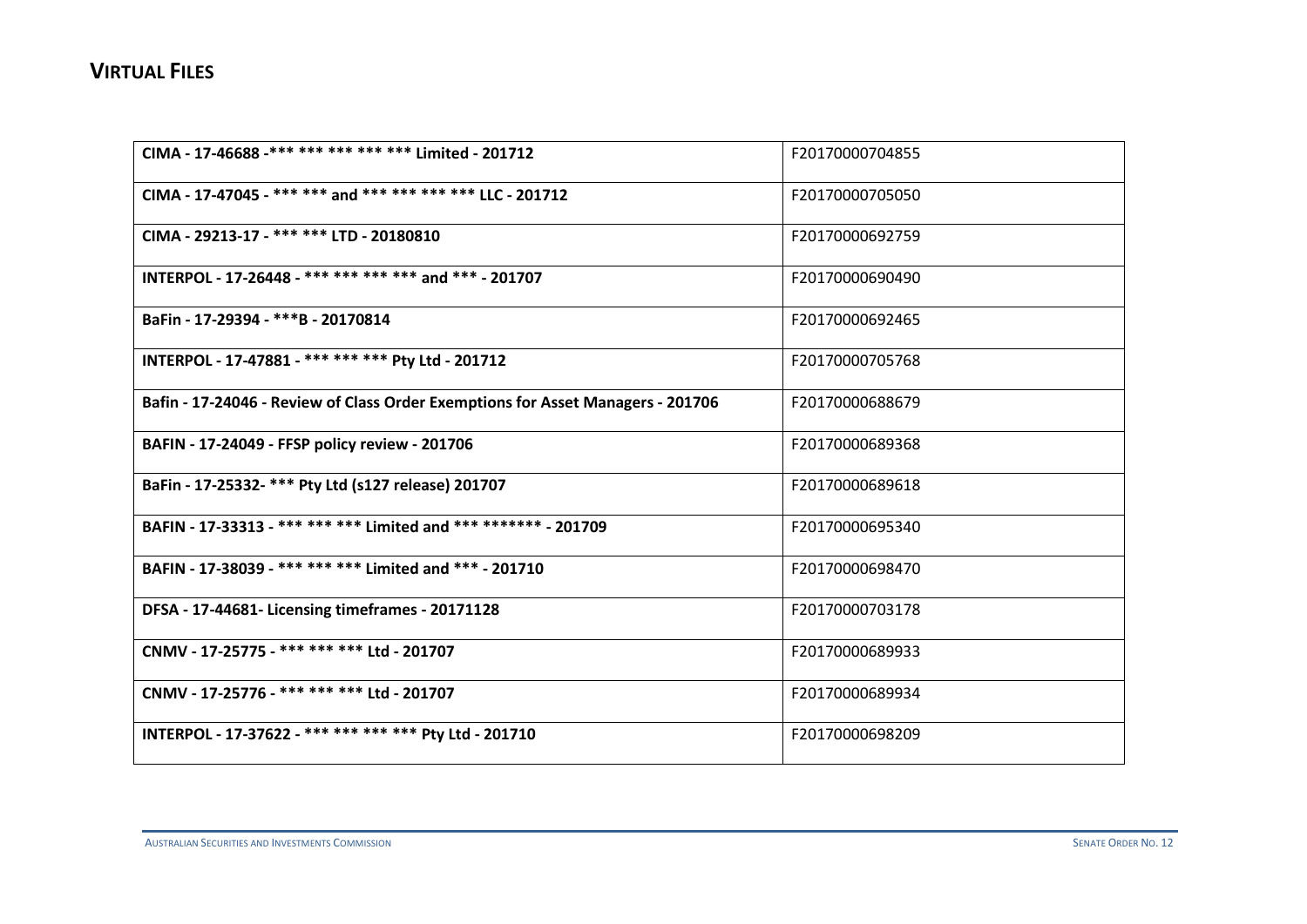| AMF - 17-29520 - *** *** *** - 20170814                                                | F20170000692537 |
|----------------------------------------------------------------------------------------|-----------------|
| AMF - 17-16135 - *** *** *** *** - 201705                                              | F20170000692781 |
| AMF - 17-29654 - RESEARCH REQUEST FROM IMS - 20170815                                  | F20170000695506 |
| FCA - 17- - *** *** *** - *** *** **** - 201705                                        | F20170000691150 |
| FCA - 17-25377 - *** *** - 201707                                                      | F20170000689652 |
| FCA - 17-27020 Delegation (Director of Policy visit) 201707                            | F20170000691007 |
| FCA - 17-27184 - *** *** Limited - 20170727                                            | F20170000691005 |
| FCA - 17-27403 - *** *** *** - *** - 201705                                            | F20170000691141 |
| FCA - 17-29848 - Delegation re covert intelligence and whistleblowing and *** - 201708 | F20170000692864 |
| FCA - 17-31464 - *** *** - 201708                                                      | F20170000694003 |
| FCA - 17-33028 - *** *** (insider trading referral) - 20179                            | F20170000695160 |
| FCA - 17-33444 - *** *** Ltd - 20170913                                                | F20170000695427 |
| FCA - 17-36555 - *** *** *** Limited and *** *** AG - 201710                           | F20170000697672 |
| FCA - 17-40586 - *** *** *** Ltd - 20171030                                            | F20170000700161 |
| FCA - 17-43975 - ASX contact - 20171123                                                | F20170000702631 |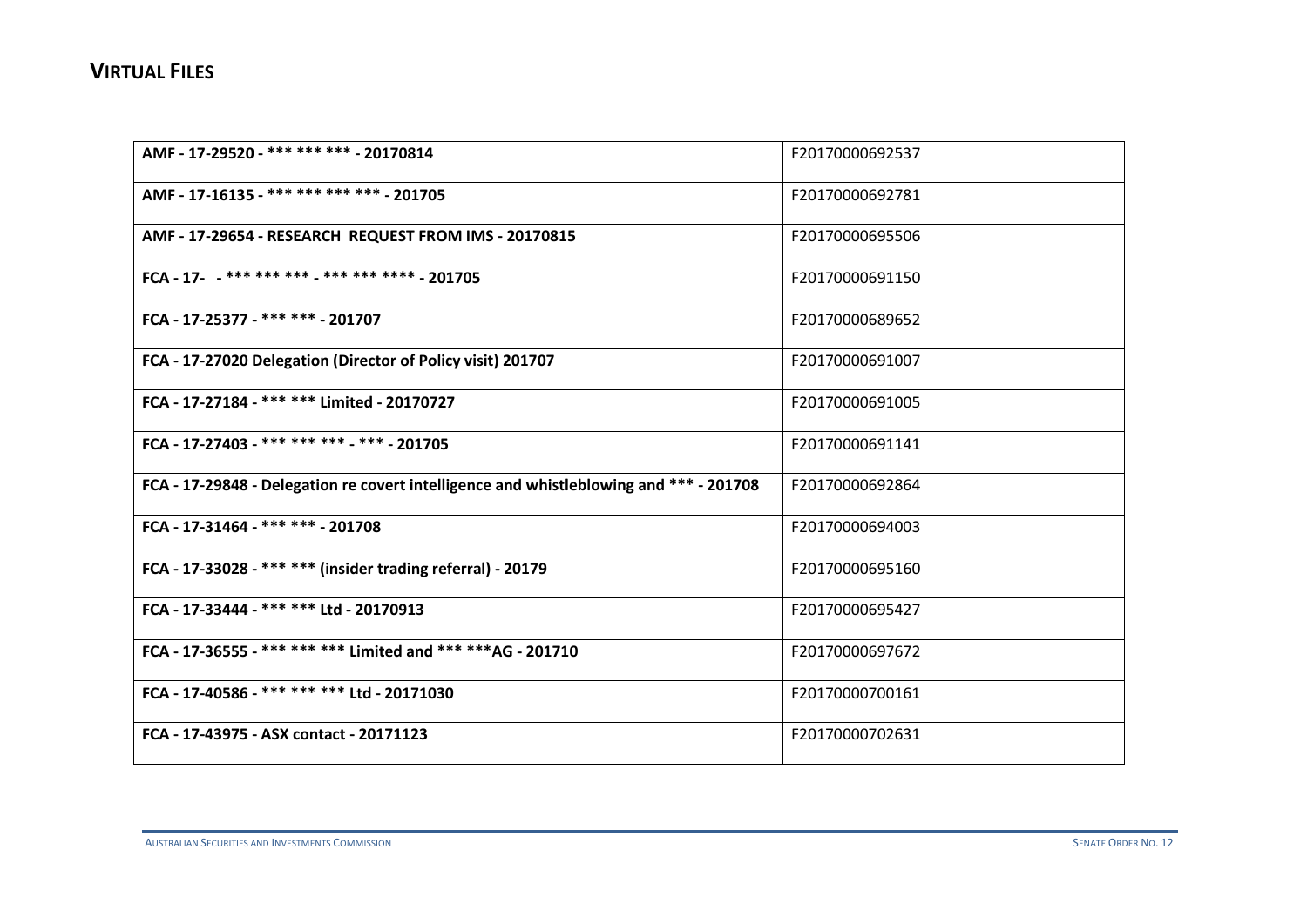| FCA - 17-44949 - *** *** ***                             | F20170000703390 |
|----------------------------------------------------------|-----------------|
| FCA - 17-45120 - *** *** *** LIMITED - 20171201          | F20170000703480 |
| FCA - 17-45551 - *** *** - 201712                        | F20170000703820 |
| FCA - 17-46086 - *** *** Ltd - 20171208                  | F20170000704255 |
| FCA - 29058-17 - *** *** *** - 20170809                  | F20170000692756 |
| Interpol - 17-45894 - *** *** *** *** PTY LTD - 20171207 | F20170000704077 |
| Police - 17-24047 - ***- 201706                          | F20170000689378 |
| PRA - 17-21678 - *** *** *** - 201706                    | F20170000688630 |
| UKPol - 17-34169 - *** *** *** - 20170919                | F20170000695885 |
| Co House - 17-25095 - *** *** (Bankrupcy search) 201706  | F20170000689447 |
| Co House - 17-31602 - *** *** - 201708                   | F20170000694165 |
| Co House - 17-42845 - *** *** - 201711                   | F20170000704675 |
| Co House - 48287-15 - *** *** and *** *** *** Ltd        | F20170000702961 |
| FCA - 17-11477 - *** *** *** *** LIMITED - 201703        | F20170000691011 |
| FCA - 17-21660 - *** *** Witness Notification - 20170614 | F20170000688631 |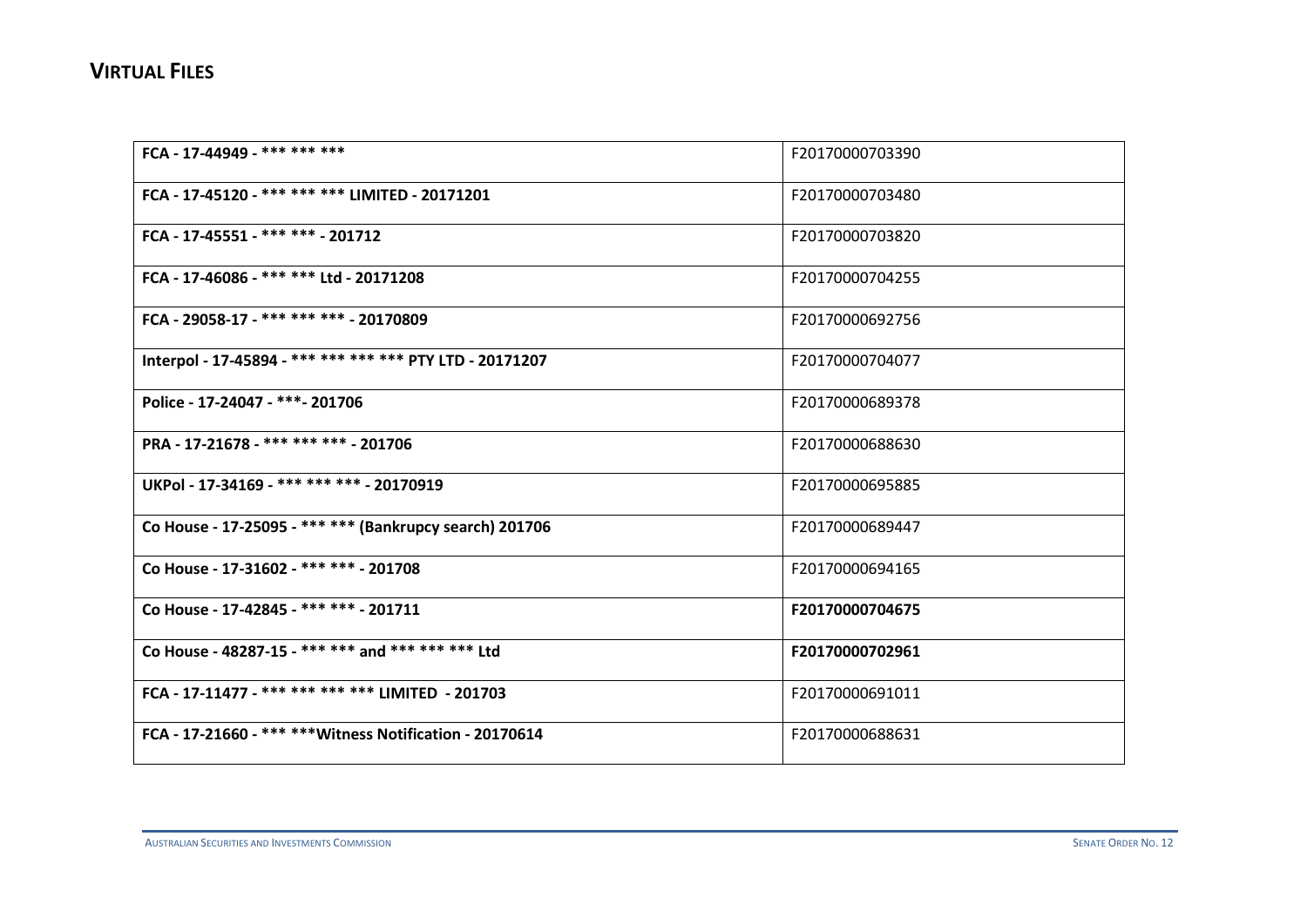| FCA - 17-23938 Consumer Policy Research (Strat Intel) 201706             | F20170000689629 |
|--------------------------------------------------------------------------|-----------------|
| FCA - 17-24053 - FFSP policy review - 201707                             | F20170000689363 |
| FCA - 17-25046 -*** *** et al (MPS Compliance visit to UK re ASX) 201707 | F20170000689401 |
| FCA - 17-25321 - *** *** - 201707                                        | F20170000689990 |
| FCA - 17-27955 - binary optoions (*** ***) - 20170801                    | F20170000691453 |
| FCA - 17-27968 - *** *** *** Ltd - 201708                                | F20170000691607 |
| FCA - 17-29111 - credit card market study - 20170810                     | F20170000692270 |
| FCA - 17-30106 - *** *** (Money Laundering) - 201708                     | F20170000694367 |
| FCA - 17-32641 - *** *** and *** *** - 201709                            | F20170000695199 |
| FCA - 17-32914 - *** *** plc - 201709                                    | F20170000695121 |
| FCA - 17-33799 Securities Allocation Research call (MCT) - 201709        | F20170000695735 |
| FCA - 17-34769 - witness contact *** *** *** - 20170922                  | F20170000696350 |
| FCA - 17-37648 - Crowdfunding Entities in UK - 201710                    | F20170000698555 |
| FCA - 17-41825 - *** *** - 20171103                                      | F20170000700832 |
| FCA - 17-43993 - *** *** *** Ltd - 201711                                | F20170000702650 |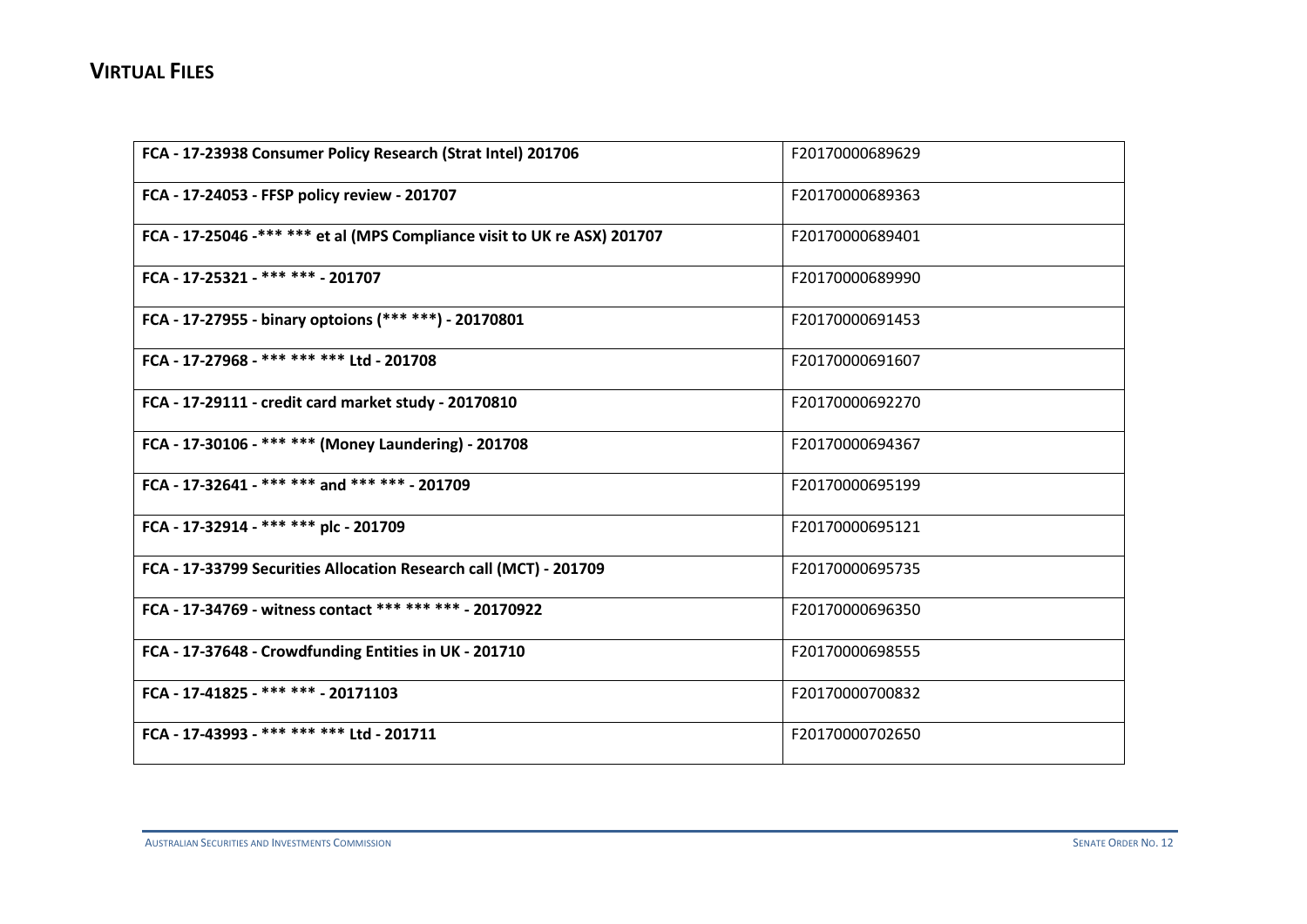| FCA - 17-44672 - Licensing timeframes - 20171128               | F20170000703165 |
|----------------------------------------------------------------|-----------------|
| FCA - 17-45342 *** *** *** 201712                              | F20170000703681 |
| FCA - 17-47812 - *** *** - 201712                              | F20170000705812 |
| FCA - 17-5382 - Case selection criteria - 201702               | F20170000689146 |
| FCA-17-35793 - WITNESS NOTIFICATION *** *** *** *** - 20170928 | F20170000697126 |
| INTERPOL - 17-43173 - *** ***                                  | F20170000702302 |
| GFSC - 16-16218 - *** *** *** *** - 201605                     | F20170000702787 |
| FSC - 10-5859 - *** and *** *** *** - 201707                   | F20170000689568 |
| SEC - 17-28219 - *** *** Limited - 20170803                    | F20170000691669 |
| HKMA - 17-22406 - *** *** Pty Ltd et al - 201706               | F20170000688635 |
| HKMA - 17-23458 - *** *** *** (Probity) 201706                 | F20170000692084 |
| HKMA - 17-29118 - *** *** *** - 201708                         | F20170000692280 |
| HKMA - 17-35470 - *** *** *** - 201709                         | F20170000696873 |
| HKMA - 17-37452 - *** *** *** and *** *** *** *** - 201710     | F20170000698132 |
| HKMA - 17-43206 - *** *** *** - 201711                         | F20170000702029 |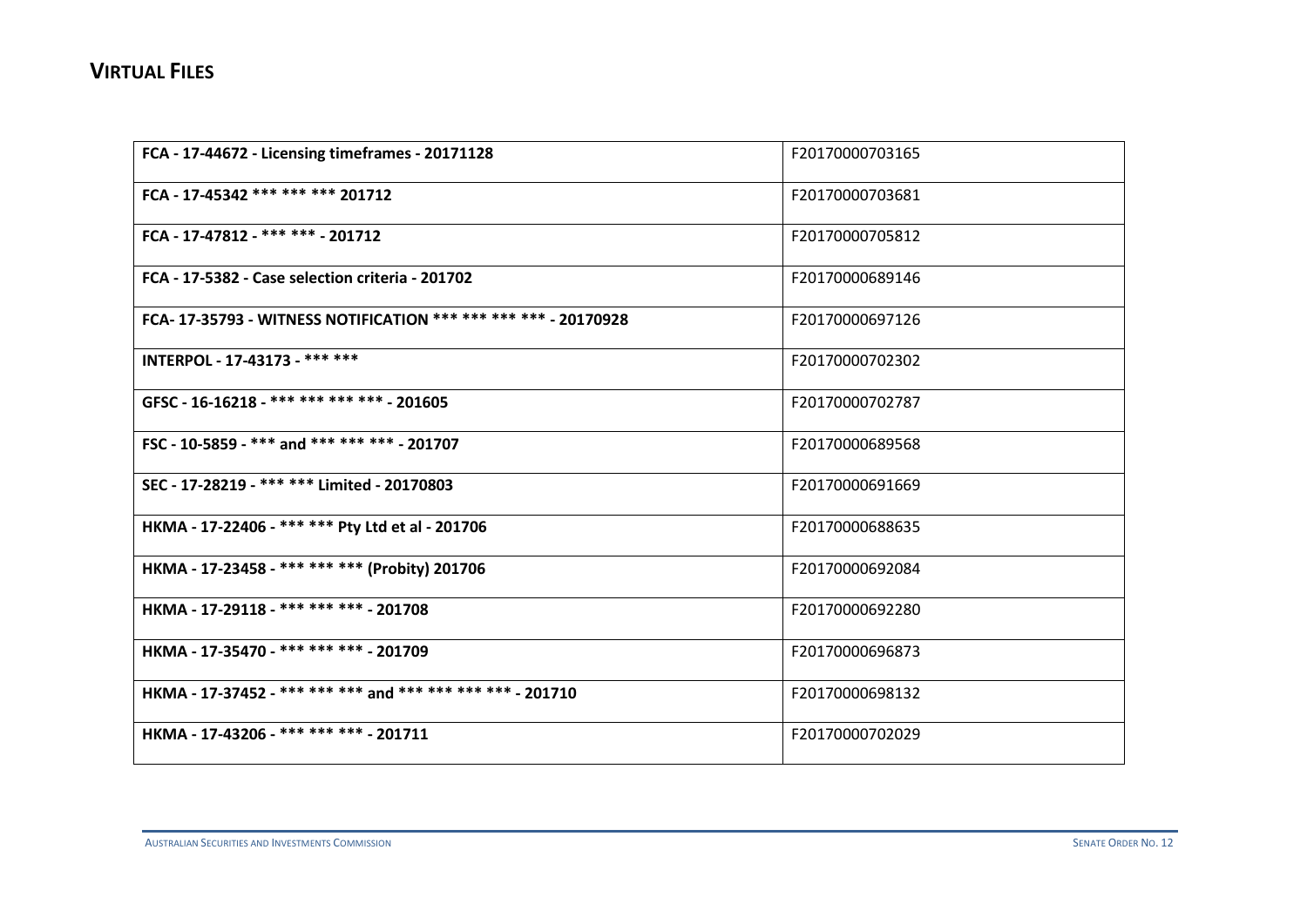| Interpol -17-28731 - *** *** *** - 20170808                | F20170000692009 |
|------------------------------------------------------------|-----------------|
| SFC - 17-24272 - *** *** - 201707                          | F20170000688686 |
| SFC - 17-25621 - Intelligence Database Functions - 201707  | F20170000689824 |
| SFC - 17-26716 - *** *** *** - 201707                      | F20170000690631 |
| SFC - 17-26719 - *** *** *** - 201707                      | F20170000690633 |
| SFC - 17-27332 - *** *** *** ************ Limited - 201707 | F20170000691095 |
| SFC - 17-27680 - *** *** *** - 201707                      | F20170000691261 |
| SFC - 17-30210 - *** *** ***                               | F20170000693137 |
| SFC - 17-32313 - *** *** *** - 201708                      | F20170000694690 |
| SFC - 17-34001 - *** *** *** - 201709                      | F20170000695789 |
| SFC - 17-35136 - *** *** *** - 201709                      | F20170000696598 |
| SFC - 17-36551 - *** *** - 201710                          | F20170000697941 |
| SFC - 17-37117 - *** *** - 201710                          | F20170000697938 |
| SFC - 17-37436 - *** *** - 201710                          | F20170000698117 |
| SFC - 17-38957 - *** *** *** - 201710                      | F20170000699118 |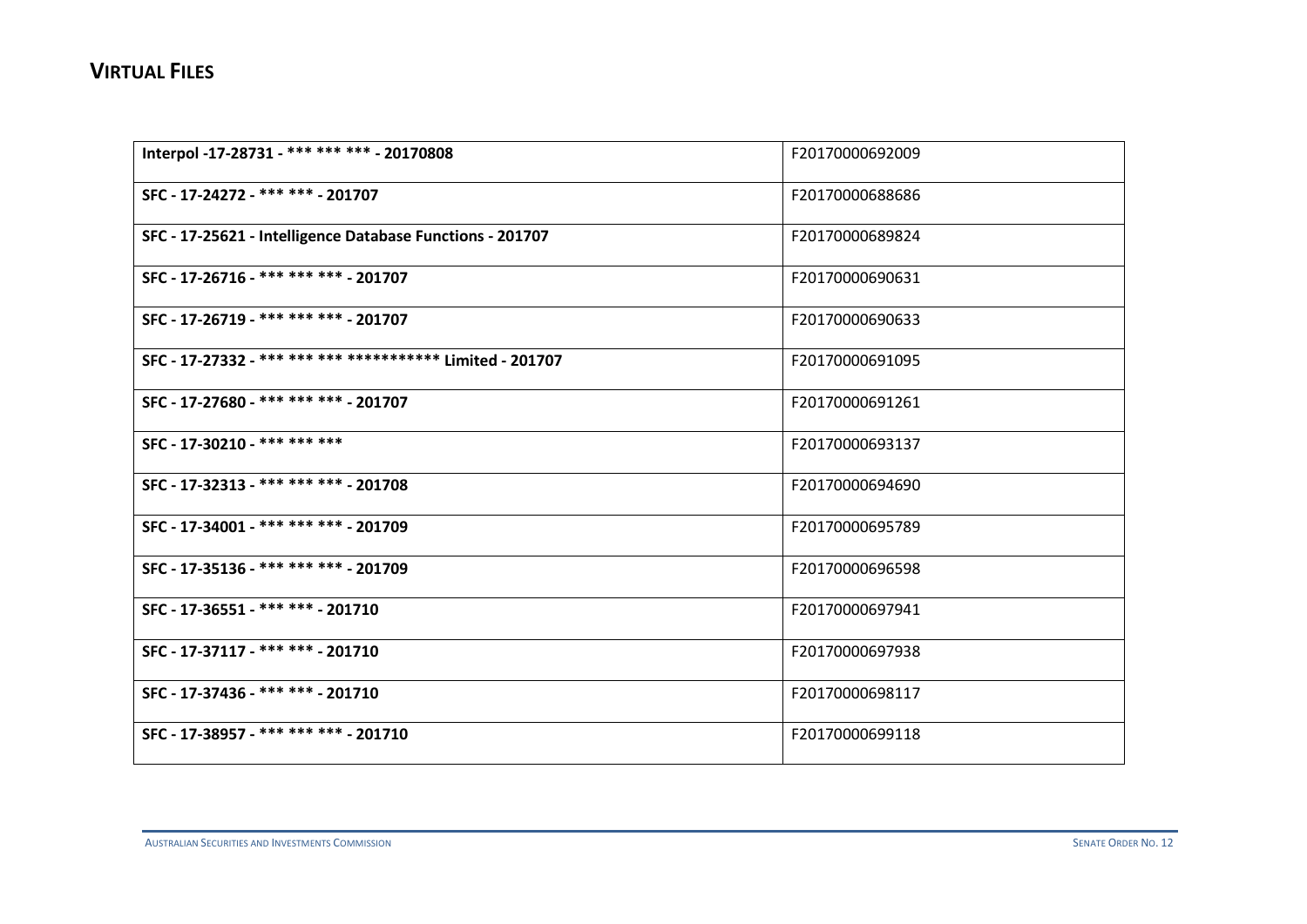| SFC - 17-39416 - *** *** *** ************ Limited - 201710 | F20170000699466 |
|------------------------------------------------------------|-----------------|
| SFC - 17-43078 - *** *** - 201711                          | F20170000701902 |
| SFC - 17-43282 - *** *** - 201711                          | F20170000702098 |
| SFC - 17-43895 - *** *** *** - 20171122                    | F20170000702564 |
| SFC - 17-44010 - *** *** *** - 201711                      | F20170000702658 |
| SFC - 17-44532 - Fining Powers and Procedure               | F20170000703060 |
| SFC - 17-45220 - *** *** - 201712                          | F20170000703564 |
| SFC - 17-45220 - *** *** - 201712                          | F20170000703565 |
| SFC - 17-45338 - *** *** *** - 201712                      | F20170000703673 |
| SFC - 44469-17 - *** *** *** - 201711                      | F20170000702956 |
| CR - 17-29061 - *** *** *** *** *** Co Ltd - 201708        | F20170000692232 |
| CR - 17-33209 - *** *** Ltd - 201709                       | F20170000695280 |
| CR-17-33665-******* CO. LTD-20170913                       | F20170000695584 |
| CR - 17-40488 - *** *** *** *** LIMITED - 20171026         | F20170000701224 |
| CR - 17-43608 - *** *** *** *** *** Ltd - 201711           | F20170000702332 |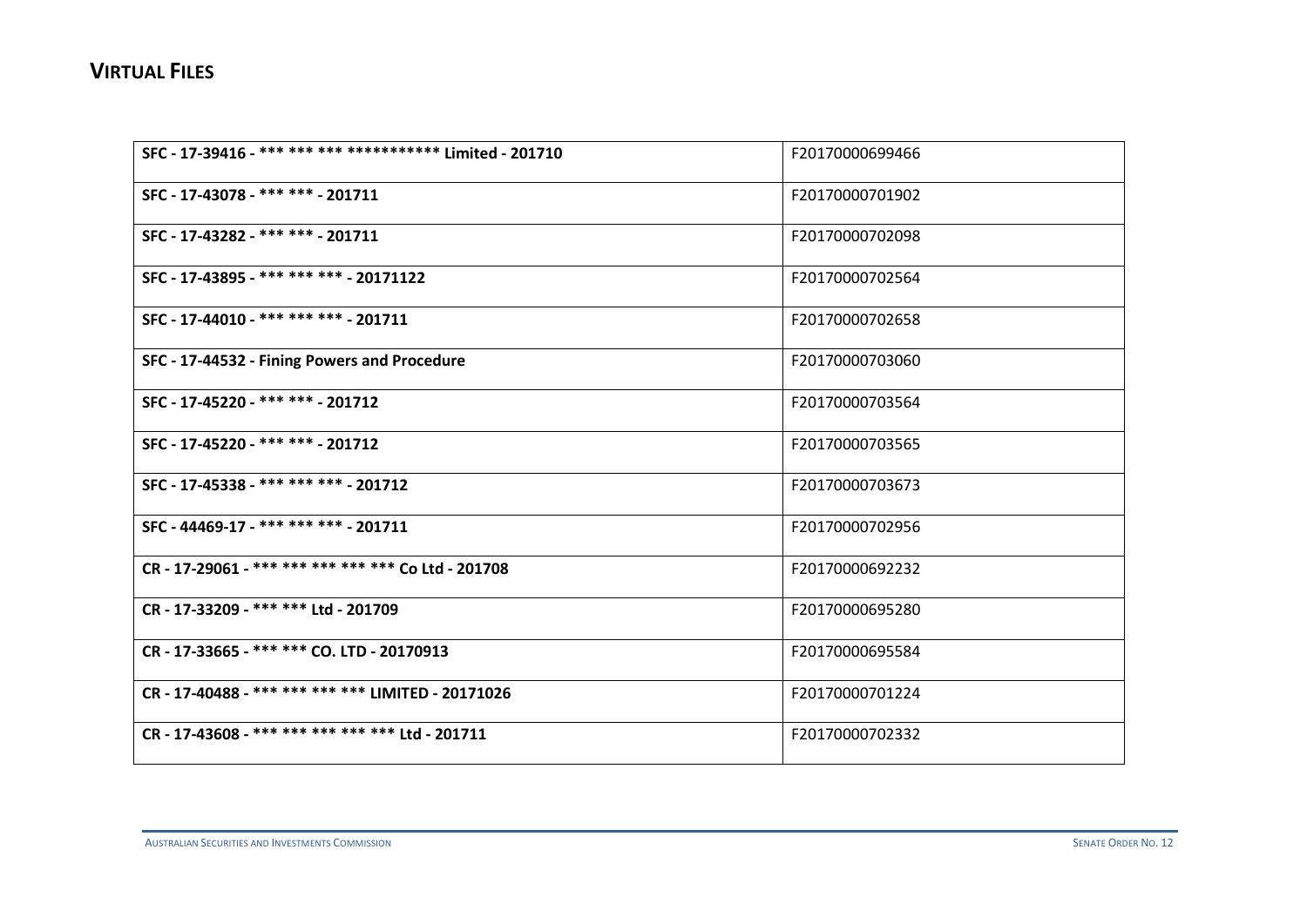| HKMA - 17-30110 - *** *** (Money Laundering) - 201708             | F20170000693977 |
|-------------------------------------------------------------------|-----------------|
| ORO - 17-43323 - *** *** *** - 201711                             | F20170000702134 |
| SFC - 17-24050 - *** *** *** - 201706                             | F20170000689367 |
| SFC - 17-25431 -*** *** *** (Notification) 201707                 | F20170000689625 |
| SFC - 17-30062 - *** *** (Money Laundering) - 201708              | F20170000693984 |
| SFC - 17-31721 - ****** ******** meetings - 20170830              | F20170000694240 |
| SFC - 17-33803 Securities Allocation Research call (MCT) - 201709 | F20170000695729 |
| SFC - 17-35927 - *** witness contact - 20170929                   | F20170000697109 |
| SFC - 17-41823 - *** *** - 20171103                               | F20170000700830 |
| SFC - 17-41985 - *** **** Limited - 201711                        | F20170000700979 |
| SFC - 17-42044 - FX Industry presentation - 20171107              | F20170000701056 |
| SFC - 17-44688- Licensing timeframes - 20171128                   | F20170000703170 |
| SFC - 17-45866 - *** *** *** *** - 20171206                       | F20170000704065 |
| SFC - 17-46133 - Intelligence Databases - 20171208                | F20170000704276 |
| SFC - 26678-17 - *** *** *** Ltd - 20170723                       | F20170000690604 |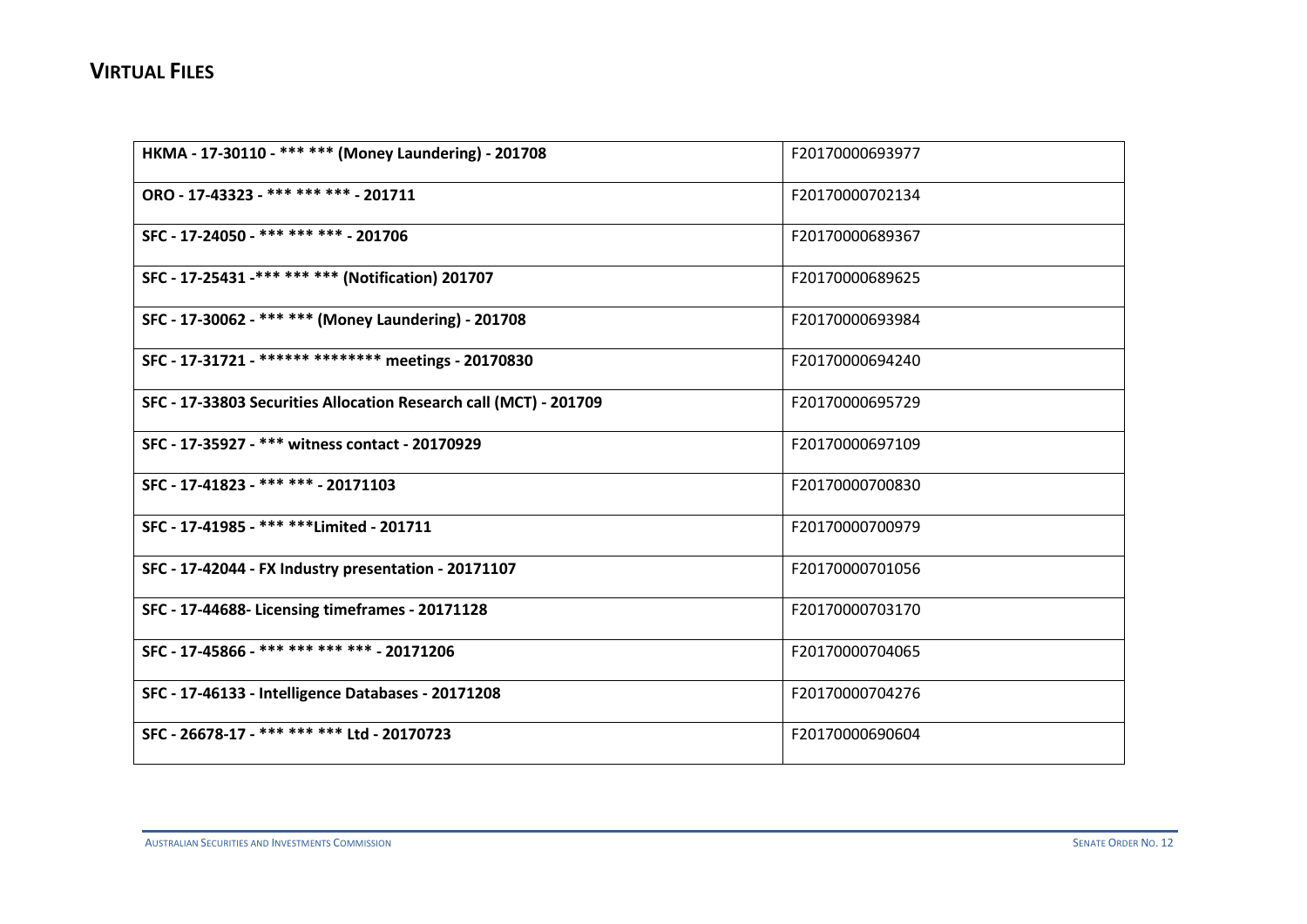| *** *** *** *** - 443771-17 - *** *** *** PTY LTD - 20171127      | F20170000703034 |
|-------------------------------------------------------------------|-----------------|
| INTERPOL - 17-37685 - *** *** Kft - 201710                        | F20170000698249 |
| MNB - 17-21776 - *** *** Pty Ltd and *** *** *** Pty Ltd - 201706 | F20170000690126 |
| MNB - 17-29658 - Fintech - 20170815                               | F20170000692665 |
| MNB - 17-45100 - *** *** *** PTY LTD - 20171130                   | F20170000703468 |
| OJK - 17-40028 - *** *** *** - 201710                             | F20170000699840 |
| OJK - 17- - *** *** *** Pty Ltd - 20171205                        | F20170000703897 |
| OJK - 17-29985 - *** *** - 201707                                 | F20170000692917 |
| FSA - 17-27600 - *** and *** and *** - 20170731                   | F20170000691232 |
| fsa - 17-3868 - *** *** *** LTD - 20171018                        | F20170000699034 |
| SEBI - 17-41712 - VIST TO ASIC - 20171107                         | F20170000701260 |
| SEBI - 17-45190 - *** *** Limited - 201712                        | F20170000703540 |
| IOSCO - 17-41704 - *** ***- 20171103                              | F20170000700740 |
| OECD - 17-40288 - *** *** PTY LTD - 201710                        | F20170000700030 |
| Europol - 17-31061 - *** - *** *** - 20170825                     | F20170000693729 |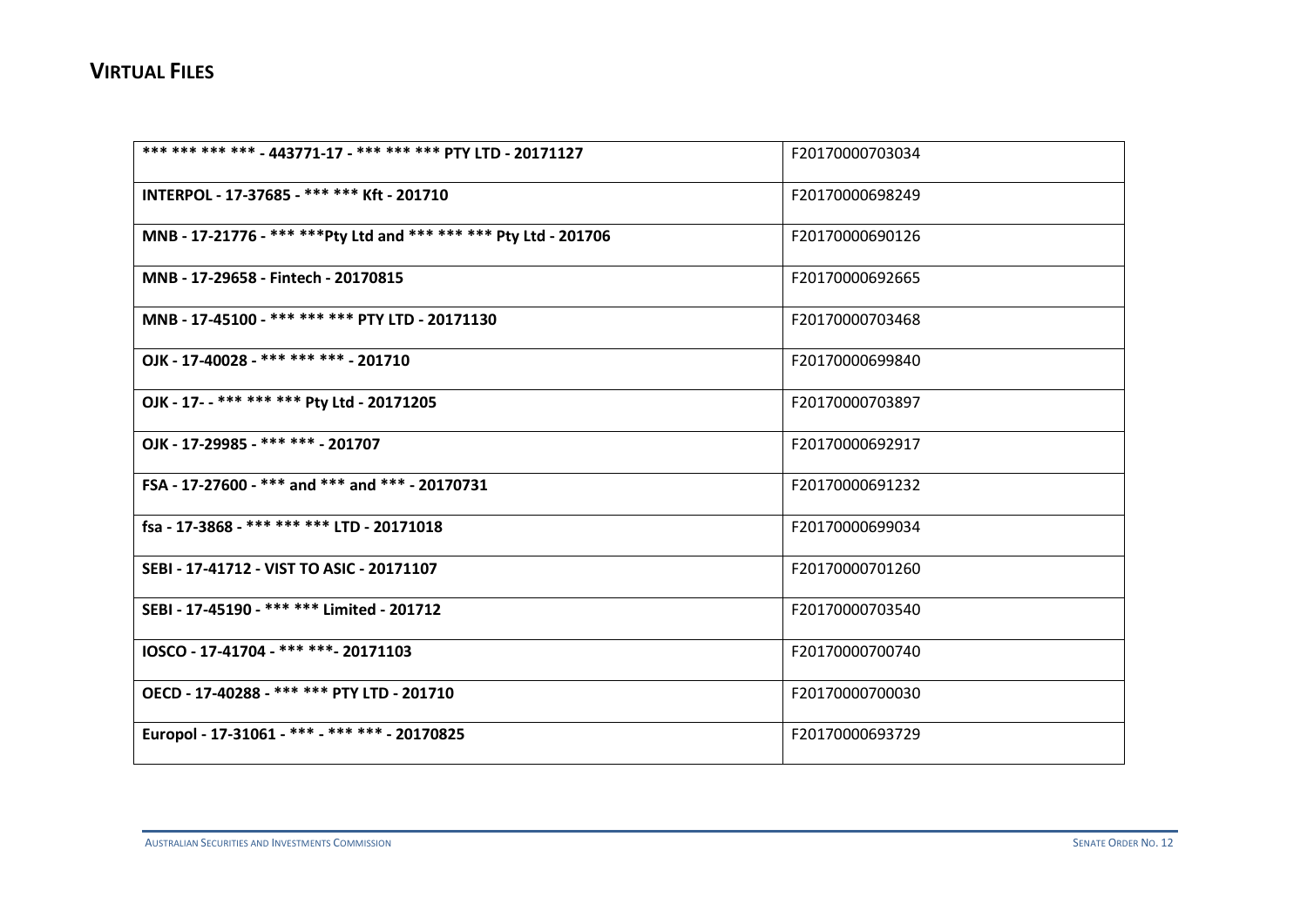| Europol - 17-44050 - *** - 20171123                               | F20170000702693 |
|-------------------------------------------------------------------|-----------------|
| IMF - 17-28617 - *** *** Ltd - 20170807                           | F20170000691911 |
| CBI - 17-25055 - *** Pty Ltd - 201707                             | F20170000689404 |
| CBI - 17-30369 - *** *** - 20170820                               | F20170000693204 |
| CBI - 17-30528 - *** - 20170822                                   | F20170000693352 |
| CBI - 17-34888 - *** *** *** Pty Ltd - 201709                     | F20170000696550 |
| CBI - 17-44544 - *** *** *** *** Limited - 201711                 | F20170000703026 |
| CBI - 17-45569 - *** *** *** Ltd - 201712                         | F20170000703841 |
| CBI - 17-47926 - *** *** *** *** *** Limited - 201712             | F20170000705797 |
| CBI - 44374-17 - *** *** *** Pty Ltd - 201711                     | F20170000702905 |
| CBI - 17-44680- Licensing timeframes - 20171128                   | F20170000703179 |
| Central Bank of Ireland - 17-29653 - RESEARCH re EFT - 20170817   | F20170000695505 |
| Central Bank of Ireland - 17-30990 - *** *** *** Limited - 201708 | F20170000693690 |
| FME - 17-35429 - *** *** and *** *** *** Pty Ltd - 201709         | F20170000696816 |
| ISA - 17-41448 - *** *** - 201711                                 | F20170000700632 |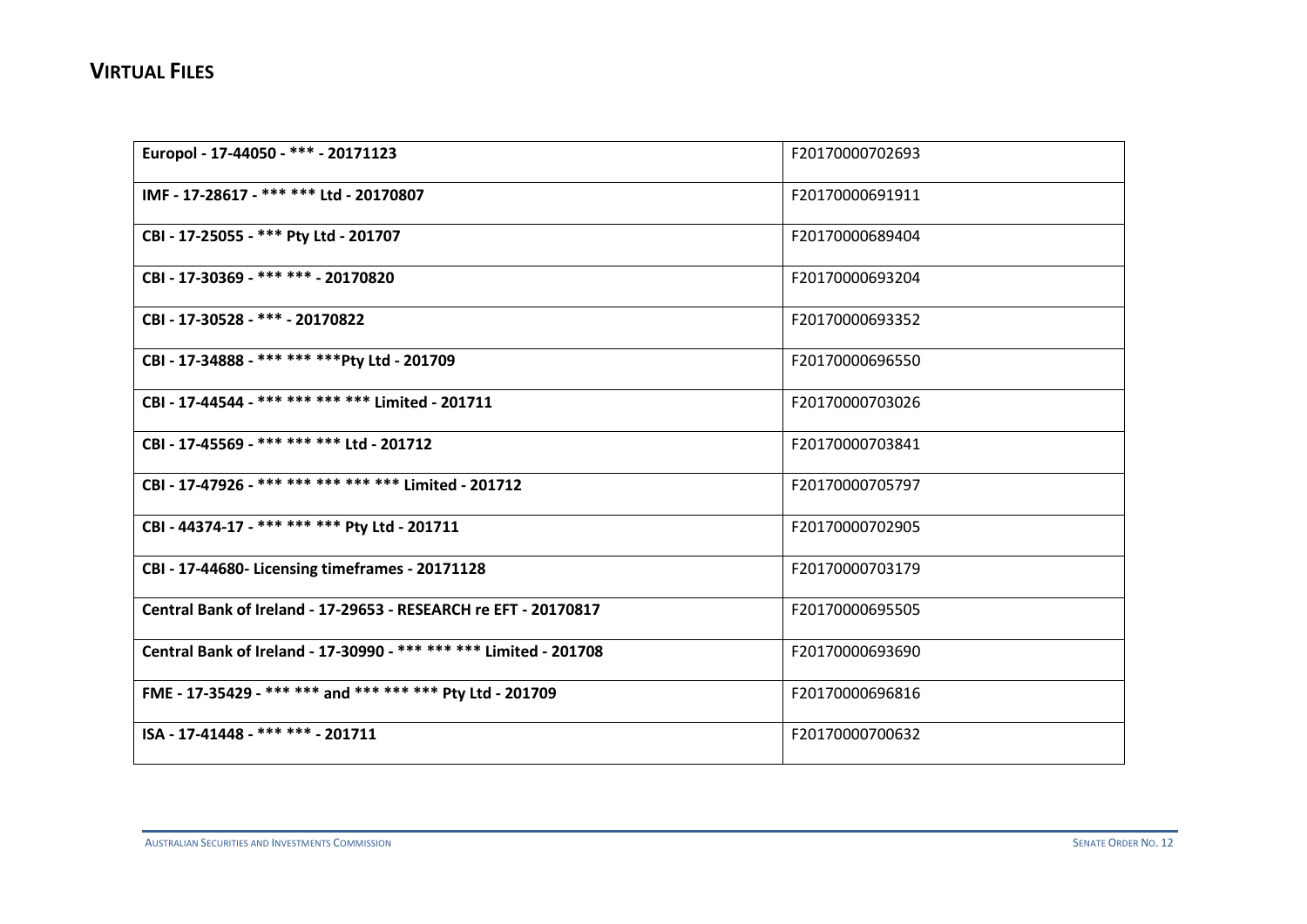| ISA - 17-45476 - IC Markets - 20171204                                                  | F20170000703785 |
|-----------------------------------------------------------------------------------------|-----------------|
| ISA - 17-45727 - Public Warning Notices - 201712                                        | F20170000703974 |
| ISA - 17-27957 - binary options (*** ***) - 20170801                                    | F20170000691452 |
| CONSOB - 17-10096 - *** S.p.A. - 201703                                                 | F20170000689205 |
| FSC - 17-36232 - *** *** *** - 201710                                                   | F20170000697291 |
| JFSC - 17-29263 - *** *** *** Limited - 201708                                          | F20170000692377 |
| 17-38031 - *** *** - 20171013                                                           | F20170000698469 |
| Embassy - 17-39497 - Retail FX in Australia - 201710                                    | F20170000699519 |
| <b>Embassy - 17-41982 - Delegation visit - 201711</b>                                   | F20170000702330 |
| SESC - 17-32325 - MMOU requests - 20170905                                              | F20170000694681 |
| SESC - 17-35178 - Meeting to discuss request (35316-17) and build relationship - 201709 | F20170000696916 |
| SESC - 17-35316 - *** *** *** Corp - 201709                                             | F20170000696749 |
| SESC - 17-35646 - Visit of SESC Deputy Secretary General - 201709                       | F20170000696928 |
| <b>MMOU Request Guidance</b>                                                            | F20170000694326 |
| CMA - 17-21768 Fintech Research 201706                                                  | F20170000688634 |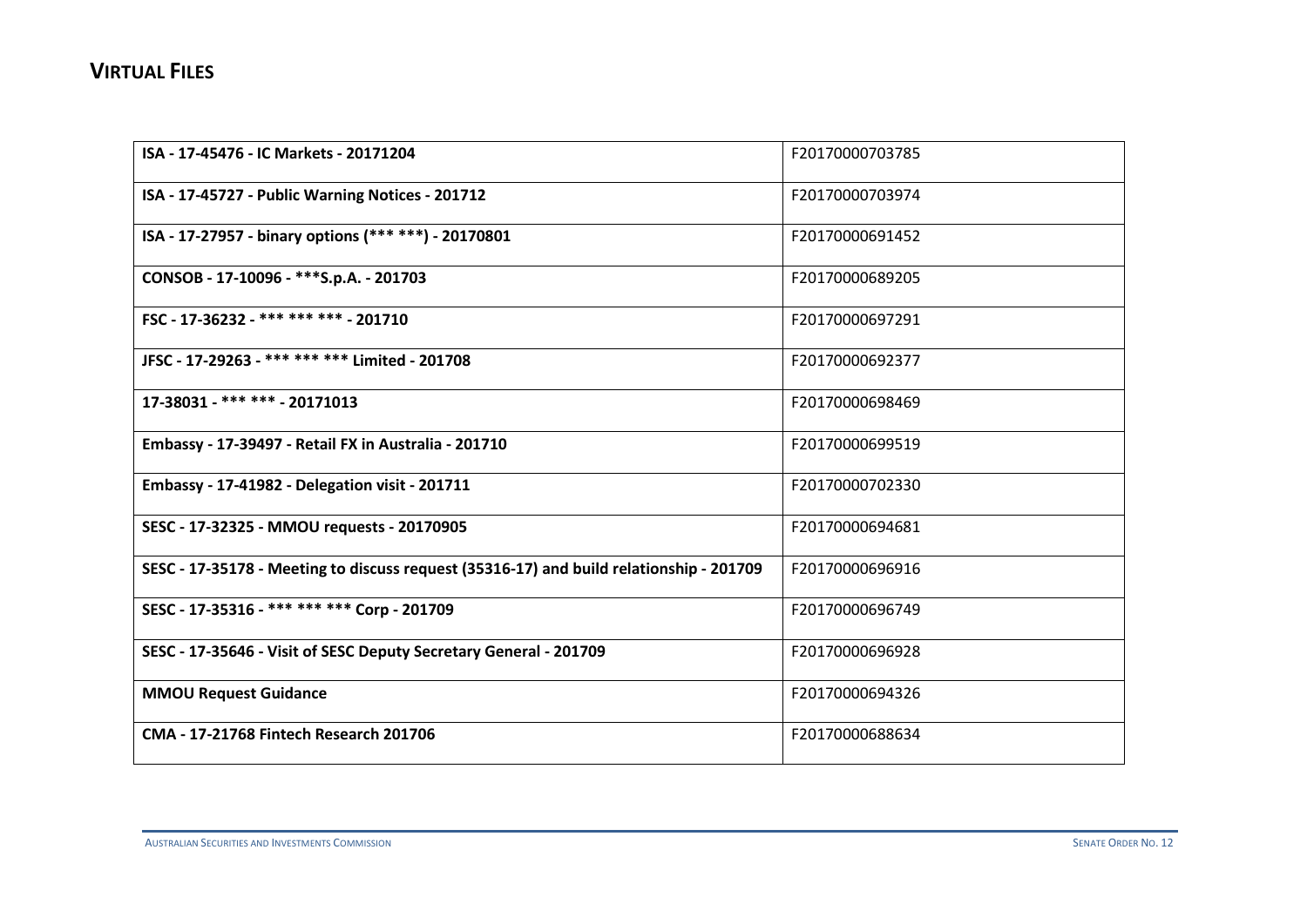| KOFIA - 17-40046 - Class order 03-824 relief to foreign FS providers - 201710 | F20170000699860 |
|-------------------------------------------------------------------------------|-----------------|
| NHI - 17-25291 - Superannuation study program - 201707                        | F20170000689672 |
| CBRL - 17-21070 - *** - *** - 20170825                                        | F20170000693737 |
| CSSF - 17-40618 - *** *** *** ********** Limited - 201710                     | F20170000700171 |
| CSSF - 17-40641 - *** *** *** Limited - 201710                                | F20170000700183 |
| CSSF - 17-45777 - *** **** Limited - 201712                                   | F20170000705809 |
| CSSF - Request Skype Records - 20170807                                       | F20170000695089 |
| FCMC - 17-37704 - *** *** *** *** Group Limited - 20171011                    | F20170000698278 |
| Interpol - 17-33953 - *** *** Ltd - 20170917                                  | F20170000695758 |
| CMA - 17-29361 - forex survey - 20170811                                      | F20170000692446 |
| CNBV - 17-43253 - *** *** SA - 201711                                         | F20170000702986 |
| MFSA - 17-10438 - *** *** *** PTY LTD - 201703                                | F20170000690485 |
| MFSA - 17-21941 *** *** Limited 201706                                        | F20170000690798 |
| MFSA - 17-24836 - *** *** ***                                                 | F20170000689225 |
| MFSA - 17-24839 - *** *** *** - 201707                                        | F20170000689230 |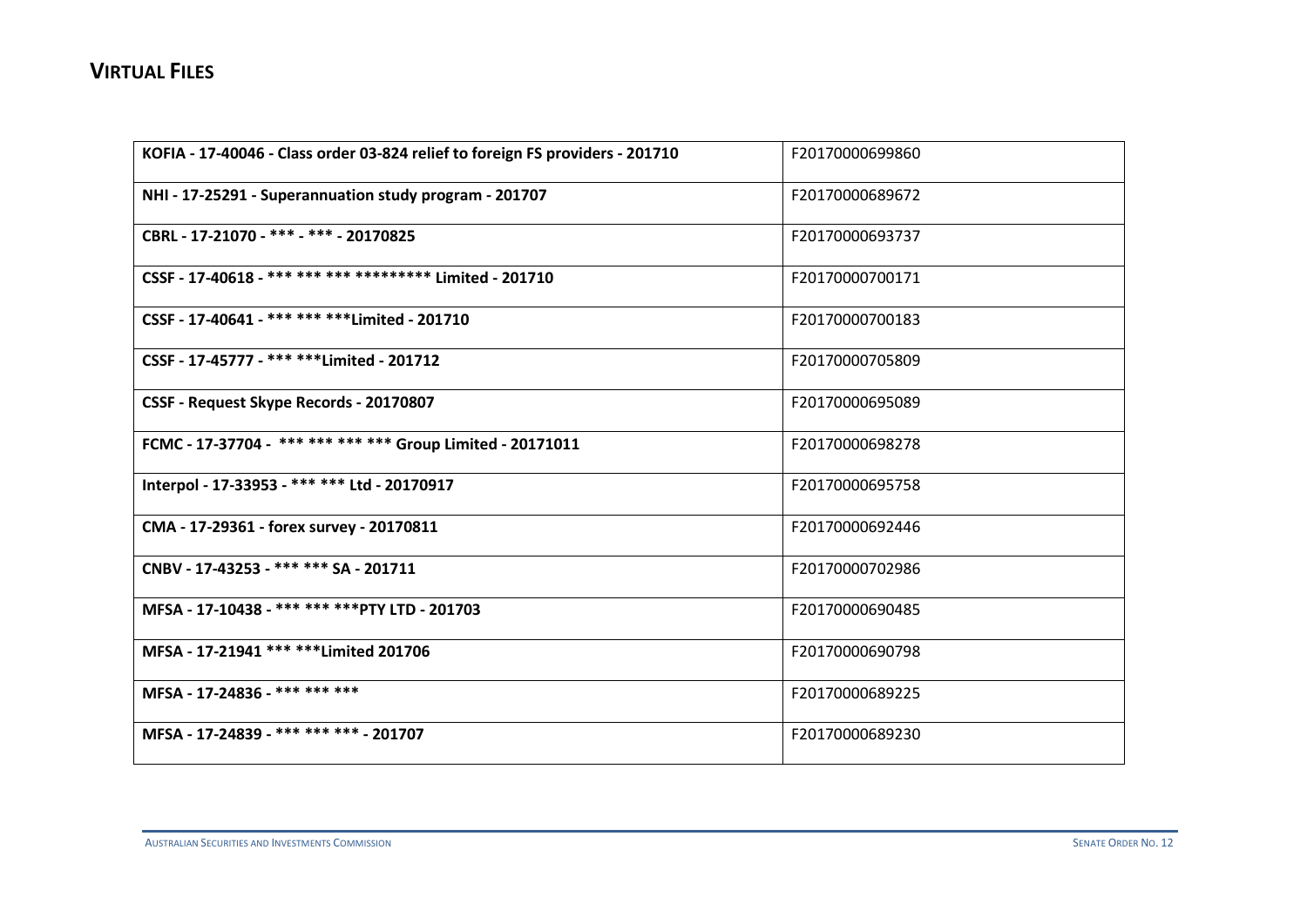| MFSA - 17-24843 - *** *** ***                                    | F20170000689234 |
|------------------------------------------------------------------|-----------------|
| MFSA - 17-24847 - *** *** *** - 201707                           | F20170000689238 |
| MFSA - 17-24849 - *** *** *** *** - 201707                       | F20170000689241 |
| MFSA - 17-37179 - *** *** *** - 201710                           | F20170000697980 |
| MFSA - 17-7481 - *** *** Ltd - 201703                            | F20170000690484 |
| MFSA - 17-45340 - *** *** *** *** Ltd - 201712                   | F20170000703671 |
| Malaysia-17-2976-DELEGATION-201702                               | F20170000693920 |
| Bank Negara - 17-30749 - DELEGATION VISIT - 20170823             | F20170000693604 |
| Bank Negara - 17-32828 - Request to Visit - 20170908             | F20170000695083 |
| Malaysian SC - 17-31247 - *** *** LIMITED - 20170829             | F20170000693846 |
| MSC - 17-1162 - *** *** *** - 201612                             | F20170000689044 |
| MSC - 17-22184 - CFD Market - 201706                             | F20170000688629 |
| MSC - 17-32673 - National Financial Literacy Strategy - 20170907 | F20170000694935 |
| MSC - 17-32996 - *** *** *** Intl Ltd - 201709                   | F20170000695149 |
| MSC - 17-32996 - *** *** *** International Ltd                   | F20170000695276 |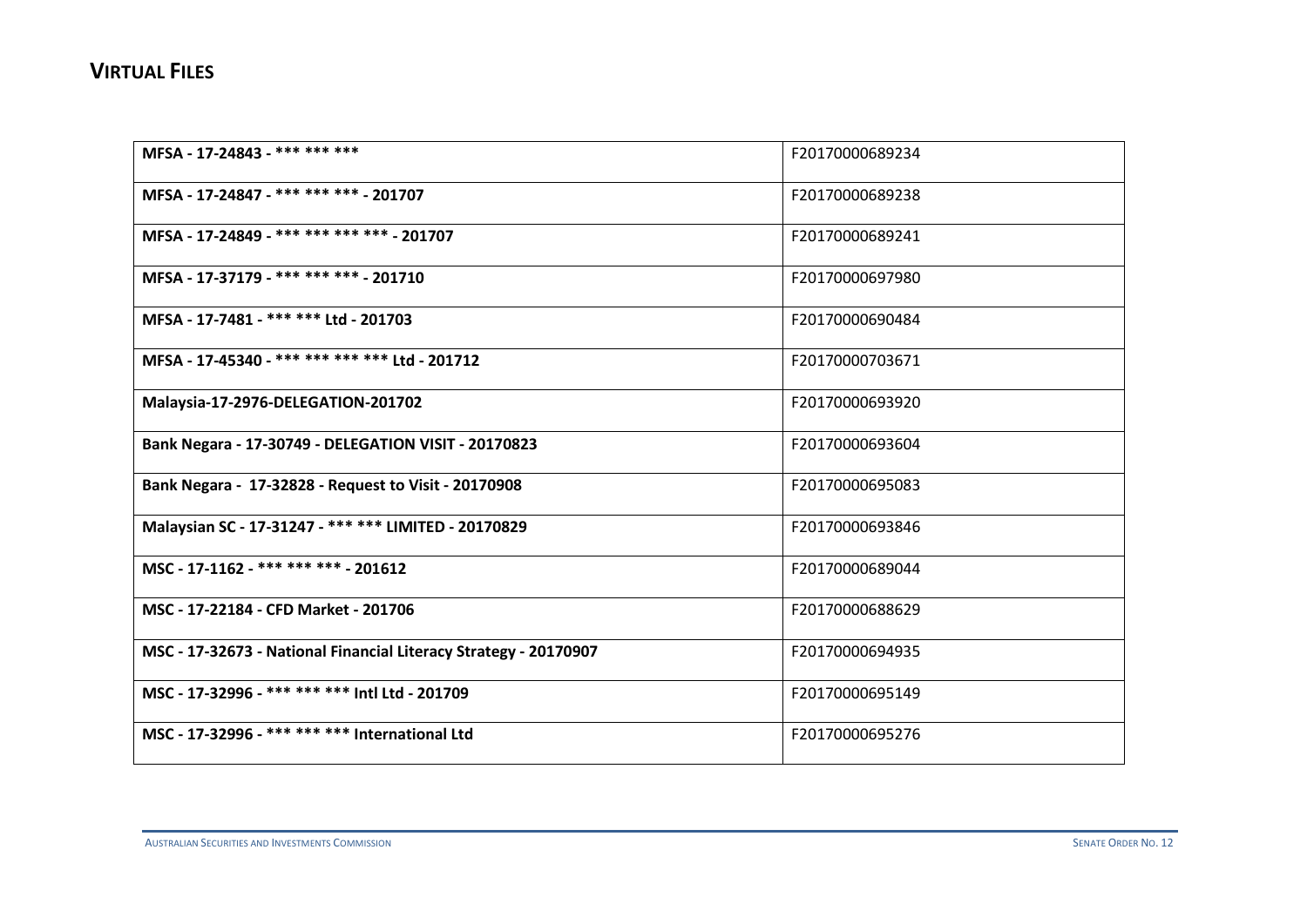| MSC - 17-41139 - Cybersecurity - 20171101                 | F20170000700425 |
|-----------------------------------------------------------|-----------------|
| MSC - 17-43882 - Compaints handling procedure - 201711    | F20170000702592 |
| BNM - 17-40095 - Malicious email - 20171026               | F20170000699870 |
| MSC - 17-37871 - Stackoptions - 20171012                  | F20170000698369 |
| MSC - 17-44692- Licensing timeframes - 20171128           | F20170000703169 |
| MSC - 17-45636 - *** *** *** Pty Ltd - 20171205           | F20170000703893 |
| SECOM - 17-25342 -*** *** Limited (Notification) 201707   | F20170000689626 |
| AFM - 17-28443 - ***and *** - 201707                      | F20170000694337 |
| AFM - 17-38823 - *** *** and *** *** PTY LTD - 201710     | F20170000699053 |
| AFM - 17-43482 - Robo Advice and Binary Options - 201711  | F20170000702298 |
| AFM - 17-26733 - *** *** *** *** *** - 20170724           | F20170000690640 |
| AFM - 17-45864 - *** *** *** Australia - 20171206         | F20170000704061 |
| CC - 17-27276 - Responsible lending - 201707              | F20170000691248 |
| CC - 17-27655 - Payday lending and other matters - 201707 | F20170000691247 |
| CC - 17-40002 - Banned credit individuals - 201710        | F20170000699846 |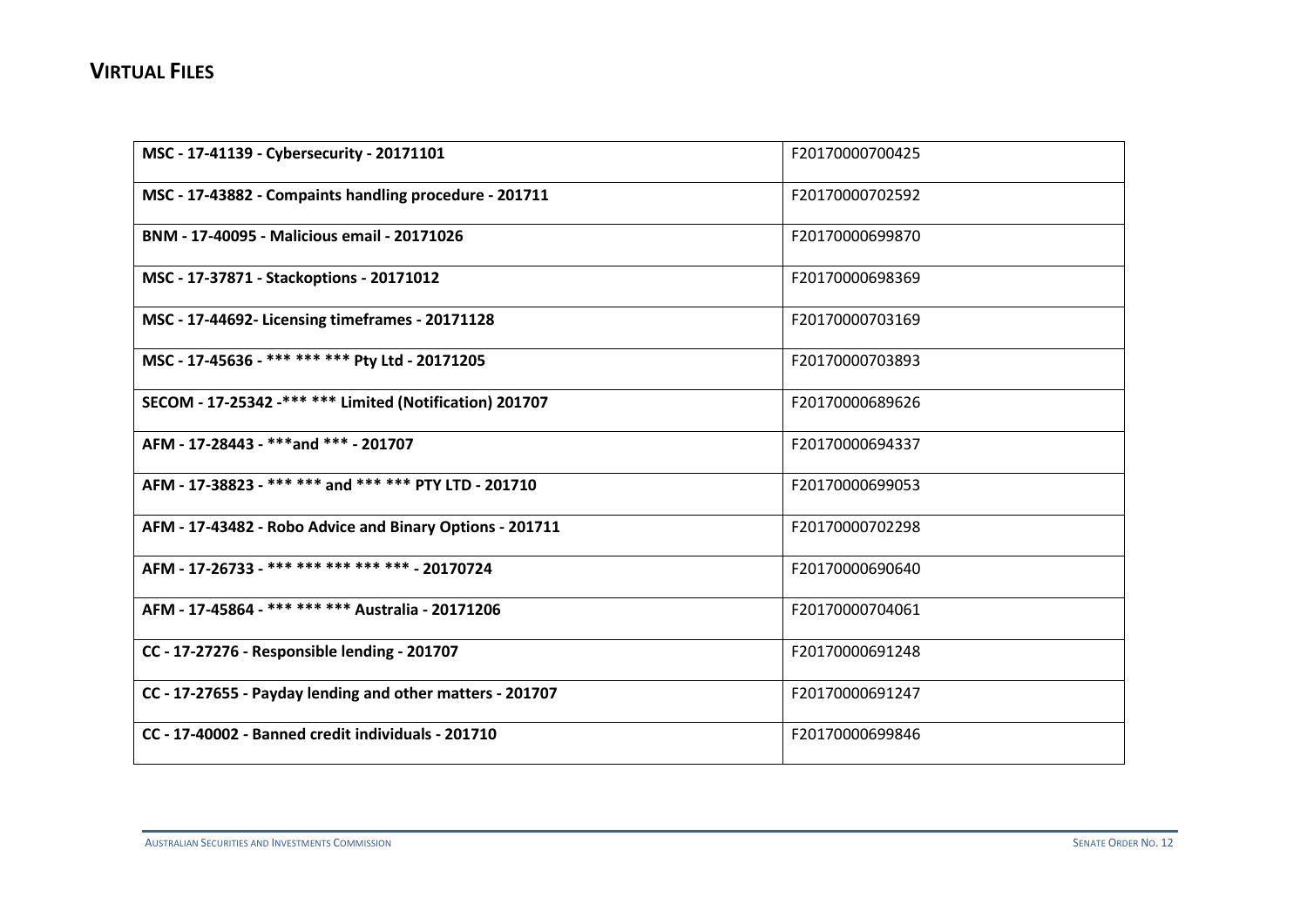| FMA - 16-44790 - Fintech Cooperative Agreements - 201612                             | F20170000698710 |
|--------------------------------------------------------------------------------------|-----------------|
| FMA - 17-13907 - Robo Advice and Fintech teleconference - 201704                     | F20170000698722 |
| FMA - 17-24935 - Financial Adviser Standards and Ethics Authority - 201707           | F20170000689349 |
| FMA - 17-25038 - *** *** ***                                                         | F20170000689393 |
| FMA - 17-26348 - *** *** *** and *** Ltd 201707                                      | F20170000690380 |
| FMA - 17-30613 - *** *** PTY LTD (Probity) - 201708                                  | F20170000693927 |
| FMA - 17-32330 - *** *** *** Pty Ltd - 201708                                        | F20170000694692 |
| FMA - 17-32763 - *** *** *** Ltd and *** *** - 20170907                              | F20170000695009 |
| FMA - 17-34037 - *** *** *** *** PTY LTD - 201709                                    | F20170000695818 |
| FMA - 17-34649 - Contact details for *** *** - 20170921                              | F20170000696239 |
| FMA - 17-35877 - www.***.com - 20170929                                              | F20170000697089 |
| FMA - 17-39313 - Exemptions for Australian qualified advisers and licensees - 201710 | F20170000699477 |
| FMA - 17-40579 - Staff trading policy - 201710                                       | F20170000700186 |
| FMA - 17-40639 - *** *** **** Limited and *** *** - 201710                           | F20170000700190 |
| FMA - 17-41531 *** *** and *** *** *** Ltd - 201711                                  | F20170000700675 |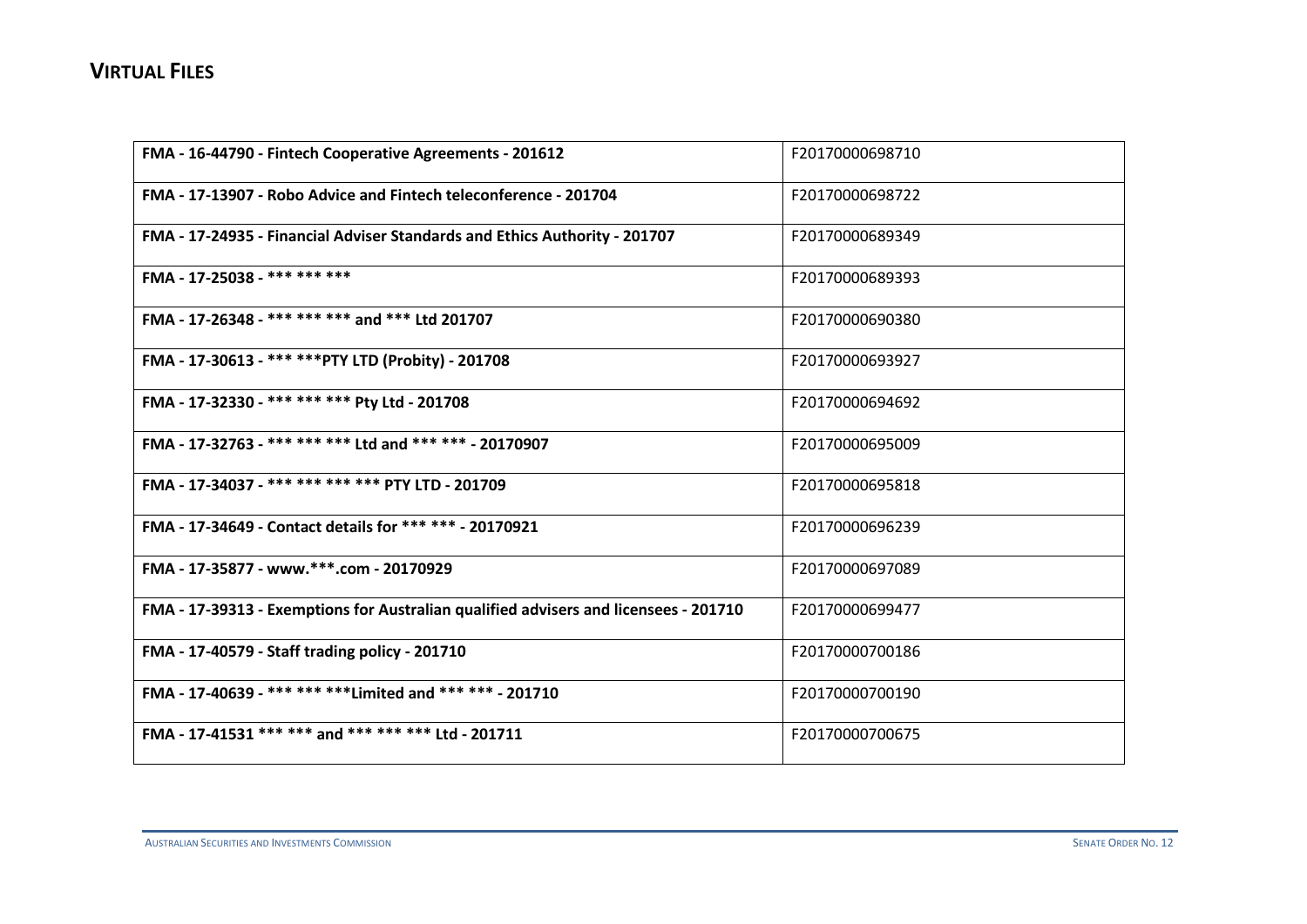| FMA - 17-42421 - quuery re ASIC powers to issue directions - 201711 | F20170000701404 |
|---------------------------------------------------------------------|-----------------|
| FMA - 17-45006 - Internal hearing policies - 201711                 | F20170000703432 |
| FMA - 17-45943 - Assessing Algorithms - 20171207                    | F20170000704127 |
| FMA - 17-47070 - Supplementary Prospectuses - 201712                | F20170000705076 |
| NZP - 17-33519 - *** *** *** Pty Ltd - 20170913                     | F20170000695480 |
| BDM - 17-40487 - *** *** *** - 201710                               | F20170000700103 |
| CO - 17-25956 - *** Limited - 201707                                | F20170000690075 |
| CO - 17-35224 - *** *** *** *** LLP - 20170926                      | F20170000696643 |
| CO - Industry Funding Research - 201711                             | F20170000703221 |
| ComCom - 17-23782 - Reverse Mortgages - 201706                      | F20170000689869 |
| FMA - 16-46598 - *** *** *** *** *** - 201612                       | F20170000690531 |
| FMA - 17-26369 - *** *** and *** *** - 201707                       | F20170000690395 |
| FMA - 17-29861 - *** *** Limited - 201708                           | F20170000692834 |
| FMA - 17-31844 - *** *** - 20170831                                 | F20170000694352 |
| FMA - 17-36775 - *** Pty Ltd                                        | F20170000697778 |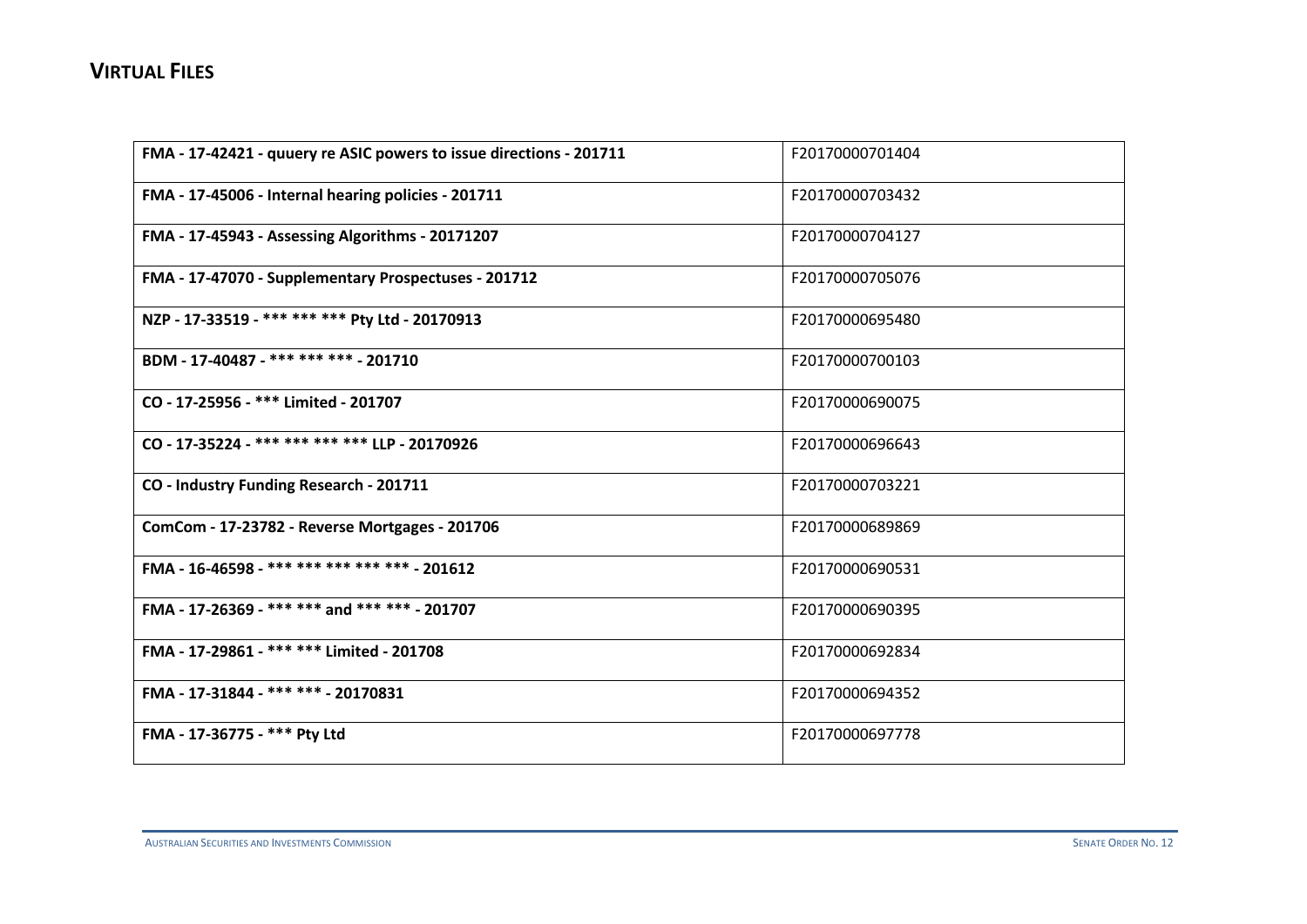| FMA - 17-37677 - *** *** *** *** Pty Ltd - 20171011               | F20170000698243 |
|-------------------------------------------------------------------|-----------------|
| FMA - 17-37677 - *** *** *** *** Pty Ltd - 20171011               | F20170000698244 |
| FMA - 17-39431 - *** Pty Ltd - 201710                             | F20170000699475 |
| FMA - 17-41437 - *** *** *** Limited - 201711                     | F20170000700627 |
| FMA - 17-42013 - Industry Funding - 20171106                      | F20170000701019 |
| FMA - 17-42423 - *** Ltd and *** *** - 201711                     | F20170000701337 |
| FMA - 17-42702 - *** *** Group and *** *** Group Pty Ltd - 201711 | F20170000701526 |
| FMA - 17-44685- Licensing timeframes - 20171128                   | F20170000703172 |
| FMA - 17-44846 - *** *** *** Limited                              | F20170000704520 |
| FMA - 17-45980 - *** **** Group and *** *** - 201712              | F20170000704164 |
| FMA - 17-47611 - *** *** *** call - 20171220                      | F20170000705490 |
| MSD - 17-23785 - Reverse Mortgages - 201706                       | F20170000689868 |
| SMV - 17-43610 - *** *** SA - 201711                              | F20170000702335 |
| **** ** ********** - 17-26803 - *** *** - 201707                  | F20170000690740 |
| **** ** ********** - 17-32673 - *** *** *** *** - 201709          | F20170000697318 |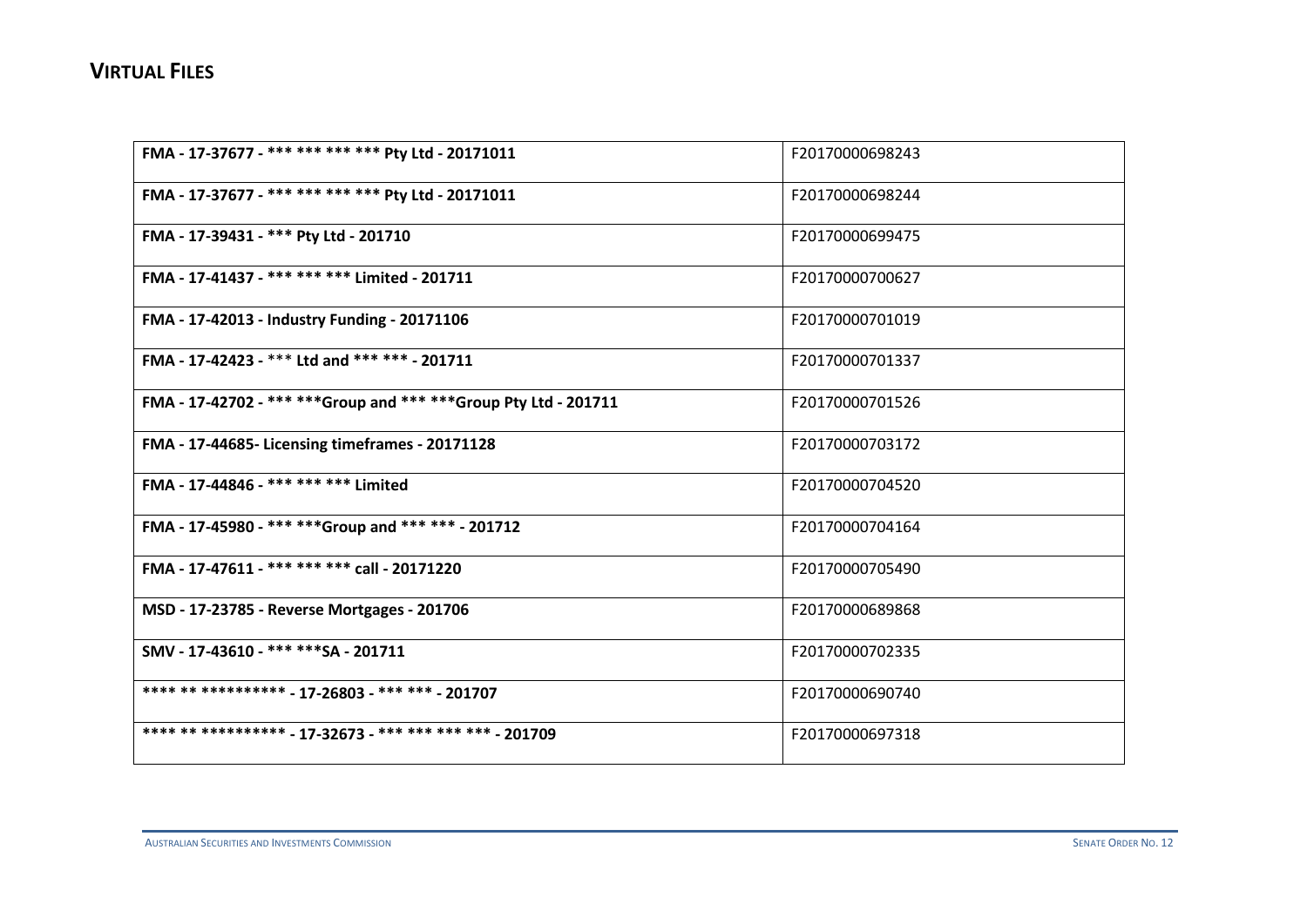| PBR - *** *** LTD INCORPORATION - 16 -22832 - 20160624            | F20170000702866 |
|-------------------------------------------------------------------|-----------------|
| SEC - 17-31018 - *** *** - 20170824                               | F20170000693708 |
| KNF - 17-42030 - *** *** - 201711                                 | F20170000701066 |
| QFCRA - 17-45117 - APRA contact - 20171201                        | F20170000703471 |
| QFCRA - 17-45117 - APRA contact - 20171201                        | F20170000703472 |
| CBR - 17-40394 - Apps - 20171027                                  | F20170000700066 |
| Interpol - 17-36591 - *** *** Pty Ltd - 20171005                  | F20170000697655 |
| CMA - 17-27323 - Discretionary Portfolio Management - 20170727    | F20170000691083 |
| CMA - 17-34776 - Market Enforcement Benchmark - 20170922          | F20170000696355 |
| CMA - 17-37268 - Modified opinion in financial reports - 20171010 | F20170000698019 |
| CMA - 17-37268 - Modified opinion in financial reports - 20171010 | F20170000698020 |
| CMA - 17-43794 - Independence criteria of board director - 201711 | F20170000702576 |
| MAS - 17-24044 - License Cancellation Research - 201706           | F20170000689088 |
| MAS - 17-30596 - *** *** - 201708                                 | F20170000693377 |
| MAS - 17-32539 - *** *** *** - 201709                             | F20170000694848 |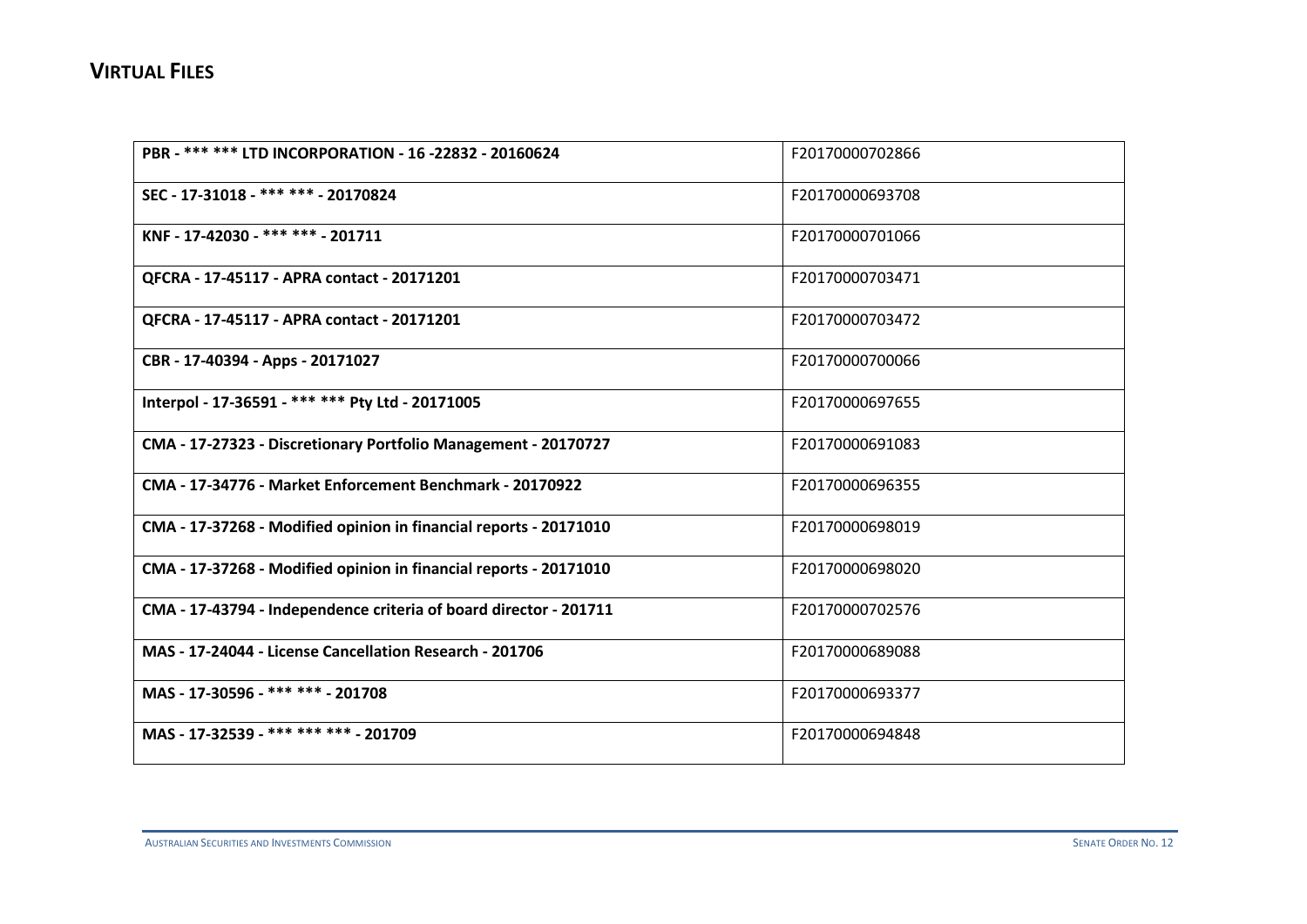| MAS - 17-33979 - *** *** and *** *** (referral) - 201709          | F20170000695769 |
|-------------------------------------------------------------------|-----------------|
| MAS - 17-38446 - strategic risk framework - 20171017              | F20170000698713 |
| MAS - 17-38475 - *** *** *** - 201710                             | F20170000698736 |
| MAS - 17-39503 - *** *** *** - 201710                             | F20170000699568 |
| MAS - 17-40058 - *** *** *** - 201710                             | F20170000699856 |
| MAS - 17-40058 - *** *** *** - 201710                             | F20170000699857 |
| MAS - 17-43565 - *** *** *** *** Pty Limited - 201711             | F20170000702304 |
| POL - 17-26396 - *** *** *** Ltd and *** *** - 201707             | F20170000690430 |
| MAS - 17-24051 - FFSP policy review - 201707                      | F20170000689364 |
| MAS - 17-25343- *** *** Limited (Notification) 201707             | F20170000689627 |
| MAS - 17-29859 - *** *** *** and *** *** - 201708                 | F20170000692833 |
| MAS - 17-30109 - *** *** (Money Laundering) - 201708              | F20170000693979 |
| MAS - 17-31344 - ****** ******** visit September 2017 - 20170828  | F20170000693937 |
| MAS - 17-33376 - *** *** PTE. LTD - 201709                        | F20170000695393 |
| MAS - 17-33802 Securities Allocation Research call (MCT) - 201709 | F20170000695732 |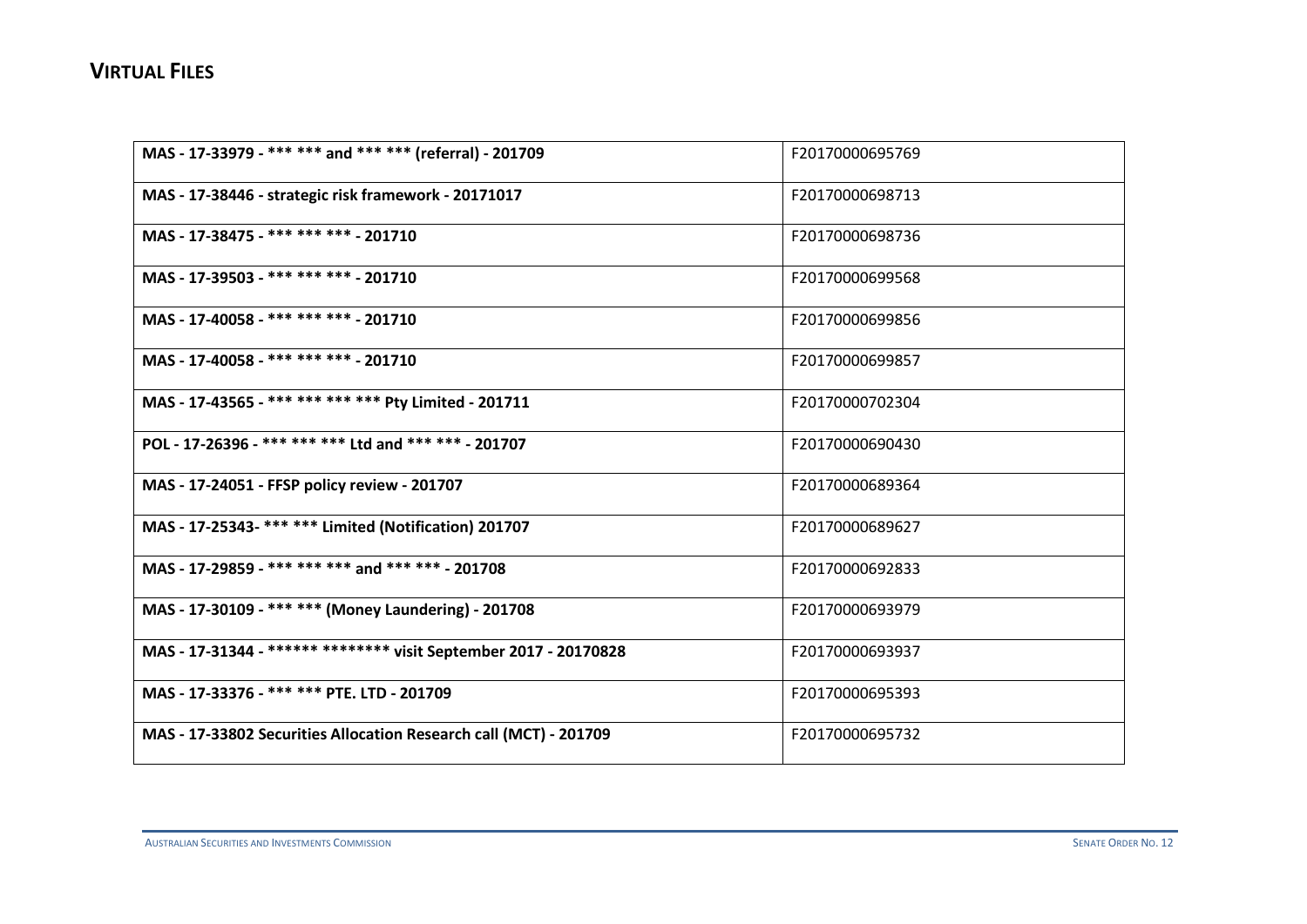| MAS - 17-42222 - *** *** **** Ltd and *** *** - 201711                                | F20170000701215 |
|---------------------------------------------------------------------------------------|-----------------|
| MAS - 17-43468 - *** *** Ltd - 20171118                                               | F20170000702221 |
| MAS - Licensing timeframes - 20171128                                                 | F20170000703160 |
| MAS - 17-45867 - *** *** *** Australia - 20171206                                     | F20170000704066 |
| QuestNet - 17-29783 - *** *** *** *** Pte Ltd                                         | F20170000692798 |
| SPF - 17-31345 - ****** ******** visit September 2017 - 20170828                      | F20170000693938 |
| OIC - 17-40384 - Delegation-regulation and developments in developed markets - 201710 | F20170000700050 |
| SEC - 17-44683- Licensing timeframes - 20171128                                       | F20170000703175 |
| FSC - 17-38374 - *** *** *** LTD - 20171016                                           | F20170000700014 |
| CFTC - 17-26447 - *** *** *** Pty Ltd - 201707                                        | F20170000690487 |
| CFTC - 17-27154 - *** *** and *** *** Stop Order - 201707                             | F20170000690977 |
| CFTC - 17-28165 - *** *** *** Pty Ltd - 201708                                        | F20170000691667 |
| CFTC - 17-32154 - *** *** *** PTY LTD - 20170904                                      | F20170000696574 |
| CFTC - 17-35397 - *** *** - 20170927                                                  | F20170000696794 |
| CFTC - 17-38898 - *** *** - 20171019                                                  | F20170000699094 |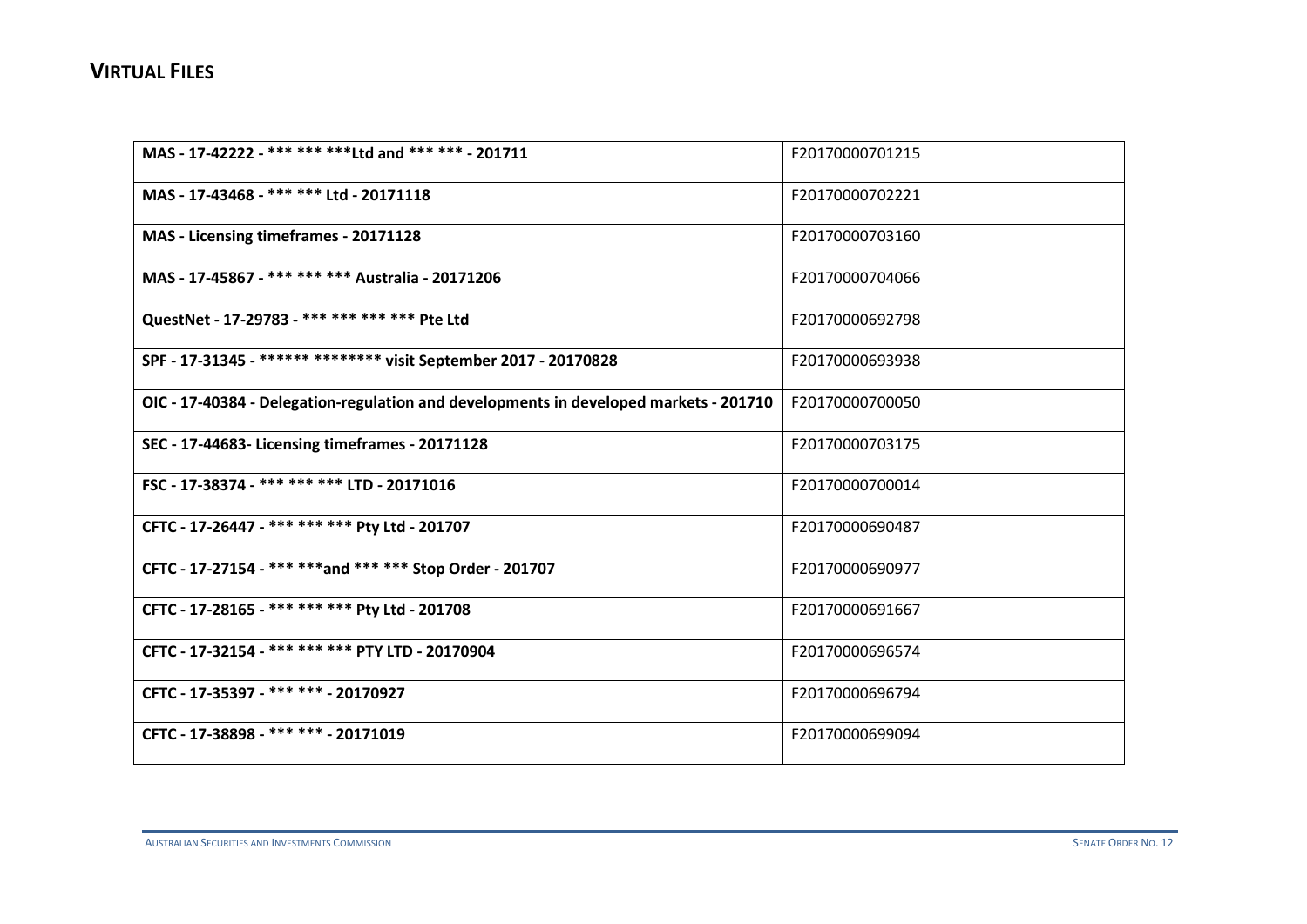| CFTC - 17-39199 - *** *** and *** and *** and *** - 201710  | F20170000699330 |
|-------------------------------------------------------------|-----------------|
| SEC - 17-46864 - *** *** - 20171215                         | F20170000704954 |
| DOJ - 26677-17 - *** - 20170723                             | F20170000690603 |
| FBI - 17-32613 - *** *** and *** *** *** - 201708           | F20170000695518 |
| FBI - 17-33870 - *** - 20170915                             | F20170000695751 |
| FBI - 17-42467 - *** *** ***                                | F20170000703403 |
| FINRA - 17-33829 - Data and Data Analytics telecon - 201709 | F20170000695714 |
| NFA - 17-28734 - *** *** Pty Ltd - 20170808                 | F20170000692010 |
| NFA - 17-28906 - *** *** *** *** - 20170809                 | F20170000692138 |
| NFA - 17-30769 - *** *** Ltd - 20170823                     | F20170000693531 |
| NFA - 17-31095 - *** - 20170825                             | F20170000693747 |
| NFA - 17-43585 - *** *** Limited - 201711                   | F20170000702315 |
|                                                             | F20170000704856 |
| SEC - 17- *** *** *** and *** *** - 201707                  | F20170000689197 |
| SEC - 17-24809 - *** *** *** - 201707                       | F20170000689208 |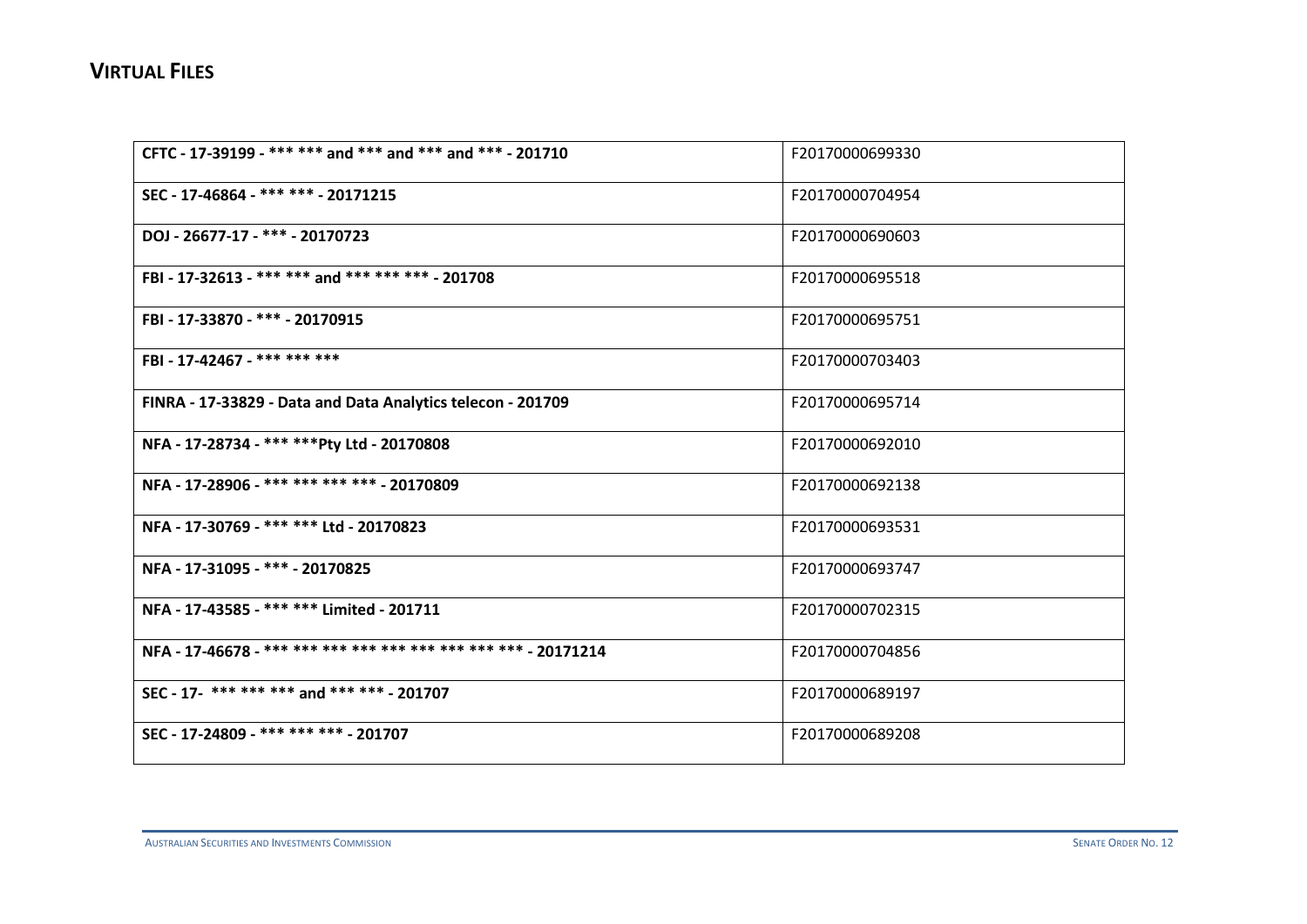| SEC - 17-27185 - *** *** *** Pty Ltd - 20170727                             | F20170000691006 |
|-----------------------------------------------------------------------------|-----------------|
| SEC - 17-32429 - *** *** trading information - 201708                       | F20170000695206 |
| SEC - 17-34850 - SEC Deputy Chief Economist Visit - 201709                  | F20170000696425 |
| SEC - 17-39163 - *** *** Limited and *** and *** - 201710                   | F20170000699331 |
| SEC - 17-41490 - *** Limited - 201711                                       | F20170000700658 |
| SEC - 17-44546 -*** *** Ltd and *** Ltd - 201711                            | F20170000703031 |
| SEC - 17-46038 - *** *** *** *referral - 20171208                           | F20170000704224 |
| SEC - 17-46895 - *** *** (witness notification) - 201712                    | F20170000704981 |
| SEC - 17-47043 - *** ***and *** *** *** - 201712                            | F20170000705047 |
| AFP - 17-27029 - *** *** Travelling to US - 201707                          | F20170000690901 |
| California Department of Business Oversight - 17-30982 - ***** Inc - 201708 | F20170000693688 |
| CFPB - 17-23779 - Reverse Mortgages - 201706                                | F20170000689866 |
| CFPB - 17-34620 - Reverse Mortgages - 201709                                | F20170000697234 |
| CFTC - 17-23592 - Delegation visit - 201706                                 | F20170000689337 |
| CFTC - 17-24054 - FFSP policy review - 201707                               | F20170000689361 |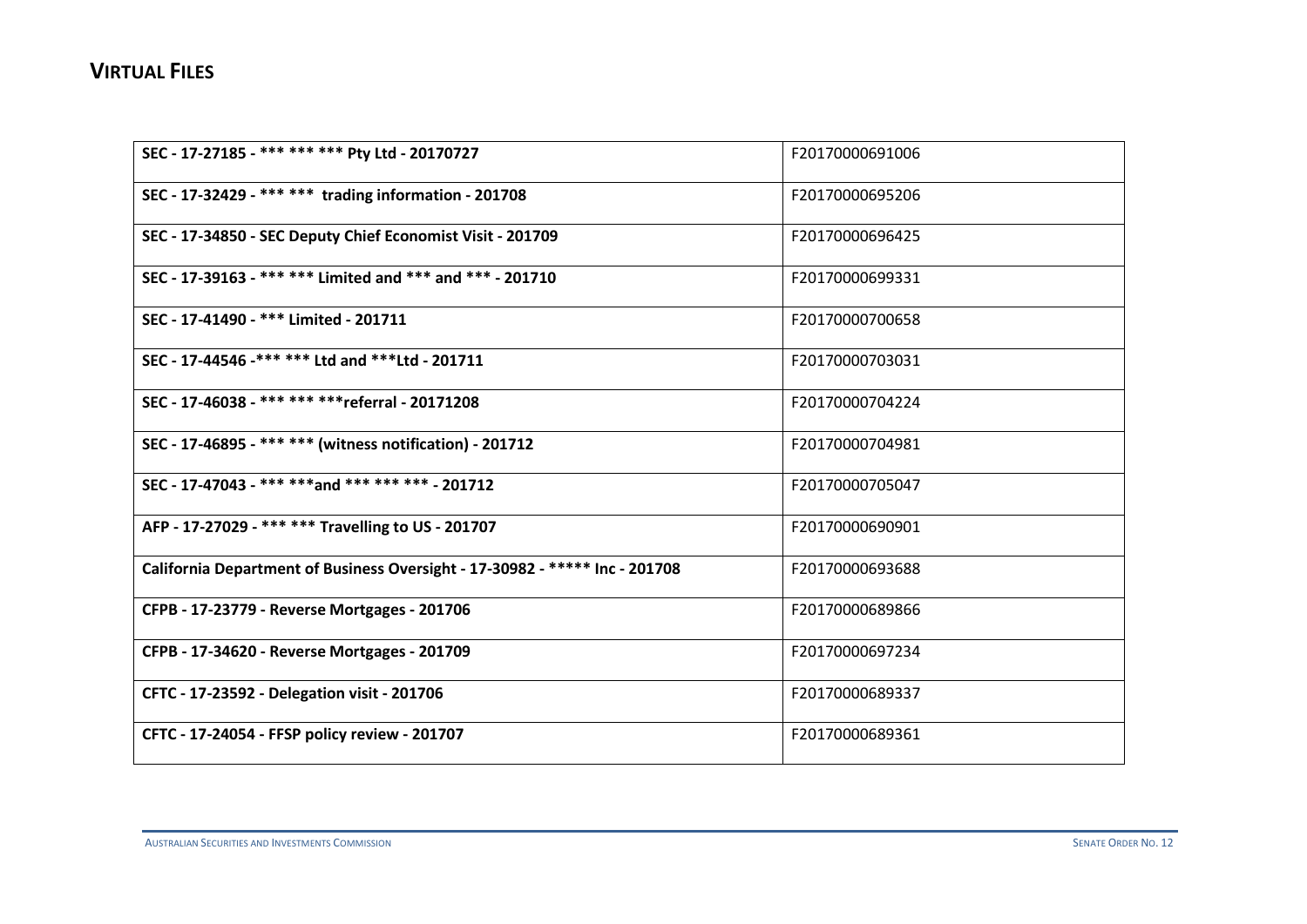| CFTC - 17-24240 - *** *** *** Inc 201706                            | F20170000689085 |
|---------------------------------------------------------------------|-----------------|
| CFTC - 17-30108 - *** *** (Money Laundering) - 201708               | F20170000697662 |
| CFTC - 17-37522 - *** *** and *** - 201710                          | F20170000698206 |
| CFTC - 17-38559 - *** and *** market license probity - 201710       | F20170000698844 |
| CFTC - 17-44080 -*** *** Pty Ltd and *** *** - 201711               | F20170000702754 |
| CFTC - 17-45805 - Onsite Inspections - 20171206                     | F20170000704027 |
| FBI - 17-23636 - Cyber crime - 201706                               | F20170000689327 |
| FBI - 17-26789 - *** *** *** *** *** * - 20170724                   | F20170000690715 |
| FBI - 17-28675 - *** *** *** and *** Pty Ltd - 201708               | F20170000692245 |
| FBI - 17-30444 - *** *** - 20170821                                 | F20170000693271 |
| FBI - 17-38344 - *** ***and *** ***- 201710                         | F20170000698932 |
| Fed Reserve - 17-24581 - FFSP policy review - 201707                | F20170000689358 |
| FINRA - 17-23635 - Cyber crime visit - 201706                       | F20170000689331 |
| FINRA - 17-33800 Securities Allocation Research call (MCT) - 201709 | F20170000695734 |
| FRNY - 17-32423 - *** Money Laundering Matter - 201708              | F20170000694756 |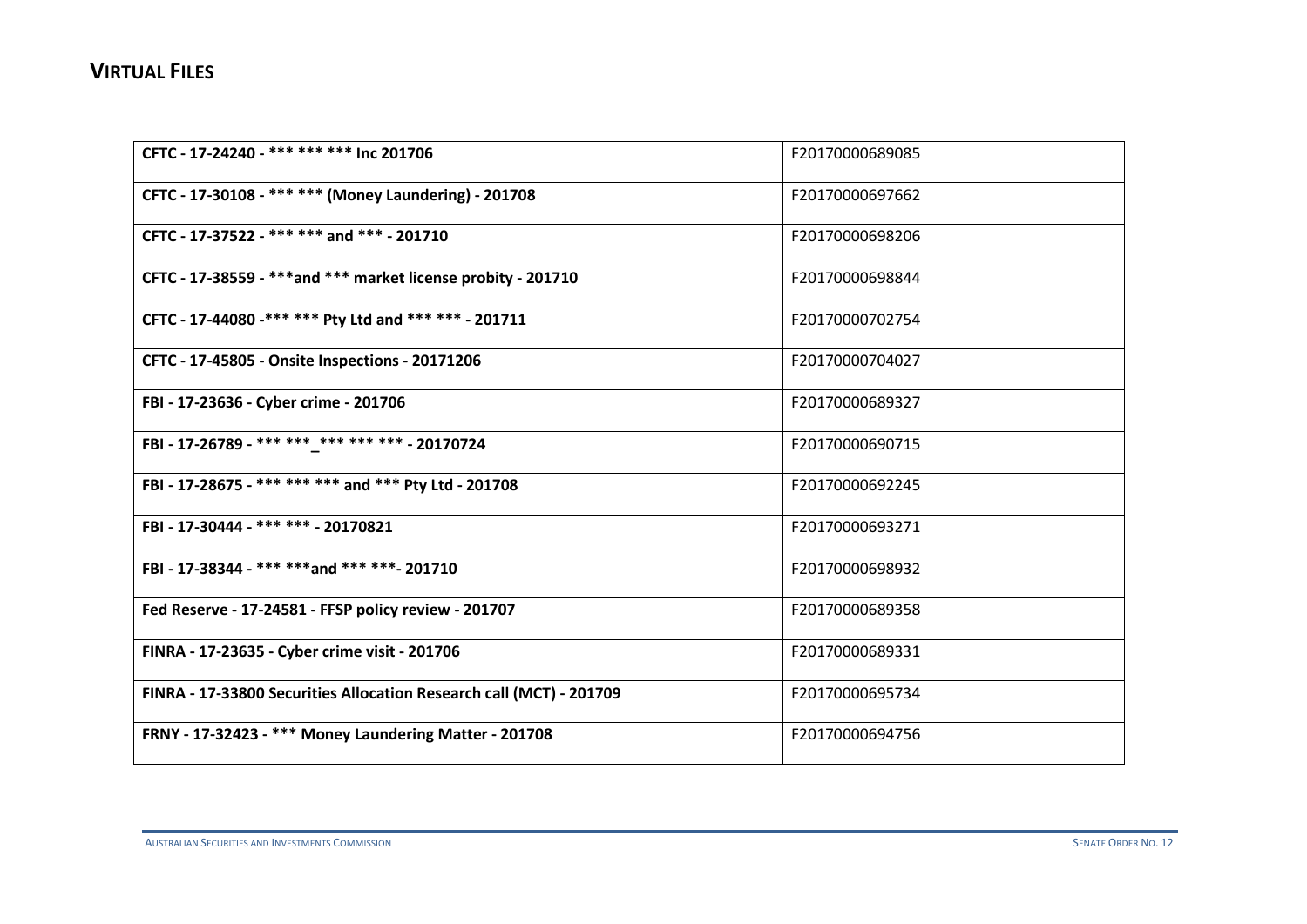| HUD - 17-38691 - Reverse mortgages - 201710                               | F20170000698908 |
|---------------------------------------------------------------------------|-----------------|
| NYDFS - 17-24768 - Visit to DFS - 201707                                  | F20170000689338 |
| NYDFS - 17-34412 - *** *** *** LIMITED - 201709                           | F20170000696079 |
| OCC - 17-24598 - FFSP policy review - 201707                              | F20170000689357 |
| OCC - 17-32421 - *** *** (Money Laundering) - 201708                      | F20170000694763 |
| OIFSC - 17-25114 (*** *** *** ****LLC) 201707                             | F20170000689669 |
| SEC-16-35563-*** *** *** *** INC-201610                                   | F20170000697476 |
| SEC - 17-23594 - Cyber crime visit - 201706                               | F20170000689330 |
| SEC - 17-24056 - FFSP policy review - 201707                              | F20170000689360 |
| SEC - 17-24492 -*** *** Limited Witness Notification (*** *** ***) 201706 | F20170000688971 |
| SEC - 17-25333 - *** Pty Ltd (s127 release) 201707                        | F20170000689620 |
| SEC - 17-25334 - *** *** *** (Notification) 201707                        | F20170000689622 |
| SEC - 17-26106 - Voluntary interview of *** - 201707                      | F20170000693445 |
| SEC - 17-29377 - Dark web working group teleconference - 201708           | F20170000692716 |
| SEC - 17-29650 - ETF Market Research Teleconference - 201709              | F20170000695497 |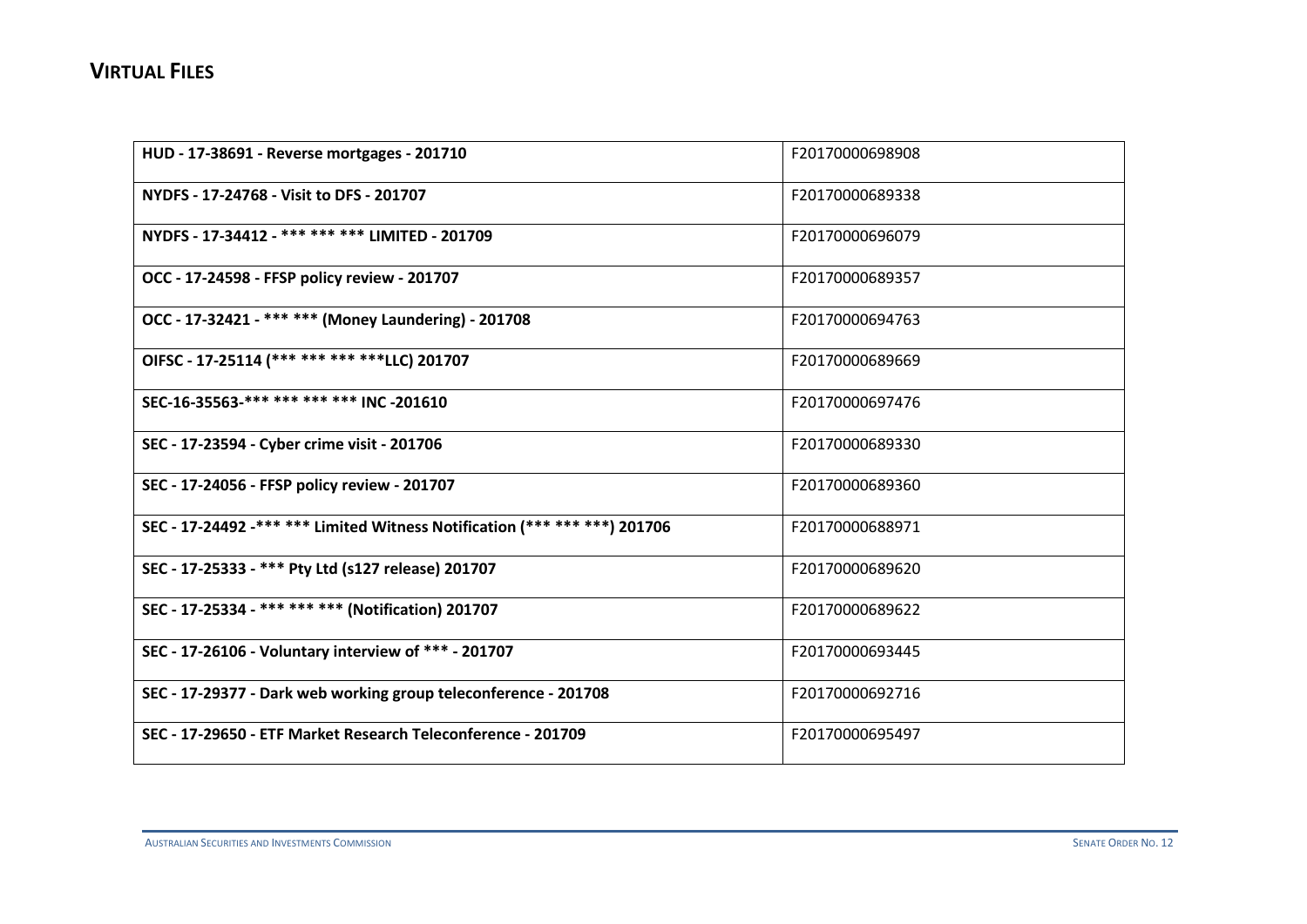| CFTC - 17-30108 - *** *** (Money Laundering) - 201708        | F20170000693985 |
|--------------------------------------------------------------|-----------------|
| SEC - 17-30443 - *** *** - 20170821                          | F20170000693272 |
| SEC - 17-31426 - *** *** *** *** - 20170829                  | F20170000693982 |
| SEC - 17-32634 - *** *** and *** *** *** and *** ***- 201709 | F20170000695202 |
| SEC - 17-38339 - *** *** and *** ***   - 201710              | F20170000698931 |
| SEC - 17-43245 - *** Ltd and *** ***- 201711                 | F20170000702053 |
| SEC - 17-44984 - *** *** ***                                 | F20170000705360 |
| SEC - 17-45349 - *** *** *** - 201712                        | F20170000703689 |
| SEC - 17-46420 - *** *** (witness notification) - 201712     | F20170000704637 |
| SEC - 17-47043 - *** *** and *** *** *** - 201712            | F20170000705053 |
| SEC - 17-47896 - *** *** *** *** - 20171222                  | F20170000705801 |
| SEC - 29202-17 - *** *** - 20170810                          | F20170000692334 |
| USA - 17-33719 - *** *** *** - 20170914                      | F20170000695658 |
| US - Conduct of Voluntary Interviews - 201011                | F20170000700824 |
| IBCR - 17-44861 - *** *** *** *** LTD - 20171129             | F20170000703322 |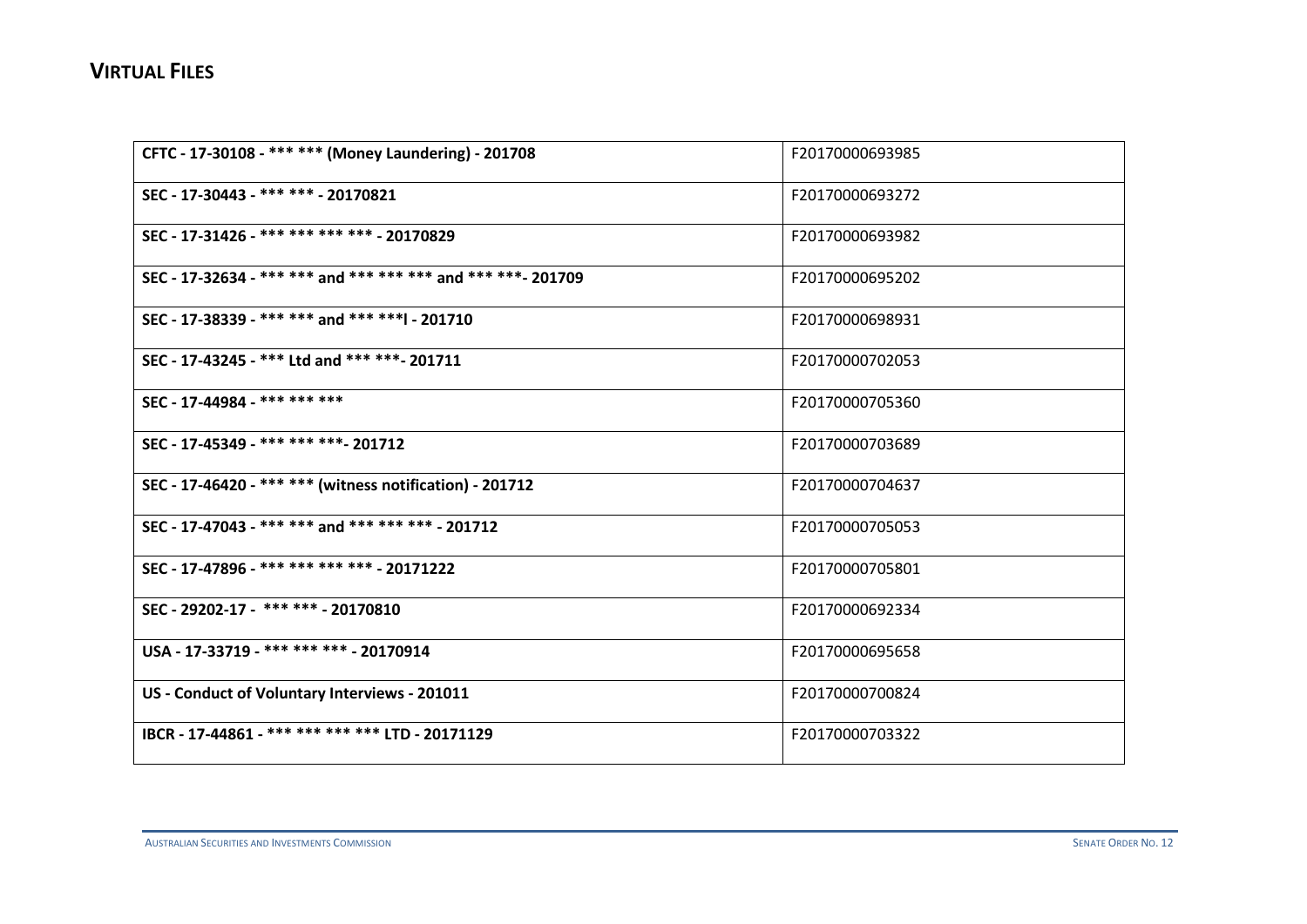| SSCV - 17-38899 - Auditing study delegation - 201710                               | F20170000699185 |
|------------------------------------------------------------------------------------|-----------------|
| FSB - 17-35515 Market Conduct Regulation and Supervision Training Request - 201709 | F20170000696903 |
| FSB - 17-37303 - Collective Investment Schemes Research - 201710                   | F20170000698088 |
| FSB - 17-44909 - Research papers - 20171130                                        | F20170000703358 |
| FSB - 17-45735 - RESEARCH REQUEST PRINCIPLE 31 IOSCO - 201701206                   | F20170000703995 |
| FSB - 25297-17 - *** *** *** *** *** - 201707                                      | F20170000689586 |
| FSC - 17-33603 - *** *** PTY LTD - 20170914                                        | F20170000695548 |
| AGD - Extradition Information - 201610                                             | F20170000700260 |
| <b>IOSCO MMOU Request Precedents - 2017</b>                                        | F20170000696885 |
| <b>NZ Mutual Recognition of Disclosure Documents</b>                               | F20170000698934 |
| ARFP - Law Reform Comments - 201606                                                | F20170000694279 |
| <b>IOSCO C4 - Enforcement resources</b>                                            | F20170000694481 |
| IOSCO - C4 EU Data Privacy - 2017 03                                               | F20170000698259 |
| 29851-17 Board of Trustees of the State Public Sector Superannuation Scheme        | F20170000692876 |
| Dual APRA ASIC Database. Auskey and Access                                         | F20170000705137 |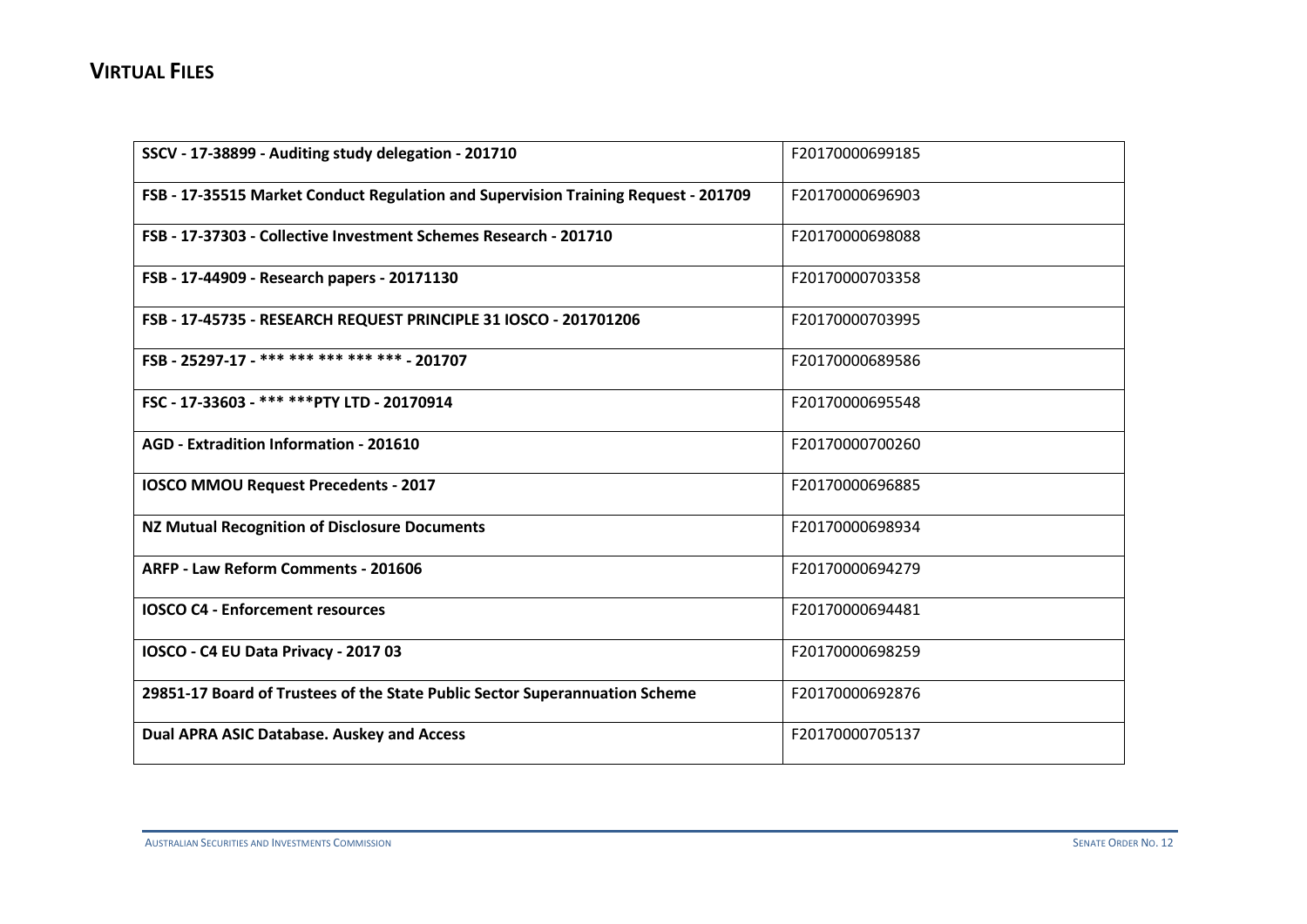| <b>SMRs - 2016 AUSTRAC SMRs</b>                                                       | F20170000696908 |
|---------------------------------------------------------------------------------------|-----------------|
| 02.10 PJC August 2017                                                                 | F20170000690998 |
| 02.11 Senate Estimates October 2017                                                   | F20170000697777 |
| 02.12 PJC December 2017                                                               | F20170000701578 |
| <b>Treasury Technology Neutrality</b>                                                 | F20170000694016 |
| <b>AICD Articles</b>                                                                  | F20170000699469 |
| Australian Institute of Comapny Directors - 2017-2018                                 | F20170000699281 |
| <b>Australian Securities Exchange - 2017-2018</b>                                     | F20170000699484 |
| Governance Institute of Australia - 2017-2018                                         | F20170000699483 |
| Victorian Commission for Gambling and Liquor Regulation                               | F20170000701204 |
| <b>FINMA - Switzerland</b>                                                            | F20170000693133 |
| 2017 Nov - Madrid_Spain C2 meeting                                                    | F20170000696060 |
| 2018 Jan - Madrid C2 meeting                                                          | F20170000703346 |
| <b>IOSCO Standards Implementation Monitoring (ISIM) on Secondary and other market</b> |                 |
| <b>Principles</b>                                                                     | F20170000695577 |
| 20151202 Letter to Treasury - feedback on IFM submissions                             | F20170000694871 |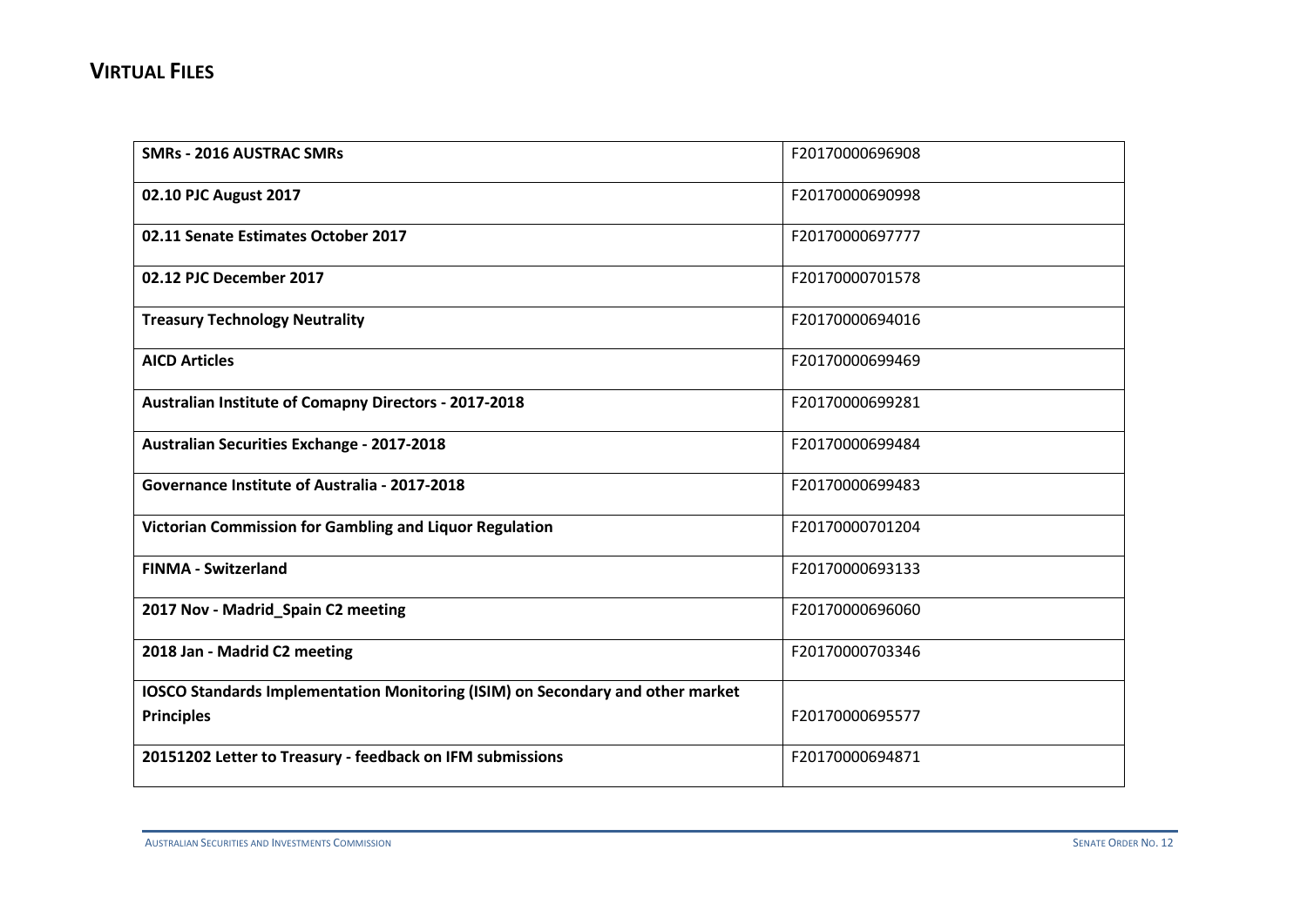| jb - 2017 - new zealand algo - fma assistance - 20171205    | F20170000703904 |
|-------------------------------------------------------------|-----------------|
| 20160506 - Senate Estimates Briefings                       | F20170000696663 |
| 20170811 - PJC                                              | F20170000691341 |
| 20170914 - House Economics Committee                        | F20170000693305 |
| 201710 - Senate Estimates and PJC                           | F20170000698074 |
| 20171201 - PJC                                              | F20170000701271 |
| 201706 - PJC                                                | F20170000688848 |
| 201710 - Supplementary Budget Estimates                     | F20170000702435 |
| <b>Royal Commission into Banking and Financial Services</b> | F20170000704301 |
| <b>Compliance Questionnaire Reminders 2016-17</b>           | F20170000689570 |
| <b>Treasury Portfolio reference Material</b>                | F20170000698878 |
| <b>FAST Program</b>                                         | F20170000698205 |
| <b>FAST2 - RT Program</b>                                   | F20170000698213 |
| <b>Questions On Notice</b>                                  | F20170000702903 |
| <b>ARPANSA</b>                                              | F20170000690006 |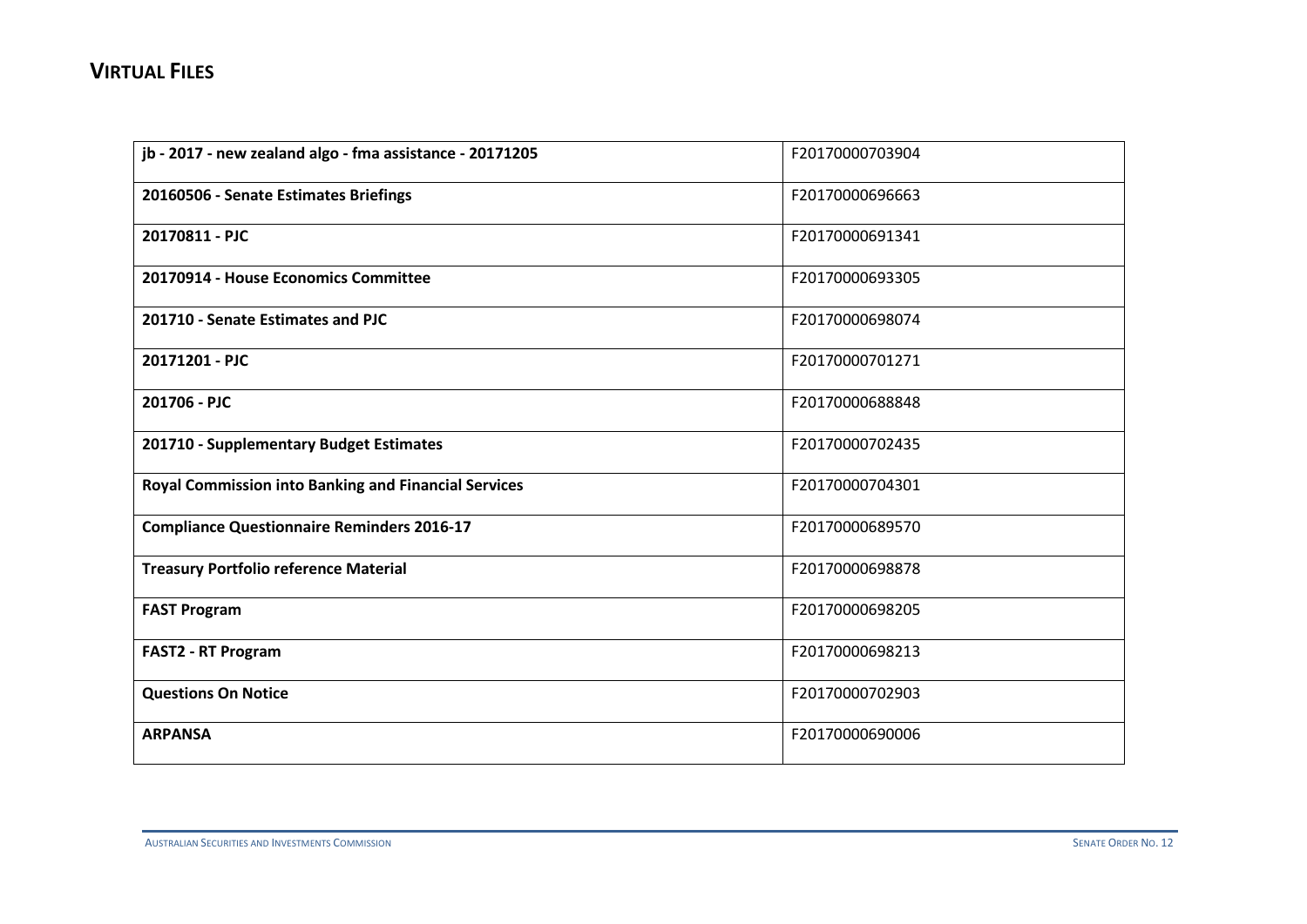| Agreement - Between ASIC and AFSA re Personal Property Securities Register (PPSR) | F20170000693461 |
|-----------------------------------------------------------------------------------|-----------------|
| MOU - ABN-BN Program Industry, ABR and ATO                                        | F20170000693462 |
| <b>MOU - ASX Limited</b>                                                          | F20170000693463 |
| <b>MOU - Australian Financial Security Authority (AFSA)</b>                       | F20170000693464 |
| MOU - Department of Innovation, Industry, Science and Research (DIISR)            | F20170000693466 |
| <b>MOU - MASCOT Data Access Agreement</b>                                         | F20170000693467 |
| MOU - The Australian Charities and Not-for-profits Commission (ACNC)              | F20170000693473 |
| MOU - The Insolvency and Trustee Service, Australia                               | F20170000693469 |
| <b>MOU - The New Zealand Registrar of Companies</b>                               | F20170000693470 |
| <b>MOU - The Tax Practitioners Board</b>                                          | F20170000693471 |
| <b>Terms and Conditions - access to ABR</b>                                       | F20170000693472 |
| 263 - Review of report on reforms to Personal Property Securities Act             | F20170000698097 |
| 206 - Renewal of MOU in relation to operation of ABN BN Program                   | F20170000695590 |
| 271 - ICAC - release of information relating to corporate keys                    | F20170000699379 |
| <b>Australian Bureau of Statistics</b>                                            | F20170000702152 |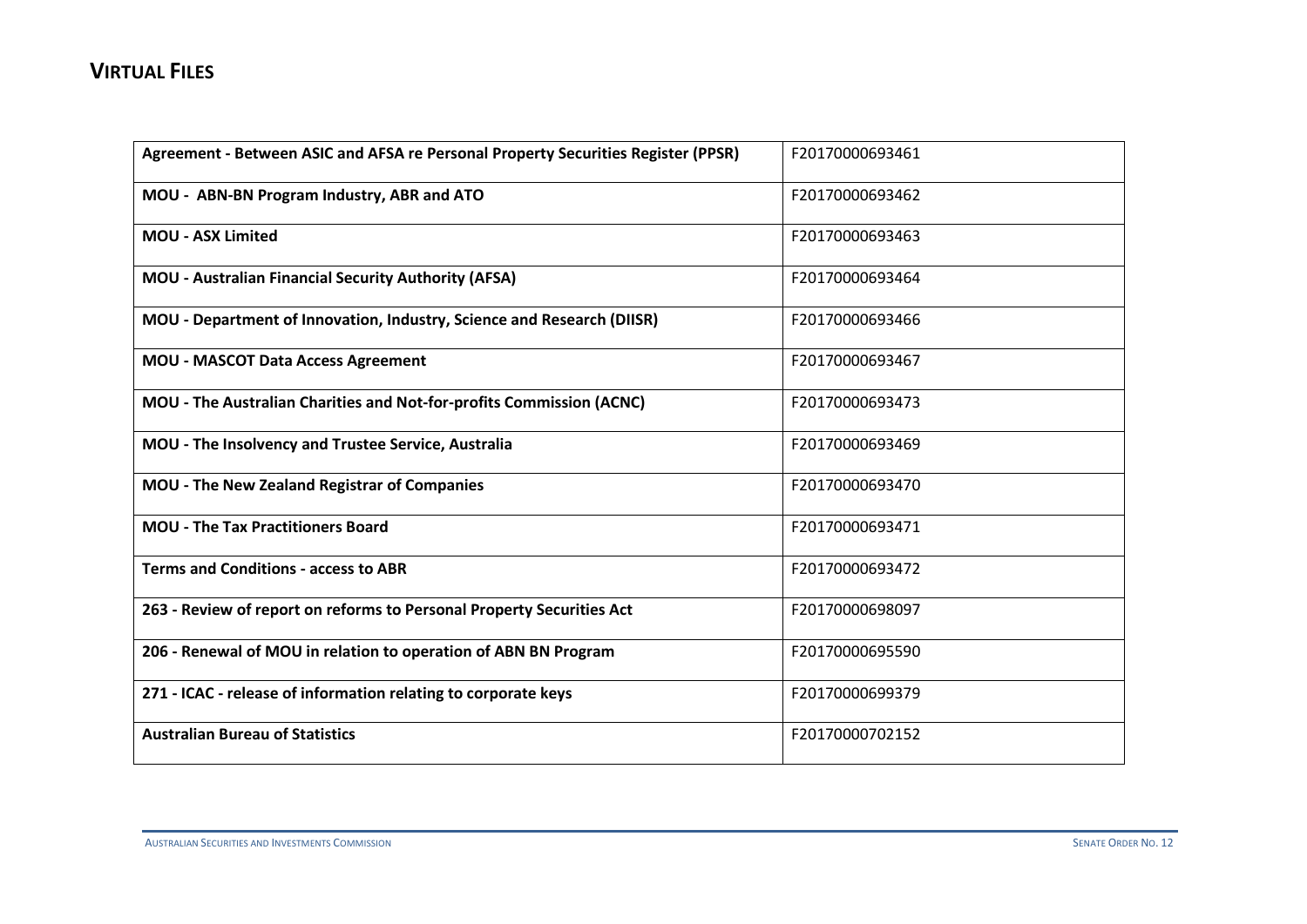| <b>Australian Competition and Consumer Commission</b> | F20170000695441 |
|-------------------------------------------------------|-----------------|
| <b>Fair Work Ombudsman</b>                            | F20170000696074 |
| <b>National Heavy Vehicle Regulator</b>               | F20170000700381 |
| <b>NSW Data Analytics Centre</b>                      | F20170000696580 |
| <b>Victorian Auditor-General's Office</b>             | F20170000701269 |
| PJC Reports 2017                                      | F20170000697227 |
| <b>ASIC-NZ Liaison meeting 2016</b>                   | F20170000701527 |
| <b>ASIC-NZ Liaison meeting 2017</b>                   | F20170000701539 |
| <b>ASIC's Data Strategy - Final Version</b>           | F20170000696351 |
| <b>Publication and Communications</b>                 | F20170000696492 |
| <b>IOSCO</b>                                          | F20170000688797 |
| <b>IOSCO</b>                                          | F20170000688718 |
| <b>ATO Data Liaison</b>                               | F20170000695989 |
| <b>Royal Commission Comms</b>                         | F20170000704158 |
| <b>Enforceable Undertakings - policy development</b>  | F20170000690721 |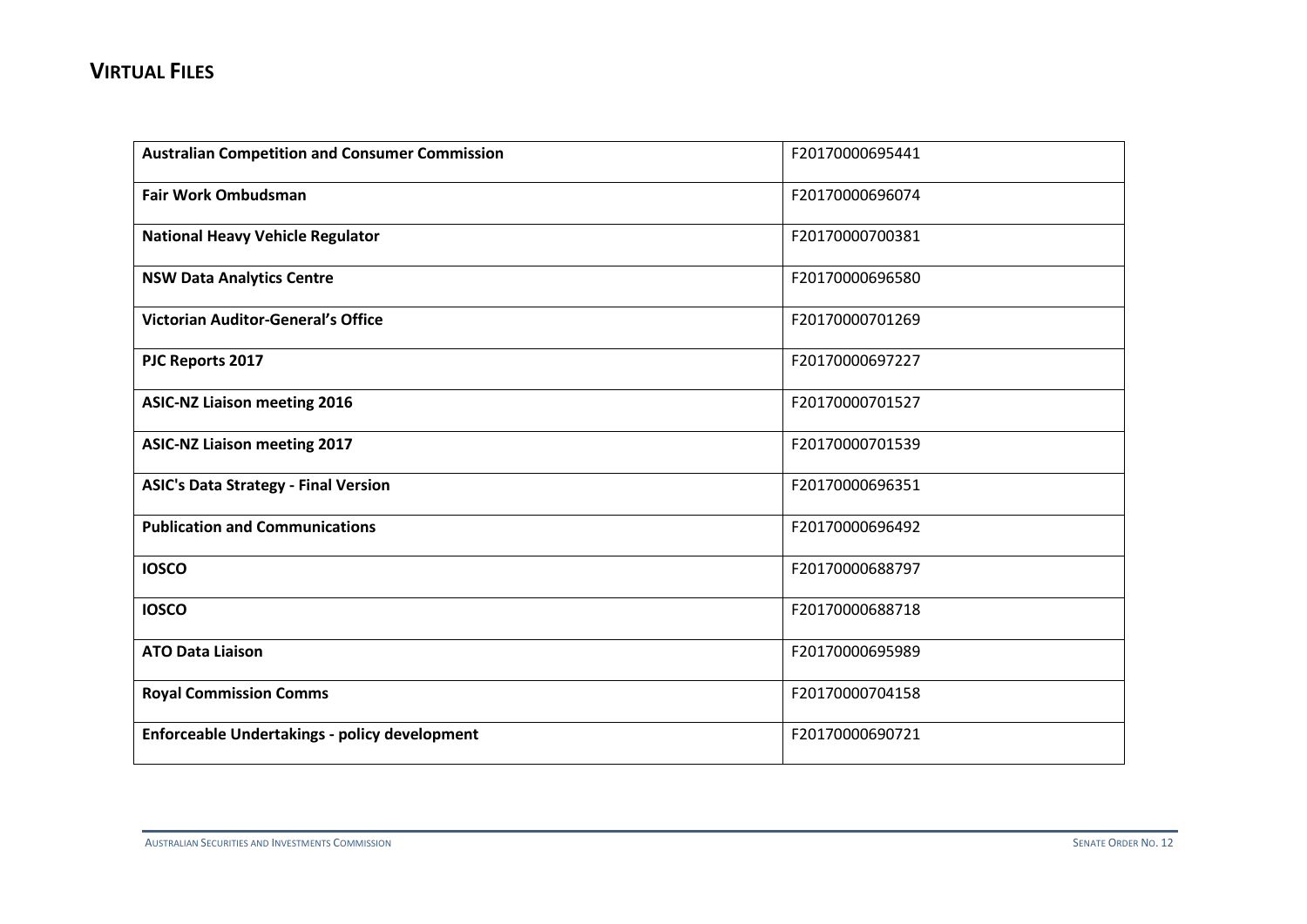| <b>AHRI National Conference Presentations and Notes - 201708</b> | F20170000694149 |
|------------------------------------------------------------------|-----------------|
| <b>ANAO September 2017</b>                                       | F20170000694669 |
| Indigenous interagency program                                   | F20170000705271 |
| <b>JAWUN Secondment Program 2018</b>                             | F20170000694583 |
| <b>Cranlana Graduate Colloquium</b>                              | F20170000702044 |
| <b>AMSRS National Conference 2016</b>                            | F20170000701856 |
| <b>CEPAR Superannuation Colloquium</b>                           | F20170000701874 |
| <b>Credit Law Conference 2017</b>                                | F20170000701875 |
| <b>CSIRO-Monash Superannuation Research</b>                      | F20170000701876 |
| <b>Questions on Notice 2017</b>                                  | F20170000702454 |
| SEL and External Stakeholder meetings 2017                       | F20170000688744 |
| FC - ASIC Annual Report 2017-18                                  | F20170000699981 |
| <b>APRA</b>                                                      | F20170000689511 |
| <b>Credit Law Conference</b>                                     | F20170000702336 |
| 201711 Briefings PJC                                             | F20170000701313 |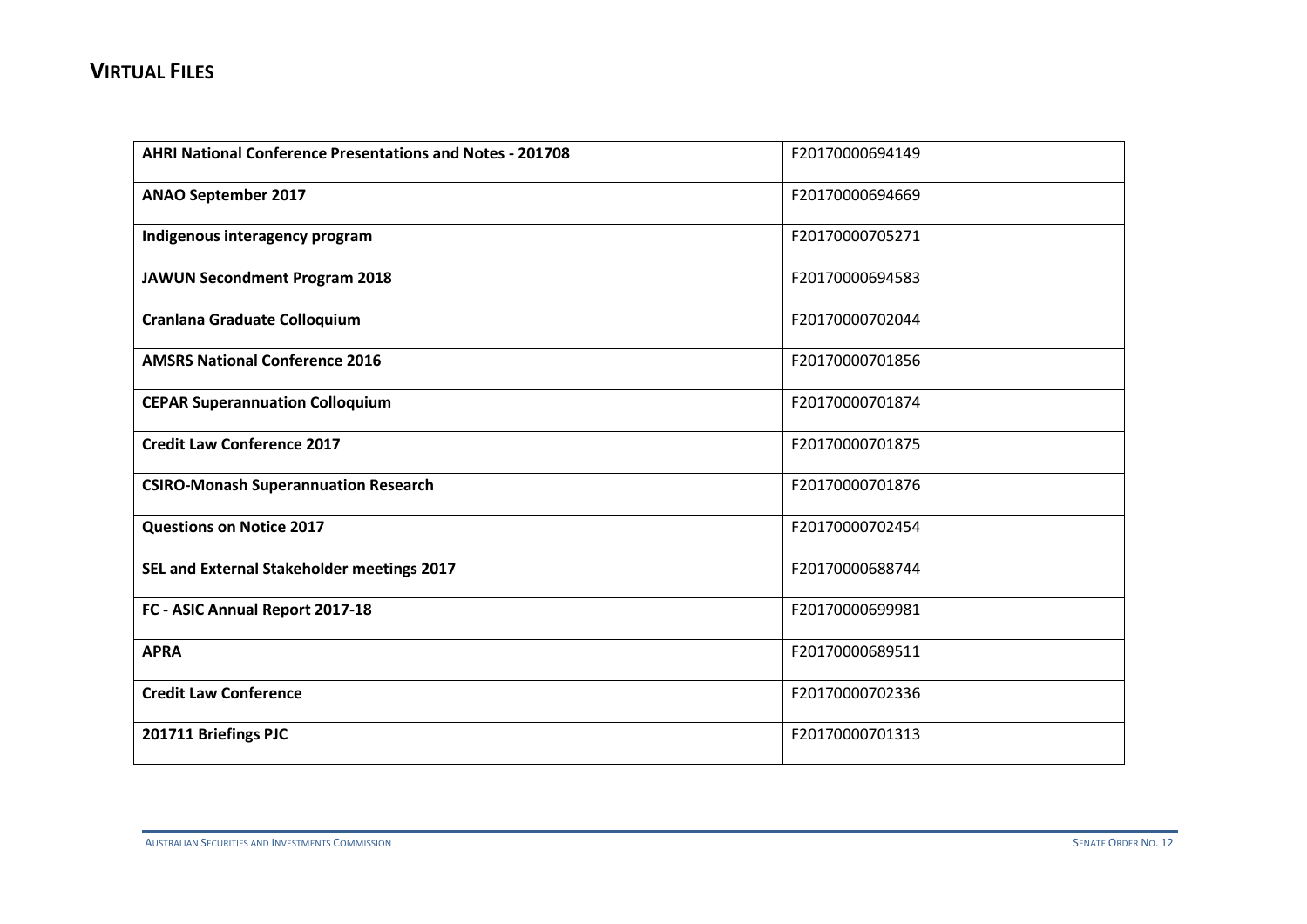| Briefings - 201511 - Parliamentary Joint Committee | F20170000691459 |
|----------------------------------------------------|-----------------|
| <b>Briefings - Senate Est and PJC October 2017</b> | F20170000696668 |
| Briefings 201708 - PJC                             | F20170000691218 |
| PJC QoN from 11 August 2017                        | F20170000694006 |
| <b>Senate House Economics Committee 201709</b>     | F20170000693147 |
| <b>QPOL MOU</b>                                    | F20170000701529 |
| <b>US SEC Conference Nov 2017 - Presentations</b>  | F20170000702688 |
| House Economics Committee - Sep 2017 - EWA         | F20170000694569 |
| House of Economics Committee - ME - Sept 2017      | F20170000694921 |
| PJC Briefings - Nov 2017 - WA                      | F20170000701341 |
| Senate Esimate and PJC Briefings - Oct 2017 - ME   | F20170000697223 |
| Senate Estimate - PJC Briefings 2017 - ME          | F20170000689709 |
| Senate Estimate and PJC - Oct 2017 - WA            | F20170000697122 |
| Senate Estimates - PJC August 2017 - FSE           | F20170000691217 |
| Senate Estimates - PJC Briefings - ME - Oct 2017   | F20170000697197 |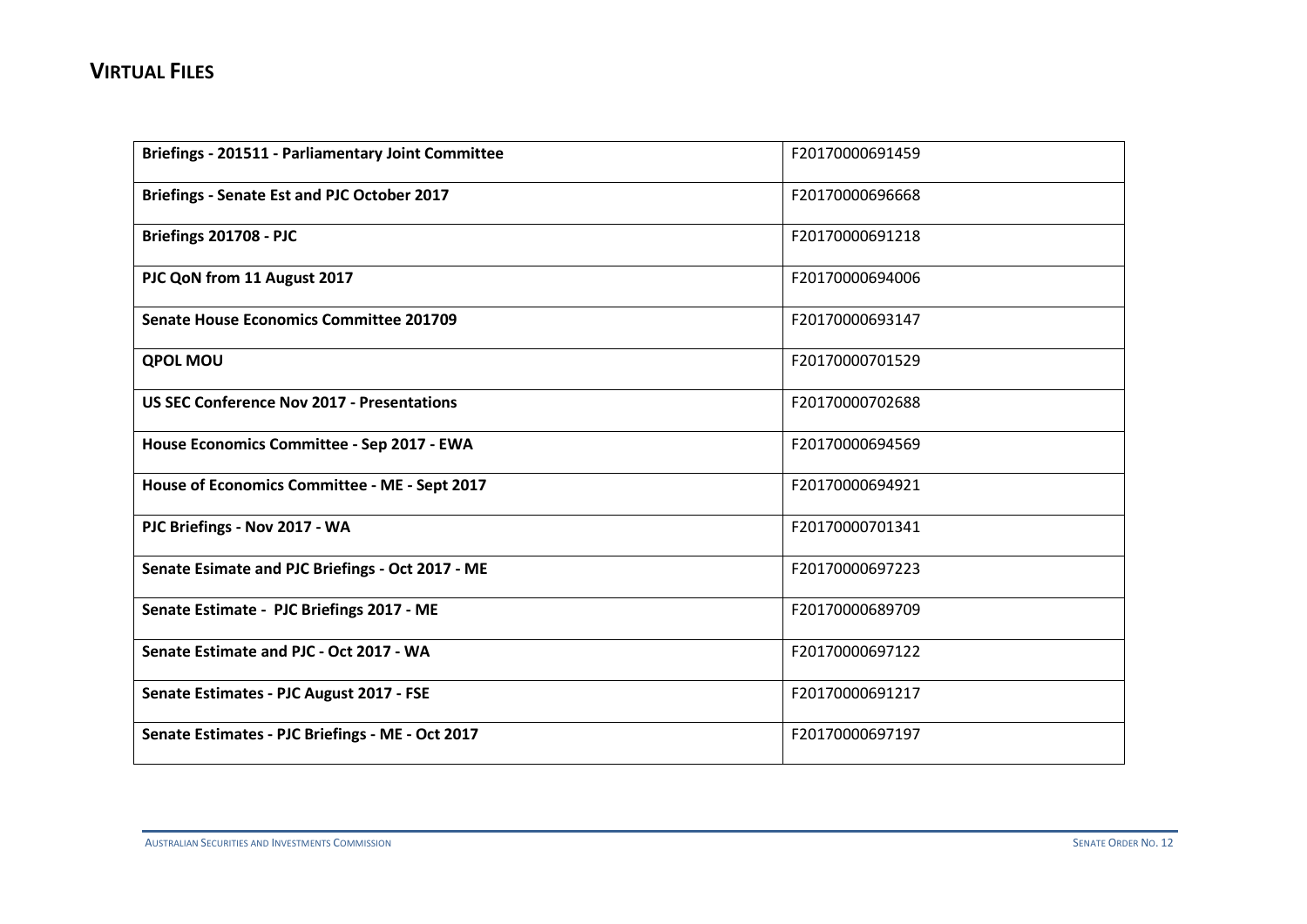| Senate Estimates - PJC Briefings - August 2017             | F20170000692383 |
|------------------------------------------------------------|-----------------|
| Senate Estimates - PJC Briefings Aug 2017 - EWA            | F20170000690981 |
| Senate Estimates - PJC Briefings November 2017 - FSE       | F20170000701303 |
| Senate Estimates - PJC Briefings November 2017 - ME        | F20170000702405 |
| Senate Estimates - PJC Briefings October 2017 - FSE        | F20170000696698 |
| Senate Estimates - PJC September Briefings 2017 - FSE      | F20170000695349 |
| <b>Treasury Reports</b>                                    | F20170000695403 |
| AIIP - Association of Independent Insolvency Practitioners | F20170000698423 |
| <b>Insolvency and Bankruptcy Board of India</b>            | F20170000698122 |
| <b>Asia Pacific Regional Supervisory College</b>           | F20170000703489 |
| IOSCO - Critical System Outsourcing - September 2017       | F20170000696652 |
| Risk Australia Conference - reference materials - 2017     | F20170000695855 |
| <b>PJC</b>                                                 | F20170000695931 |
| <b>Banking Royal Commission</b>                            | F20170000704048 |
| QoN                                                        | F20170000702948 |